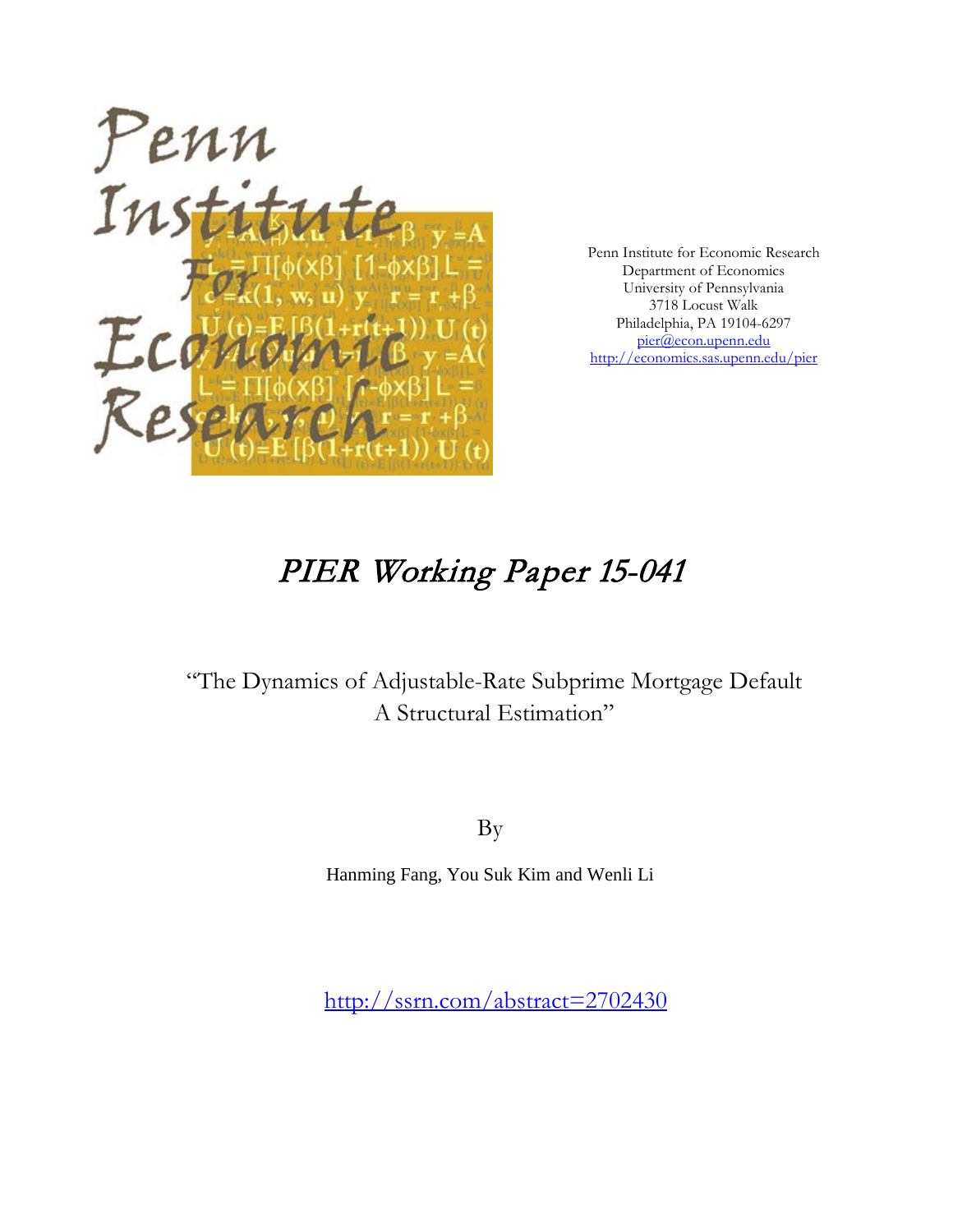# <span id="page-1-0"></span>The Dynamics of Adjustable-Rate Subprime Mortgage Default: A Structural Estimation<sup>∗</sup>

Hanming Fang<sup>†</sup> You Suk Kim<sup>‡</sup> Wenli Li<sup>§</sup>

December 9, 2015

#### Abstract

We present a dynamic structural model of subprime adjustable-rate mortgage (ARM) borrowers making payment decisions taking into account possible consequences of different degrees of delinquency from their lenders. We empirically implement the model using unique data sets that contain information on borrowers' mortgage payment history, their broad balance sheets, and lender responses. Our investigation of the factors that drive borrowers' decisions reveals that subprime ARMs are not all alike. For loans originated in 2004 and 2005, the interest rate resets associated with ARMs, as well as the housing and labor market conditions were not as important in borrowers' delinquency decisions as in their decisions to pay off their loans. For loans originated in 2006, interest rate resets, housing price declines, and worsening labor market conditions all contributed importantly to their high delinquency rates. Counterfactual policy simulations reveal that even if the Libor rate could be lowered to zero by aggressive traditional monetary policies, it would have a limited effect on reducing the delinquency rates. We find that automatic modification mortgage designs under which the monthly payment or the principal balance of the loans are automatically reduced when housing prices decline can be effective in reducing both delinquency and foreclosure. Importantly, we find that automatic modification mortgages with a cushion, under which the monthly payment or principal balance reductions are triggered only when housing price declines exceed a certain percentage may result in a Pareto improvement in that borrowers and lenders are both made better off than under the baseline, with a lower delinquency and foreclosure rates. Our counterfactual analysis also suggests that limited commitment power on the part of the lenders to loan modification policies may be an important reason for the relatively small rate of modifications observed during the housing crisis. Keywords: Adjustable-Rate Mortgage, Default, Loan Modification, Automatic Modification with a Cushion

JEL Classification Codes: D12, D14; G2, G21, G33

<sup>∗</sup>We thank Shane Sherlund and seminar/conference participants at the Econometric Society World Congress (2015), University of New South Wales and University of Technology Sydney for their comments. The views expressed are those of the authors and do not necessarily reflect those of the Board of Governors of the Federal Reserve, the Federal Reserve Bank of Philadelphia, or the Federal Reserve System.

<sup>†</sup>Department of Economics, University of Pennsylvania, 3718 Locust Walk, Philadelphia, PA 19104 and the NBER. Email: hanming.fang@econ.upenn.edu.

<sup>‡</sup>Division of Research and Statistics, Board of Governors of the Federal Reserve System. Email: You.Kim@frb.gov.

<sup>§</sup>Department of Research, Federal Reserve Bank of Philadelphia. Email: wenli.li@phil.frb.org.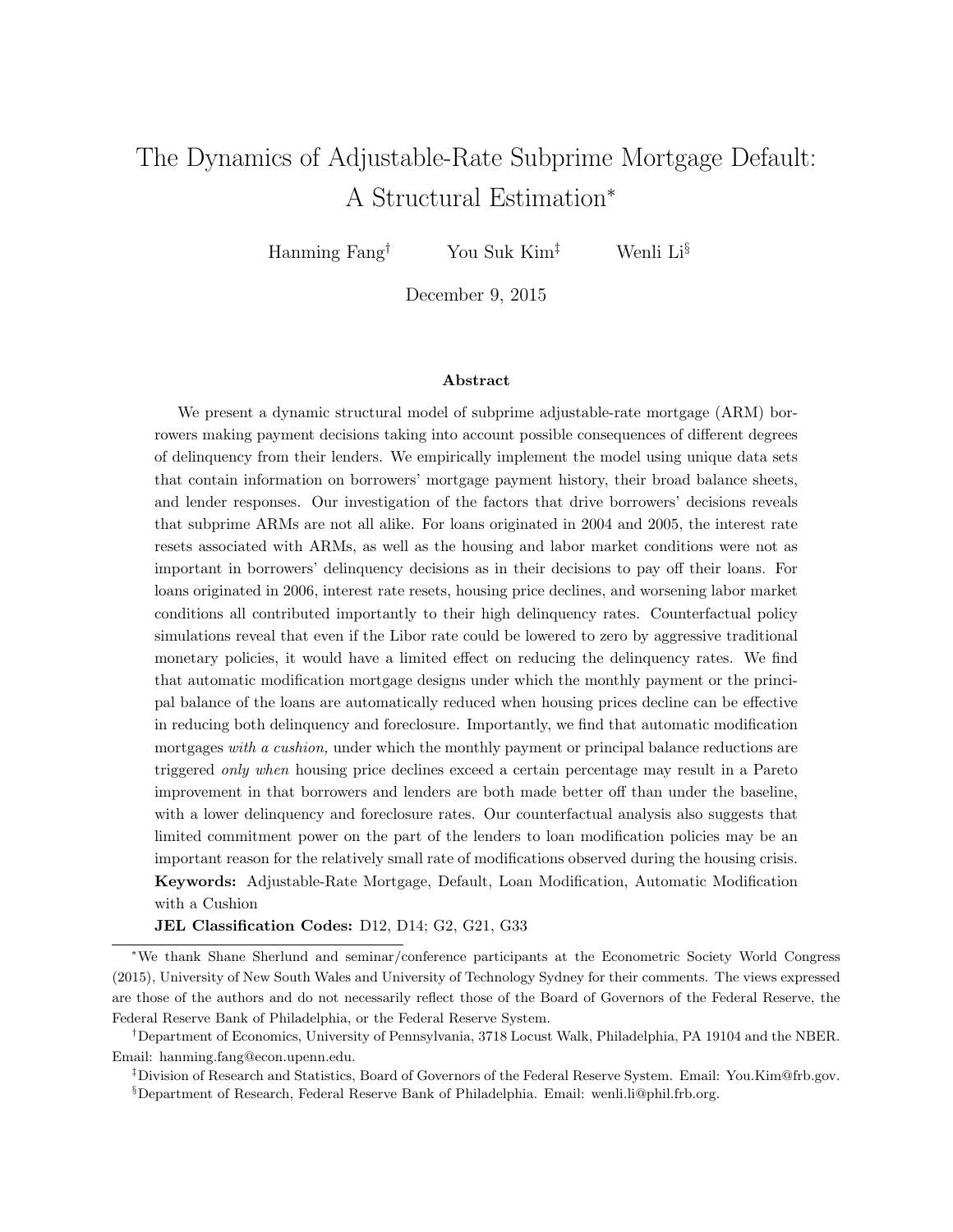# 1 Introduction

The collapse of the subprime residential mortgage market played a crucial role in the recent housing crisis that subsequently led to the Great Recession.<sup>[1](#page-1-0)</sup> At the end of 2007, subprime mortgages accounted for about 13 percent of all outstanding first-lien residential mortgages but over half of the foreclosures. The majority of the subprime mortgages, both by number and by value, were adjustable interest rates mortgages (ARMs); and these mortgages had a foreclosure rate of 17 percent, much higher than the 5 percent foreclosure rate for the fixed-rate subprime mortgages (Frame, Lehnert, and Prescott 2008, Table 1). In response to these developments, many government policies were designed and implemented to change the default incentives of the subprime ARM borrowers.[2](#page-1-0) Few structural models, however, exist that can guide us in these efforts, and that can help us understand why most of the programs had limited success.<sup>[3](#page-1-0)</sup>

In this paper, we develop a dynamic structural model to study the incentives of the adjustablerate subprime borrowers to default, and investigate how these incentives change under various policies. In our model, at each period, a borrower decides whether to pay the amount due (and be current) or not pay (and stay in various delinquent status), taking into account the lender's responses such as mortgage modification, liquidation, or waiting (i.e., doing nothing). Relative to the existing structural models on mortgage defaults which we review below, our model has two key distinguishing features: first, in our model default is not the terminal and absorbing state as we allow borrowers to self cure their delinquency; second, we consider loan modification as one of the lenders' loss mitigation practices while the existing models only allow for liquidation.

We empirically implement our model using unique mortgage loan level data sets that contain not only detailed information on borrowers' mortgage payment history and lenders' responses, but also credit bureau information about borrowers' broader balance sheet. We are thus one of the first to utilize borrowers' credit bureau information to understand their mortgage payment decisions.[4](#page-1-0) To track movements in the local housing and labor markets, we further merge our data with zip code level home price indices and county level unemployment rates.

<sup>&</sup>lt;sup>1</sup>There is no standard definition of subprime mortgage loans. Typically, they refer to loans made to borrowers with poor credit history (e.g., a FICO score below 620) and/or with a high leverage as measured by either the debtto-income ratio or the loan-to-value ratio. For the data used in this paper, subprime mortgages are defined as those in private-label mortgage-backed securities marketed as subprime, as in Mayer, Pence, and Sherlund (2009).

<sup>&</sup>lt;sup>2</sup>To name a few of such programs, the FHASecure program approved by Congress in September 2007; the Hope Now Alliance program (HOPENOW) created by then-Treasury Secretary Henry Paulson in October 2007; Hope for Homeowners refinancing program passed by Congress in the spring of 2008; Making Home Affordable (MHA) initiative in conjunction with the Home Affordable Modification Program (HAMP) and the Home Affordable Refinance Program (HARP) launched by the Obama administration in March 2009 (HAMP). See Gerardi and Li (2010) for more details.

<sup>3</sup>Over the first two and a half years, HARP refinancing activity remained subdued relative to model-based extrapolations from historical experience. From its inception to the end of 2011, 1.1 million mortgages refinanced through HARP, compared to the initial announced goal of three to four million mortgages. In December, HARP 2.0 was introduced and HARP refinance volume picked up, reaching 3.2 million by June 2014. http://www.fhfa.gov/AboutUS/Reports/Pages/Refinance-Report-February-2014.aspx. Similarly, HAMP was designed to help as many as 4 million borrowers avoid foreclosure by the end of 2012. By February 2010, one year into the program, only 168,708 trial plans had been converted into permanent revisions. Through January 2012, a population of 621,000 loans had received HAMP modifications. See http://www.treasury.gov/resource-center/economicpolicy/Documents/HAMPPrincipalReductionResearchLong070912FINAL.pdf

<sup>4</sup>Elul, Souleles, Chomsisengphet, Glennon, and Hunt (2010) also use credit bureau information to study mortgage default decisions in their empirical analysis.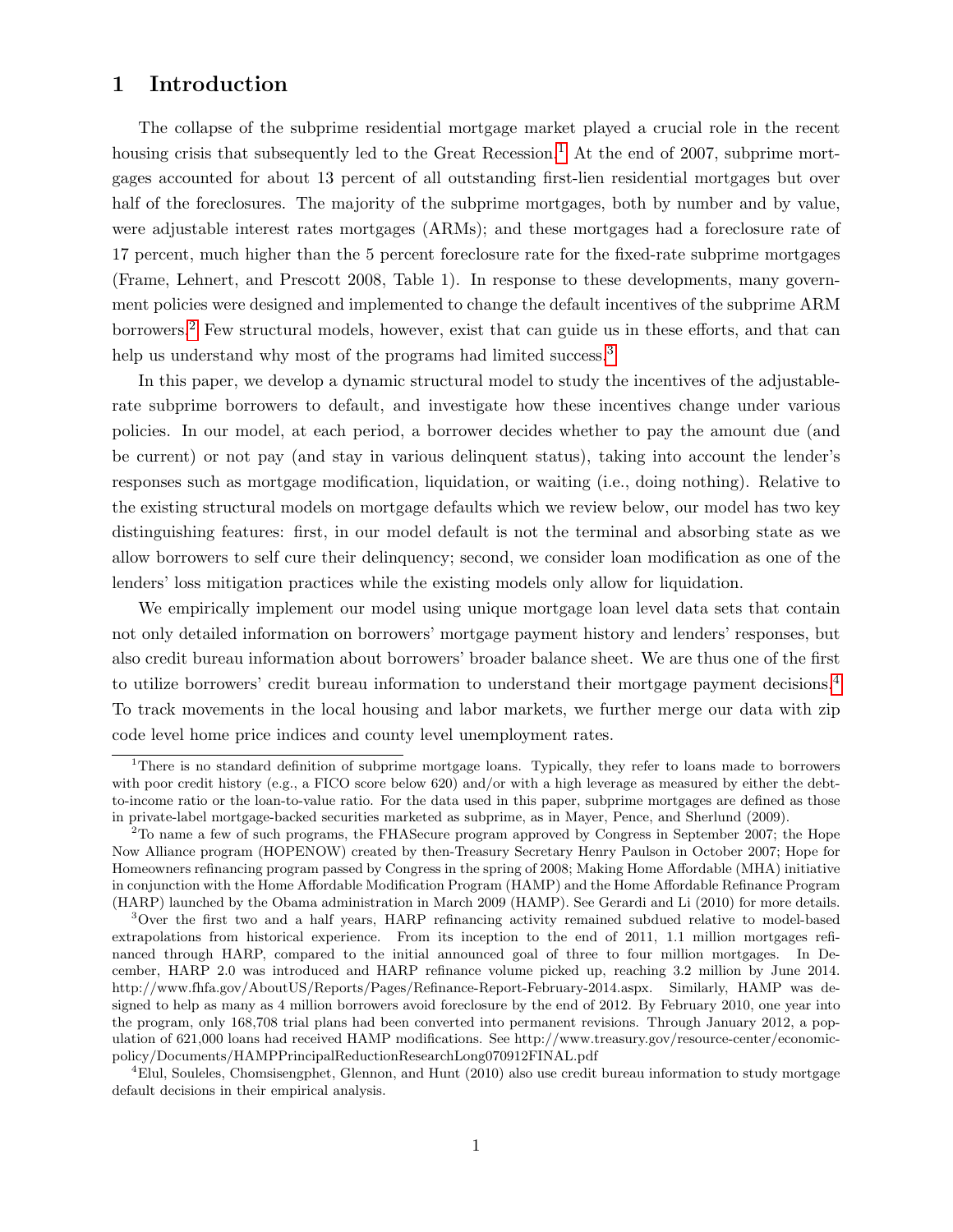Three main factors drive ARM borrowers' mortgage payment decisions: home equity, income, and monthly mortgage payment; importantly, both the current levels of these factors and the expectations of their future changes matter. Borrowers with negative home equity have little financial gains from continuing with their mortgage payments, especially when they do not expect house prices to recover and when costs associated with defaults and foreclosures are low. Changes in incomes and expenses, including changes in monthly mortgage payments due to interest rate resets for example, affect borrowers' liquidity position. In principle, borrowers can refinance their mortgages to lower interest rates or sell their houses to improve their liquidity positions, but these options may not be available in the presence of declining house prices, increasing unemployment rates, and/or tightened lending standards. These constrained borrowers thus may find it optimal to default on their mortgages despite the possible consequences of foreclosure.

To quantify the relative importance of these different drivers of default, we simulate our structurally estimated model under various counterfactual scenarios. Our simulation results suggest that the factors that drive the borrower delinquency and foreclosure differ substantially by loan origination year. For loans originated in 2004 and 2005, which preceded the severe downturn of the housing and labor markets, the interest rate resets associated with ARMs as well as the housing and labor market conditions do not seem to be as important factors for borrowers' delinquency behavior as they are in determining whether the borrowers would pay off their loans (i.e., sell their houses or refinance). However, for loans that originated in 2006, interest rate reset, housing price declines, and worsening labor market conditions all contributed to their high delinquency rates with housing price declines being the most significant contributing factor.<sup>[5](#page-1-0)</sup> These results arise because for loans originated in 2004 and 2005, interest rates did not reset until 2006 or 2007 at which time house prices have just begun to decline. More importantly, since house prices continued to appreciate in 2004, 2005, and part of 2006, these borrowers have accumulated some home equity by the time of their interest rates reset; in fact, in many places house price did not go all the way down to their 2004 levels until 2008. Additionally, the labor market did not deteriorate significantly until 2008 or 2009. In contrast, borrowers whose loans originated in 2006 had the perfect storm in 2008 or 2009 when their interest rates reset, as house prices had depreciated substantially and unemployment rates had risen sharply.

Counterfactual policy simulations reveal that even if the Libor rate could be lowered to zero by aggressive traditional monetary policies, it would have a limited effect on reducing the delinquency rates. We find that automatic modification mortgage designs under which the monthly payment or the principal balance of the loans are automatically reduced when housing prices decline can be effective in reducing both delinquency and foreclosure. Importantly, we find that automatic modification mortgages with a cushion, under which the monthly payment or principal balance reductions are triggered only when housing price declines exceed a certain percentage may result in a Pareto improvement in that borrowers and lenders are both made better off than under the

<sup>&</sup>lt;sup>5</sup>Our finding is consistent with those in the literature including Bhutta, Dokko, and Shan (2010), Foote, Gerardi, and Willen (2012), and Fuster and Willen (2015). Bhutta, Dokko, and Shan (2010) also find that 80 percent of the defaults in their sample (2006 loans originated in the crisis states) are the results of income shocks combined with negative house equity. Foote, Gerardi, and Willen (2012) find that interest rate reset raised the default rates of 2006 loans.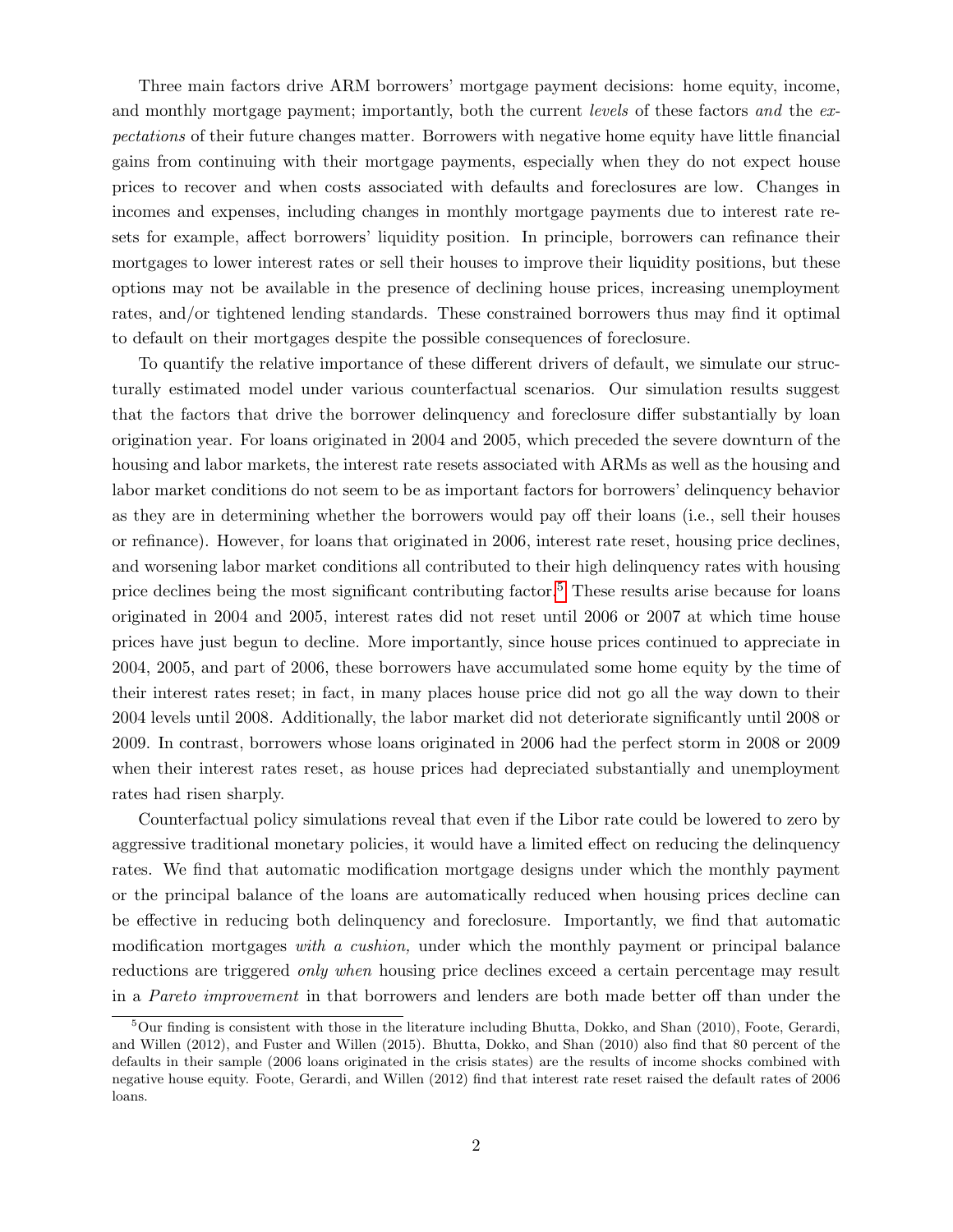baseline, with a lower delinquency and foreclosure rates. Our counterfactual analysis also suggests that limited commitment power on the part of the lenders to loan modification policies may be an important reason for the relatively small rate of modifications observed during the housing crisis.

There are several structural models on mortgage defaults and foreclosures. Bajari, Chu, Nekipelov, and Park (2013) is most related to our paper both in questions addressed and in the empirical methodology. However, there are several key differences. First, we incorporate mortgage modification as a possible lender response while they do not. Second, we allow for borrowers to self cure while they treat default as a terminal event that leads to liquidation with certainty.<sup>[6](#page-1-0)</sup> Third, we focus on adjustable-rate subprime mortgages which were much more prevalent than the fixed-rate subprime mortgages that they focus on. Fourth, the two papers differ in the way we examine the effect of counterfactual policies. There differences enable us to study the effects of exogenously changing lenders' actions on a borrowers' behavior and to shed light on why lenders were not willing to modify loans. More importantly, the effects of alternative policies such as automatic modification mortgages with a cushion can be studied in our framework because this involves changing borrowers' expectation about the co-evolution of house prices, mortgage balances and payment sizes.

Campbell and Cocco (2014) study a dynamic model of households' mortgage decisions incorporating labor income, house price, inflation, and interest rate risk to quantify the effects of adjustable versus fixed mortgage rates, mortgage loan-to-value ratio, and mortgage affordability measures on mortgage premia and default. Corbae and Quintin (2015) solve an equilibrium model to evaluate the extent to which low down payments and interest-only mortgages were responsible for the increase in foreclosures in the late 2000s. Garriga and Schlagenhauf (2009) study the effects of leverage on default using long-term mortgage contract. Hatchondo, Martinez, and Sanchez (2011) investigate the effect of broader recourse on default rates and welfare. Mitman (2012) considers the interaction of recourse and bankruptcy on mortgage defaults. Chatterjee and Eyigungor (2015) analyze the default of long-duration collateralized debt. None of these papers make use of mortgage loan level data as in our paper and in Bajari et al. (2013).

There are also several recent empirical papers that use regression analysis to study lenders' loss mitigation practices and the impact of government intervention policies on these practices. For example, Haughwout, Okah, and Tracy (2010) estimate a competing risk model using modifications (excluding capitalization modifications) of subprime loans that were originated between December 2004 and March 2009. They find a substantial impact of payment reduction on mortgage re-default rates. Agarwal, Amromin, Ben-David, Chomsisengphet, and Evanoff (2015) analyze lenders' loss mitigation practices including liquidation, repayment plans, loan modification, and refinance of mortgages that originated between October 2007 and May 2009 from OCC-OTS Mortgage Metrics data and find a much more modest effect of mortgage modification on defaults. In a subsequent paper, Agarwal, Amromin, Ben-David, Chomsisengphet, Piskorski, and Seru (2012) study the impact of the 2009 Home Modification Program on lenders' incentives to renegotiate mortgages.

Finally, our paper also adds to the growing literature on the recent subprime mortgage cri-

 ${}^{6}$ Adelino, Gerardi and Willen (2013) show the importance of self-cure as a hinderance for loan modifications.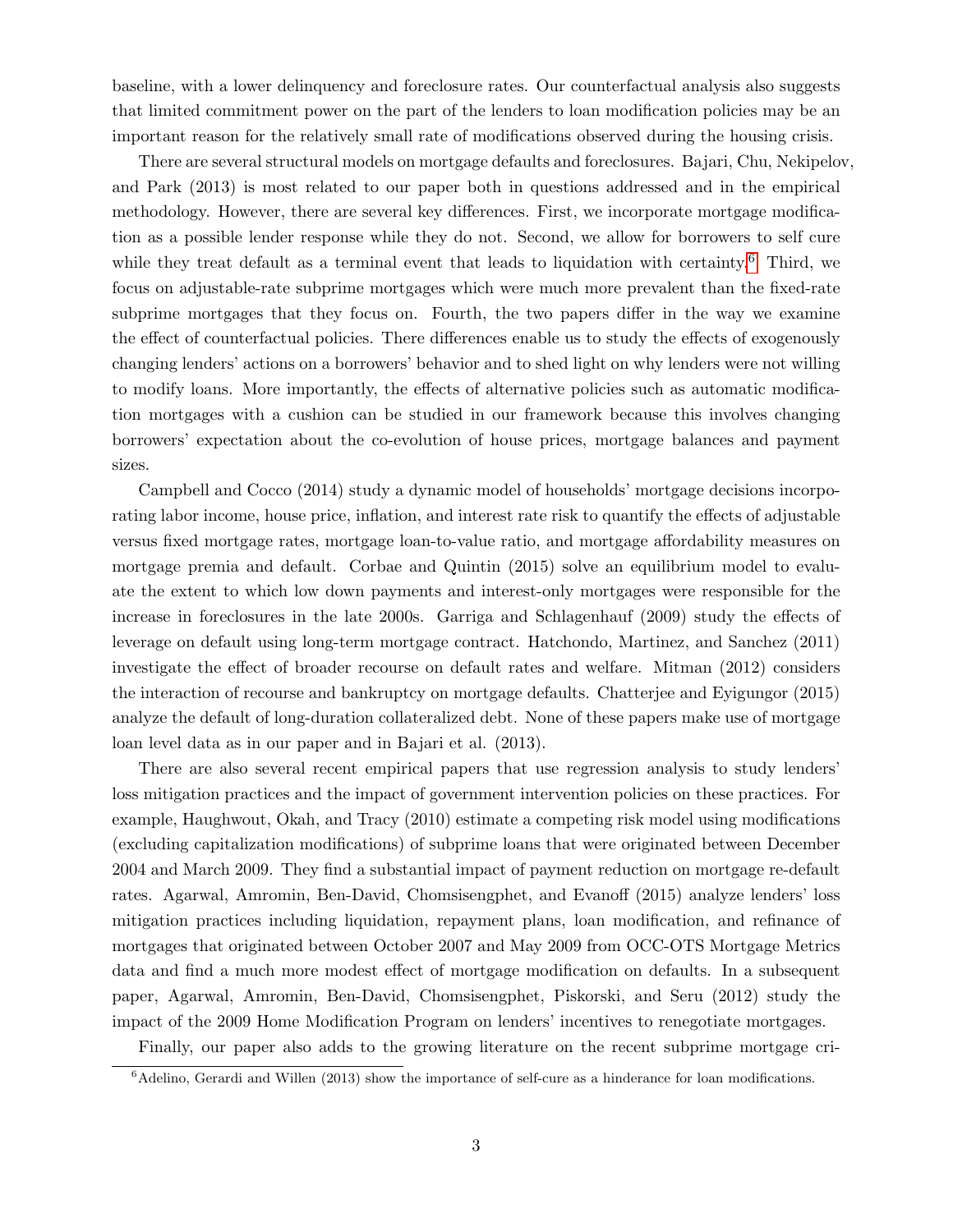sis, including, among many others, Foote, Gerardi, and Willen (2008), Demyanyk and van Hemert (2011), Keys, Mukherjee, Seru, and Vig (2010), and Gerardi, Lehnert, Sherlund, and Willen (2008). Additionally, Piskorski, Seru, and Vig (2010) find that securitization reduced mortgage renegotiation and led to more foreclosures. In contrast, Adelino, Gerardi, and Willen (2013) show that it is information asymmetries rather than securitization that hindered mortgage renegotiation.

The remainder of the paper is organized as follows. In Section [2](#page-5-0) we describe the data sets we use in our empirical analysis and present the descriptive statistics. In Section [3](#page-10-0) we present our model of borrowers' behavior and their interactions with the lenders in a stochastic environment with shocks to housing prices, unemployment rates and Libor interest rates. In Section [4](#page-17-0) we briefly discuss how we solve and estimate our model. In Section [5](#page-19-0) we present our estimation results. In Section [6](#page-22-0) we describe the goodness-of-fit between the predictions of our model under the estimated parameters and their data analogs. In Section [7](#page-26-0) we present results from several counterfactual experiments. In Section [8](#page-43-0) we conclude and discuss avenues for future research.

# <span id="page-5-0"></span>2 Data

#### 2.1 Data Source

Our data on mortgages and their modifications come from three different sources, the CoreLogic Private Label Securities data – ABS, the CoreLogic Loan Modification data, and the TransUnion Consumer Risk Indicators for Non-Agency RMBS data (also known as "TransUnion-CoreLogic Credit Match Data"). The CoreLogic ABS data consist of loans that were originated as subprime and Alt-A loans and represents about 90 percent of the market. The data include loan level attributes generally required of issuers of these securities when they originate the loans as well as their historical performance, which are updated monthly. The attributes include borrower characteristics (credit scores, owner occupancy, documentation type, and loan purpose); collateral characteristics (mortgage loan-to-value ratio, property type, zip code); and loan characteristics (product type, loan balance, and loan status).

The CoreLogic Loan Modification data contain information on modifications on loans in the CoreLogic ABS data. The data include detailed information about modification terms including whether the new loan is of fixed interest rate, the new interest rate, whether some principal is forgiven, whether the mortgage term is changed, etc. The merge of the two data sets is straightforward as each loan is uniquely identified by the same loan ID in both data sets.

The TransUnion Consumer Risk Indicators for Non-Agency RMBS data provide consumer credit information from TransUnion for matched mortgage loans in CoreLogic's private label securities databases. TransUnion employs a proprietary match algorithm to link loans from the CoreLogic databases to borrowers from TransUnion credit repository databases, allowing us to access many borrower level consumer risk indicator variables, including borrowers' credit scores, income at origination, among many others.

We then merge our data with CoreLogic monthly zip code level repeat-sales house price index and county level unemployment rates from the Bureau of Labor Statistics. Thus our constructed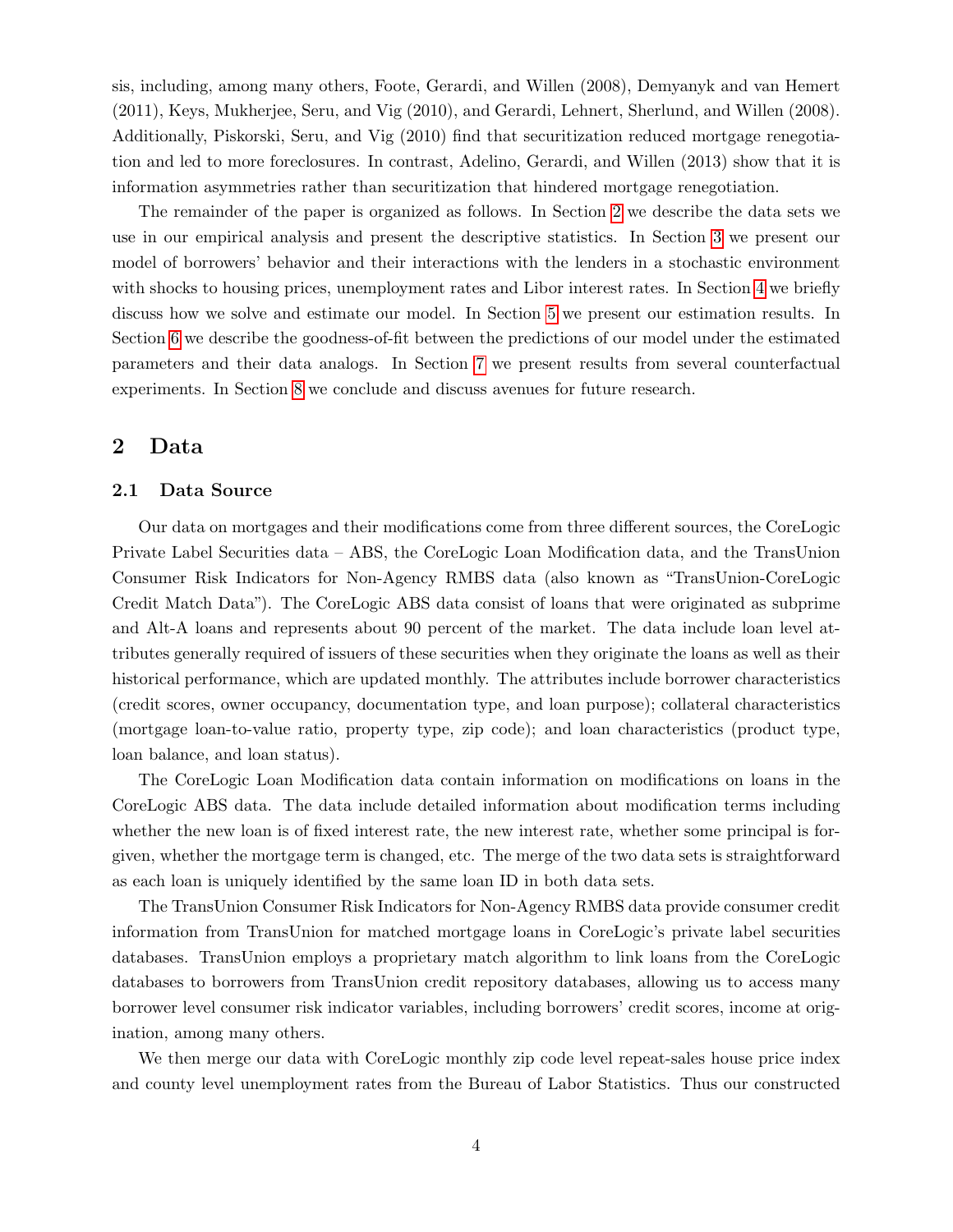data have several advantages over most of those used in the literature. First, the match with the mortgage modification data allows us to accurately identify lenders' actions, and separate delinquent mortgages that are self-cured from delinquent mortgages that become current after lender modification. Second, the TransUnion data enable us to capture borrowers' other liabilities as well as the payment history of these liabilities as summarized by credit scores, which are important for borrowers' mortgage payment decisions.

#### 2.2 Mortgage Loans: Summary Statistics

We focus on subprime adjustable-rate mortgage loans originated in four major housing crisis states, Arizona, California, Florida, and Nevada, between 2004 and 200[7](#page-1-0).<sup>7</sup> In particular, we take a 1.75 percent random sample of adjustable-rate mortgages with an initial fixed interest rate for a period of two or three years and a mortgage maturity of 30 years, which are for borrowers' primary residence, are first lien, and are not guaranteed by government agencies such as Fannie Mae, Freddie Mac, the Federal Housing Administration (FHA), and Veterans Administration (VA). We follow these loans until February 2009 before the first coordinated large-scale government effort to modify mortgage loans – the "Making Home Affordable" program was unveiled. In total, we have 16,347 mortgages and 337,811 monthly observations. Of the 16,347 mortgages, 11 percent were originated in Arizona, 55 percent in California, 28 percent in Florida, and 6 percent in Nevada. Not surprisingly, the largest fraction of the loans were originated in 2005 (43 percent), followed by 2004 (37 percent), 2006 (17 percent), and then 2007 (2 percent).

Table [1](#page-7-0) provides summary statistics of the mortgage loans at origination and of the whole dynamic sample period. The average age of the loan is 16 months in the sample and the median is 14 months. At origination, 81 percent of the sample are loans with two-year fixed-rates. Through the sample period, however, 76 percent of the sample are loans originated with two-year initial fixed-rate period indicating that more of those loans have terminated via payoff/refinance or foreclosure. Over 90 percent of the loans have prepayment penalty. About 40 percent of the mortgages at origination are interest-only mortgages and the fraction becomes slightly higher in the whole dynamic sample. About half of the mortgages have full documentation both at origination and through the sample period. While 43 percent of the mortgages are purchase loans at the origination, the ratio increases to 48 percent. Consistent with being subprime, mortgage borrowers in the sample all have relatively low risk scores, averaging 445 at origination, and the scores deteriorate somewhat as the loans age.<sup>[8](#page-1-0)</sup> Additionally, both the average and the median mortgage loan-to-value ratios at origination are both around 80 percent and they do not change much as the loans age. The annual household income estimated by TransUnion averages \$72,000 at origination with a median of \$67,000. Loan balances average \$259,000 at origination with a median of \$228,000. These numbers are not very different from their dynamic counterparts. The mortgage interest rates average 7.13 percent at origination with a median of 6.99 percent. Dynamically, both the mean and median mortgage interest rates are higher by 20 and 15 basis points, respectively, as many of these adjustable-rate mortgages reset

 $7$ The subprime mortgage market dried up after 2007.

<sup>8</sup>The risk scores are estimated by TransUnion. They range between 150 and 950 with a high score indicating low risk.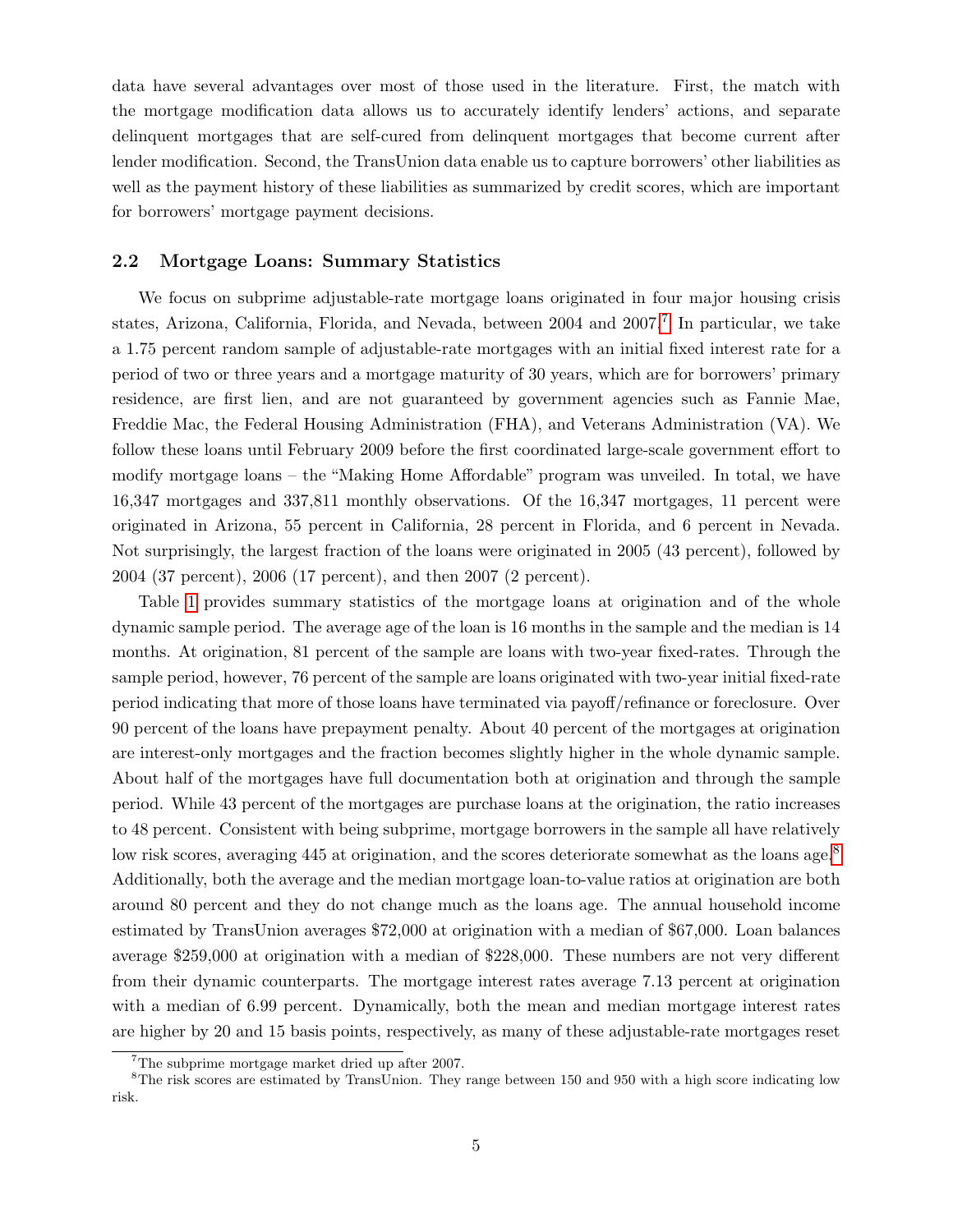<span id="page-7-0"></span>

|                                           |                  | At Origination   |                  |                 | Dynamic Sample   |            |  |
|-------------------------------------------|------------------|------------------|------------------|-----------------|------------------|------------|--|
| Variable                                  | Mean             | Median           | Std. Dev.        | Mean            | Median           | Std. Dev.  |  |
| Age of the loan (months)                  | $\boldsymbol{0}$ | $\theta$         | $\overline{0}$   | $\overline{16}$ | $\overline{14}$  | 11         |  |
| Share of 2-year fixed period $(\%)$       | 81               | 1                | 39               | 76              | $\mathbf{1}$     | 41         |  |
| Prepayment penalty $(\%)$                 | 0.90             | 1                | 0.30             | $\rm 0.92$      | 1                | 0.27       |  |
| Interest-only mortgages $(\%)$            | 40               | $\theta$         | 49               | 44              | $\theta$         | 50         |  |
| Full document at origination $(\%)$       | $52\,$           | 1                | 50               | 52              | 1                | $50\,$     |  |
| Purchase loan $(\%)$                      | 43               | $\theta$         | $50\,$           | 48              | $\theta$         | $50\,$     |  |
| Risk score                                | 445              | 445              | 155              | 424             | 432              | 178        |  |
| LTV ratio at origination $(\%)$           | 79               | 80               | 11               | 81              | 78               | 21         |  |
| Annual income (\$1000)                    | 72               | 67               | 26               |                 |                  |            |  |
| Principal balance (\$1000)                | 259              | 228              | 141              | 260             | 228              | 141        |  |
| Current interest rate $(\%)$              | 7.13             | 6.99             | 1.15             | $7.35\,$        | 7.13             | $1.39\,$   |  |
| Remaining mortgage terms (months)         | 360              | 360              | $\boldsymbol{0}$ | $345\,$         | 347              | 11         |  |
| Monthly payment (\$1000)                  | 1.616            | 1.429            | 0.859            | 1.679           | 1.475            | 0.902      |  |
| Maximum lifetime interest rate $(\%)$     | 13.50            | 13.45            | 1.28             | 13.42           | 13.38            | 1.27       |  |
| Minimum lifetime interest rate $(\%)$     | 6.70             | 6.89             | 1.86             | 6.59            | 6.85             | 1.90       |  |
| Periodic interest rate cap $(\%)$         | $1.20\,$         | $1.00\,$         | 0.33             | $1.20\,$        | $1.00\,$         | $0.32\,$   |  |
| Periodic interest rate floor $(\%)$       | $0.01\,$         | $\boldsymbol{0}$ | 0.13             | $0.01\,$        | $\boldsymbol{0}$ | $0.13\,$   |  |
| First interest rate cap $(\%)$            | $2.50\,$         | 3.00             | 0.87             | $2.53\,$        | 3                | $\rm 0.91$ |  |
| Margin for adjustable rate loans $(\%)$   | 5.74             | 5.95             | 1.17             | 5.67            | 5.90             | 1.21       |  |
| 30 days delinquent $(\%)$                 | $\overline{0}$   | $\theta$         | $\overline{0}$   | 6.86            | 0.0              | 25.37      |  |
| 60 days delinquent $(\%)$                 | $\theta$         | $\theta$         | $\Omega$         | 3.10            | 0.0              | 17.33      |  |
| 90 days delinquent $(\%)$                 | $\theta$         | $\overline{0}$   | $\theta$         | 1.62            | 0.0              | 12.63      |  |
| 120 days delinquent $(\%)$                | $\boldsymbol{0}$ | $\boldsymbol{0}$ | $\boldsymbol{0}$ | 1.40            | 0.0              | 11.73      |  |
| 150 days delinquent $(\%)$                | $\overline{0}$   | $\boldsymbol{0}$ | $\boldsymbol{0}$ | $1.25\,$        | $0.0\,$          | 11.11      |  |
| 180 days delinquent $(\%)$                | $\theta$         | $\theta$         | $\theta$         | 1.14            | 0.0              | 10.63      |  |
| 180 days more delinquent $(\%)$           | $\theta$         | $\theta$         | $\theta$         | 3.86            | 0.0              | 19.27      |  |
| House liquidation $(\%)$                  | $\overline{0}$   | $\theta$         | $\theta$         | 0.64            | 0.0              | 8.08       |  |
| Loan modification $(\%)$                  | $\overline{0}$   | $\theta$         | $\Omega$         | $0.26\,$        | $0.0\,$          | $5.06\,$   |  |
| Deviation local unemployment rates $(\%)$ |                  |                  |                  | $-1.51$         | $-1.81$          | 1.40       |  |
| Local house price growth rates $(\%)$     |                  |                  |                  | $-0.32$         | $-0.27$          | $2.15\,$   |  |
| Number of observations                    |                  | 16,347           |                  |                 | 337,811          |            |  |

Table 1: Summary Statistics of Selected Mortgage Loans.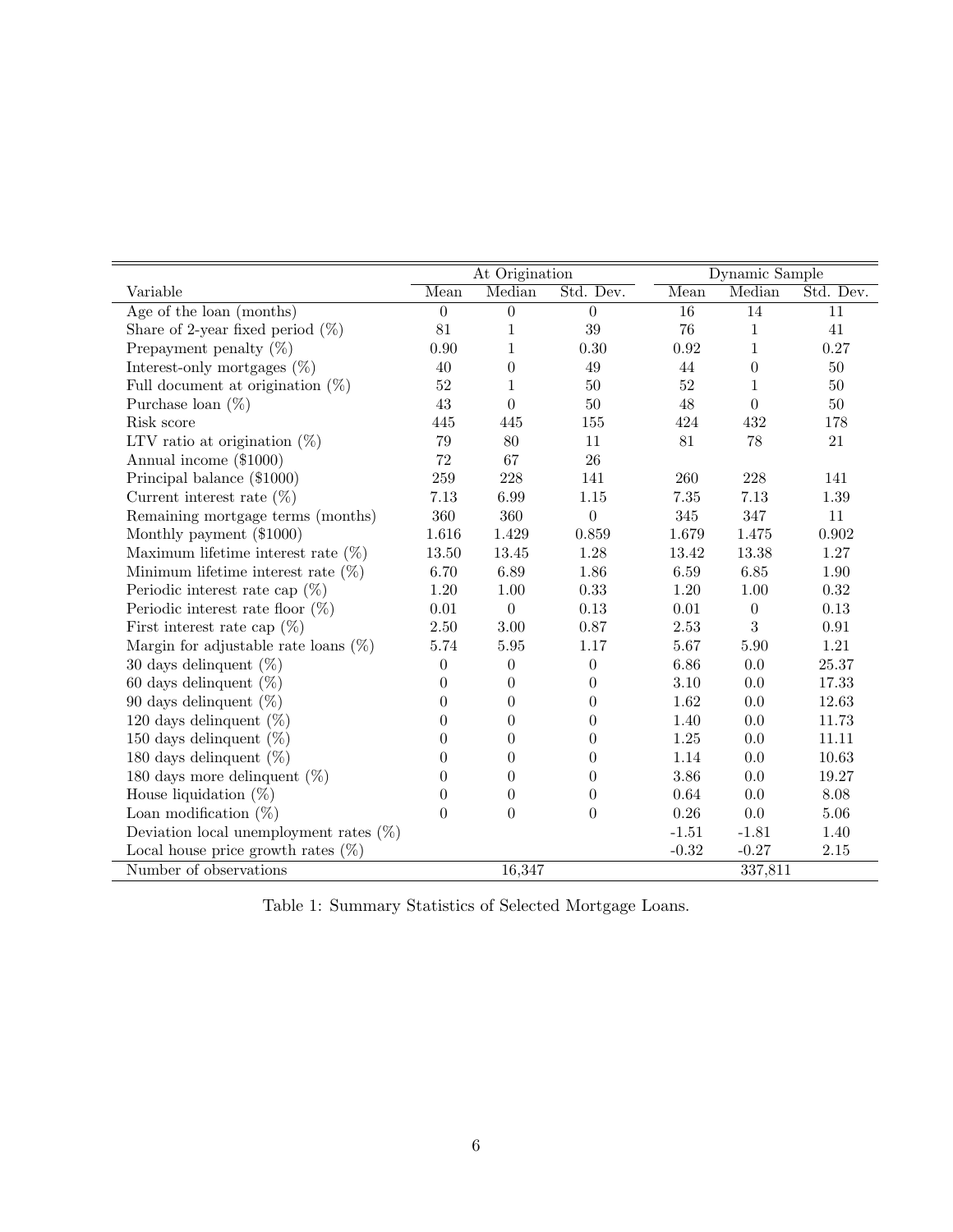to higher rates after the initial fixed-rate period expires. The ARMs in our data have a lifetime maximum interest rate of 13.50 percent on average at origination, similar to the dynamic average of 13.42 percent; and the lifetime minimum interest rate averages 6.7 percent at origination and 6.59 percent in the dynamic sample. The margin above Libor rate when interest rates are adjusted averages 5.74 percent at origination and 5.67 percent in the dynamic sample. Both at origination and in the dynamic sample, the period interest rate adjustment has a cap of 1.2 percent and a floor of 0.01 percent on average. The first interest rate adjustment cap, however, is higher at 2.5 percent on average at origination and 2.53 percent in the dynamic sample. Unemployment rates tend to be lower than their recent local historical averages. Local house prices, on the other hand, all depreciate in our sample period.

Two observations emerge from Table [1.](#page-7-0) First, some mortgages stay in delinquency status for a long time without being liquidated. Particularly, in our loan-month dynamic sample, close to 7 percent of loans are 30-day delinquent, 3 percent are 60-day delinquent, 2 percent are 90-day delinquent, etc. Close to 4 percent of the loans are delinquent for over half a year. The liquidation rate, in contrast, is only 0.64 percent if measured at loan-month level.<sup>[9](#page-1-0)</sup> Of course, at the loan level, 2,177 out of the 16,347 loans in our random sample were liquidated (see Table [2\)](#page-9-0), resulting in a 13.3% foreclosure rate, similar to what others have documented in the literature. Second, at the loan-month level, about 0.26 percent of all mortgage loans are modified by their lenders. This ratio is obviously much higher if we condition on loans that are delinquent. At the loan level, out of 857 out of the 16,347 loans in our randomly selected sample were modified, resulting in a modification rate of about 5.24%. We elaborate on the second observation regarding lenders' decisions in more details in the next subsection.

In the appendix, we provide summary statistics of the mortgage loans separately by the origination year, both at the time of origination and over time in Tables [A1](#page-48-0) to [A3.](#page-50-0) As can be seen, the loans originated in later years are riskier, more likely to have two-year interest fixed period instead of three-year, more likely to be interest-only mortgages, less likely to have full documentation, and more likely to be purchase loans instead of refinance loans. Their principals, the initial interest rate, and monthly payment are also larger. Furthermore, the maximum and minimum lifetime interest rates and margins have risen over time. Given these differences at origination, not surprisingly, mortgage delinquency rates are much higher for loans originated in later years than earlier years.

#### 2.3 Lenders' Choices: Descriptive Statistics

From Table [1,](#page-7-0) we observe that lenders do not always respond to borrowers' mortgage delinquency immediately by liquidating them. In this subsection we describe lenders' decisions in more details.

Table [2](#page-9-0) presents the delinquency status (in months) at the beginning of the month when the loan was liquidated and modified. It shows that mortgage liquidation typically occurs when the borrower is between 6 and 9 months delinquent. While houses with loans less than 3 months delinquent are rarely liquidated, many houses are liquidated when the mortgage is over one year

<sup>&</sup>lt;sup>9</sup>House foreclosure can be a long and expensive process especially in states with judicial foreclosure laws (Li 2009). Of the four states that we study, Florida requires judicial foreclosure. Arizona, California, and Nevada allow for both judicial and nonjudicial foreclosures, but most of the foreclosures are nonjudicial foreclosures.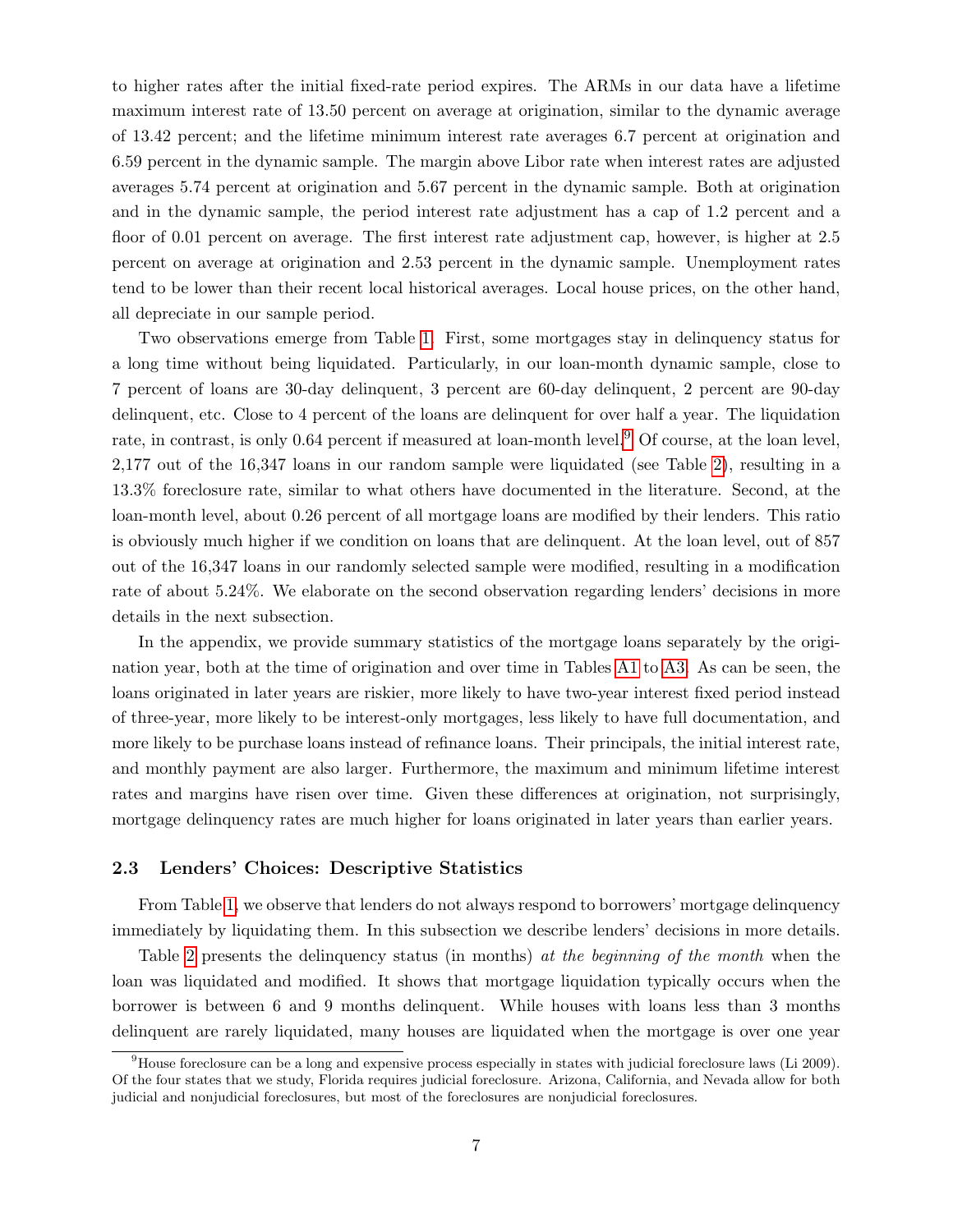<span id="page-9-0"></span>

| Begnning-of-the-Month  | At Liquidation | At Modification |
|------------------------|----------------|-----------------|
| Loan Status            | $(\%)$         | $(\%)$          |
| Current                | 0.00           | 17.09           |
| 1 months               | 0.05           | 18.71           |
| 2 months               | 0.05           | 10.74           |
| 3 months               | 0.87           | 8.55            |
| 4 months               | 2.39           | 6.12            |
| 5 months               | 2.71           | 7.39            |
| 6 months               | 10.98          | 4.62            |
| 7 months               | 26.32          | 4.50            |
| 8 months               | 15.48          | 5.31            |
| 9 months               | 9.00           | 4.04            |
| 10 months              | 7.35           | 2.54            |
| 11 months              | 5.19           | 1.96            |
| 12 months              | 3.81           | 1.50            |
| 13 months              | 4.04           | 0.92            |
| 14 months              | 3.12           | 1.73            |
| 15 months              | 2.02           | 1.15            |
| 16 months              | 2.07           | 0.81            |
| More than 17 months    | 4.46           | 2.31            |
| Number of observations | 2,177          | 857             |

Table 2: Loan Status at the Beginning of the Month when Liquidation or Modification Occurs.

delinquent; indeed, about 4.46 percent of the loans liquidated is over 17 months delinquent. As a side note, the average loan age at liquidation is 27 months; about half of the liquidation occurred in 2008, 30 percent in 2007, and 8 percent in 2006, and about 6 percent in the first two months of 2009.

Loan modifications are offered generally to loans already in distress. Nearly 60 percent of the loans are three months or more behind payments at the time of modification. Close to 9 percent are one year or more behind on payments. What is interesting, however, is that about 17 percent of the loans are modified when they are listed as current at the beginning of the period. The majority of these loans (55 percent) are originated in 2005 and the rest mostly in 2006 (37 percent). Furthermore, the majority of the modifications occur within three months of interest rate reset.[10](#page-1-0)

Table [3](#page-10-1) presents the modification terms. The majority of the modification results in more affordable mortgages as 83 percent of them have a reduction in monthly payments of about \$542 on average. However, 8.6 percent of the modifications produce higher payments of about \$287 on average; and 8 percent of the modified loans lead to less than \$50 of monthly payment changes. Capitalization in modification is very common with arrears added to the principal balance. Indeed over 64 percent of the modified loans have an increase of principal balance, averaging \$12,248. About 30 percent of the modified loans experience less than \$500 in the change of principal balance; and only 5.4 percent of the loans have a principal reduction averaging  $$34,030$ <sup>[11](#page-1-0)</sup> Nonetheless, more

 $10$ Haughwout, Okah and Tracy (2010) documented similar observations but their sample is different from ours as they include fixed-rate mortgages, adjustable-rate mortgages that have more than 3 years of fixed period, and mortgages with maturity not equal to 30 years (Table 3).

 $11$ See Section [3.3](#page-14-0) for how we model the lenders' terms of loan modification in our empirical analysis.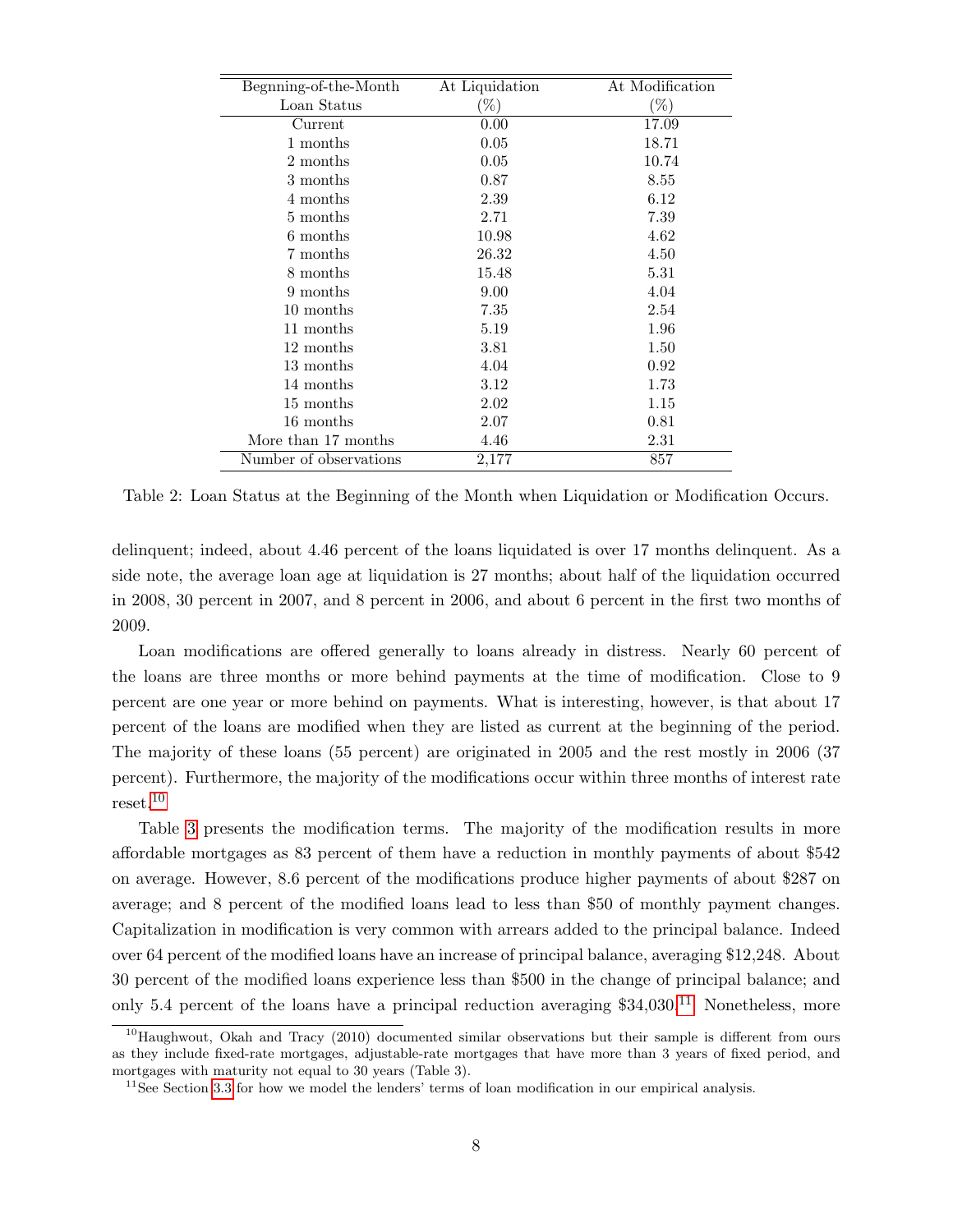<span id="page-10-1"></span>

| Variable                                     | Reduction | No $Change^*$ | Increase  |
|----------------------------------------------|-----------|---------------|-----------|
| Monthly payment (percentage)                 | 83.41     | 7.95          | 8.64      |
| Average change in monthly payment $(\$)$     | $-542$    |               | 287       |
|                                              | (443)     | (19)          | (1,141)   |
| Balance (percentage)                         | 5.41      | 30.18         | 64.40     |
| Average change in balance $(\$)$             | $-34,030$ | $-73$         | 12,248    |
|                                              | (39, 603) | (143)         | (11, 993) |
| Interest rate (percentage)                   | 83.11     | 16.89         | 0.00      |
| Average change in interest rate (percentage) | $-2.980$  | 0.00          |           |
|                                              | (1.415)   | (0.00)        |           |

Table 3: Terms of Modification.

Notes: No change refers to changes in monthly payment of less than \$50 or total loan balance change of less than \$500. Standard deviations are in parenthesis.

than 83 percent of the modified loans have an annualized interest rate reduction averaging 2.98 percent, leading to reduced monthly payment. No modified loans experience interest rate increases. All of the loans are brought back to being current after modification.

# <span id="page-10-0"></span>3 The Model

In this section, we present a model of a borrower's behavior from the time his mortgage is originated until period  $T$  which we specify later. We do not endogenously model lenders' decisions in this paper; instead we estimate them parametrically from the data. We assume that borrowers take lenders' decisions as given.

Time is discrete, denoted by  $t = 1, 2, ..., T$ , with each period representing one month. We use  $x_t$  to denote the borrowers' state vector in period t, which includes time-invariant borrower and mortgage characteristics (e.g., information collected at mortgage origination, and house location) as well as time-varying characteristics (e.g., a mortgage's delinquency status, interest rates, local housing market condition, local unemployment rates, etc.).

#### 3.1 Choice set

In each period t, after information  $x_t$  is realized, a borrower chooses an action j. He has three choices: make the monthly mortgage payment, skip the payment, or pay off the mortgage (which we denote by "PO"). We assume that the option to pay off the mortgage is available to any borrower, regardless of their delinquency status.[12](#page-1-0),[13](#page-1-0)

More specifically, a borrower has different options of making mortgage payments, depending on the number of late monthly payments he has, which we denote by d where  $d \geq 0$ . If the borrower

<sup>&</sup>lt;sup>12</sup>In the data, about 86 percent of those who paid off loans were current in their mortgage at the time of the payoff, and 9 percent, 2 percent and 1 percent were one-, two-, and three-month delinquent, respectively. Very few of mortgage payoffs were by borrowers who were more than three months delinquent. Our conversation with the industry experts suggests that because of information delay, borrowers who have chosen to prepay may sometimes be recorded as one-month delay.

 $13$ In reality, a borrower can pay off the mortgage by refinancing or by selling the house. Our data, unfortunately, does not allow us to make such a distinction.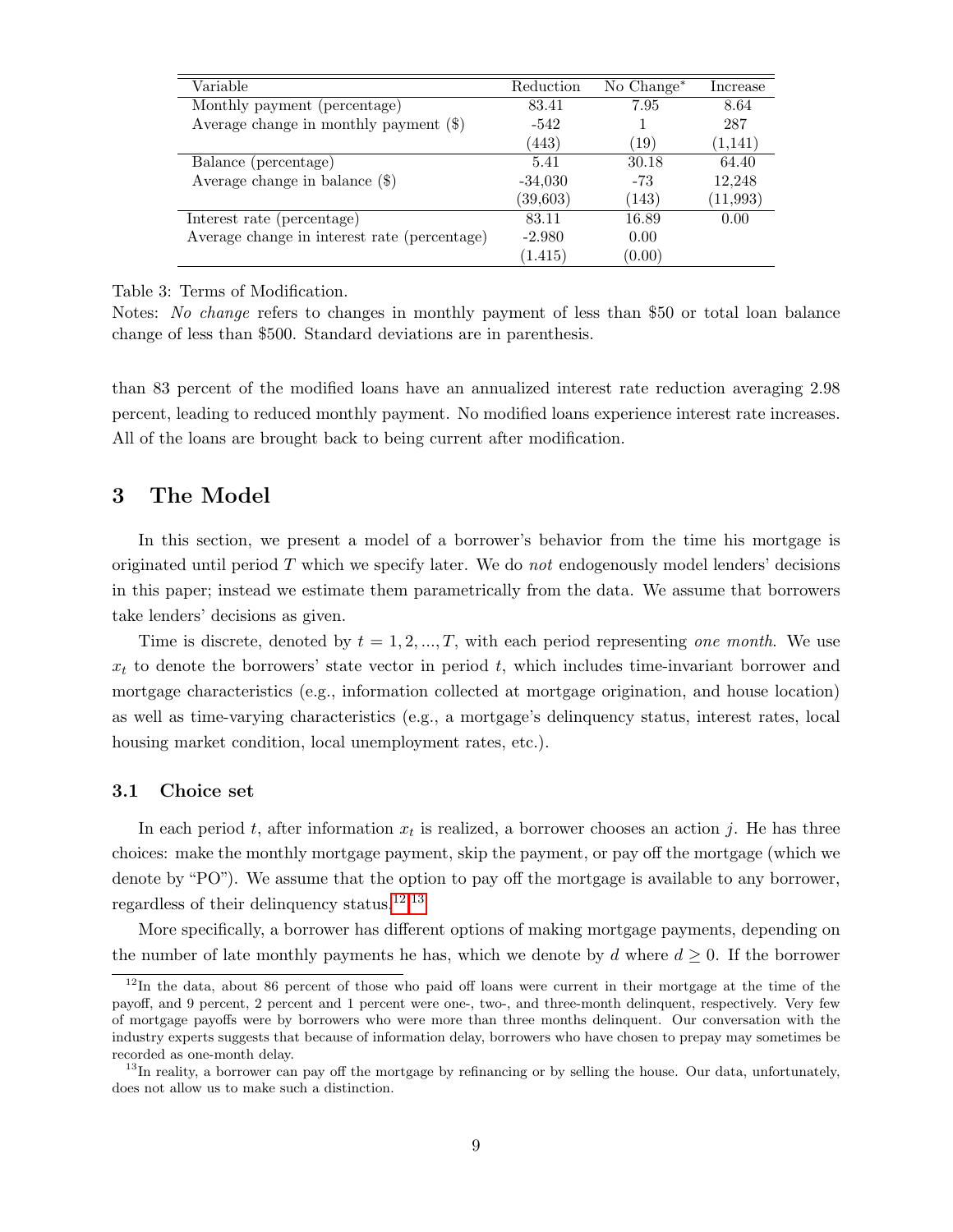is current on his mortgage payment (i.e.,  $d = 0$ ), then he decides whether to make one monthly payment, which we denote by  $P_t$  and specify it below in Equation [\(2\)](#page-13-0); to miss the payment; or to pay off the loan.<sup>[14](#page-1-0)</sup> If the borrower is one month behind on the payment (i.e.,  $d = 1$ ), then he can choose to pay just  $P_t$  and remain one-month-delinquent; pay  $2P_t$  to bring his status to current again;<sup>[15](#page-1-0)</sup> to miss the payment again and thus his status will be  $d = 2$  next period; or to pay off the loan. In general, therefore, if a borrower has  $d \geq 2$  unpaid monthly payments at the beginning of time t, he can choose to make payments of 0,  $P_t, 2P_t, \dots, (d+1)P_t$ , or paying off the whole loan. However, we simplify the problem by assuming that, for  $d \geq 2$ , if the borrower decides to pay he only has the options to pay 0,  $(d-1)P_t$ ,  $dP_t$ , or  $(d+1)P_t$  to become  $(d+1)$ -month delinquent, two-month delinquent, one-month delinquent, or current, respectively, or to pay off the entire loan.<sup>[16](#page-1-0)</sup> Formally, a borrower's choice set with d unpaid payments is denoted by  $J(d)$ , and given by:

$$
J(d) = \begin{cases} \{0, 1, \text{PO}\}, & \text{if } d = 0; \\ \{0, 1, 2, \text{PO}\}, & \text{if } d = 1; \\ \{0, d - 1, d, d + 1, \text{PO}\}, & \text{if } d \ge 2, \end{cases}
$$

where the number zero refers to the action of not making any payment, and "PO" refers to paying off the loan. In the remainder of the paper, we sometimes denote the choice set by  $J(x_t)$  instead of  $J(d)$  because  $x_t$  includes the loan delinquency status d. We denote the borrower's chosen number of payments in period t as  $n_t \in J(d_t)$ .

#### <span id="page-11-0"></span>3.2 State Transition

The evolution of the state variables is captured by the transition probability  $F(x_{t+1}|x_t, j)$ , where, as we discussed previously,  $x_t$  represents the state vector, and  $j \in J(x_t)$  represents the borrower's action at time t. We now discuss each of the state variables.

Interest Rate, Monthly Payment, Mortgage Balance, and Liquidation. A mortgage contract with adjustable rates specifies the initial interest rate, the length of the period during which the initial rate is fixed, mortgage maturity, the rate to which the mortgage rate is indexed, the margin rate, the frequency at which the interest rate is reset, and the cap on interest rate change in each period, and the mortgage lifetime interest rate cap and floor. As stated in Section [2,](#page-5-0) we focus on loans that have two or three years fixed interest rate and 30 years maturity. Almost all of the loans have a six-month adjustment frequency after the initial fixed period.

We now describe how the interest rate evolves through the life of an ARM loan contract. Let

<sup>&</sup>lt;sup>14</sup>Given that we model the behavior of a borrower with an adjustable-rate mortgage, a monthly payment is potentially time-varying, which is reflected in the time subscript in  $P_t$ .

 $15$ We do not observe penalty directly in the data. In the model, we allow for different payoff for each decision, which potentially captures the disutility from penalty associated with missing payments, see subsection 3.4 for more details.

<sup>&</sup>lt;sup>16</sup>In the data, we do not observe borrowers' payment decisions directly. Instead, we observe their loan status. In our sample, once a loan becomes  $d \geq 2$  months delinquent, we do not observe that its delinquency status goes down yet still leave him 3-or-more months delinquent.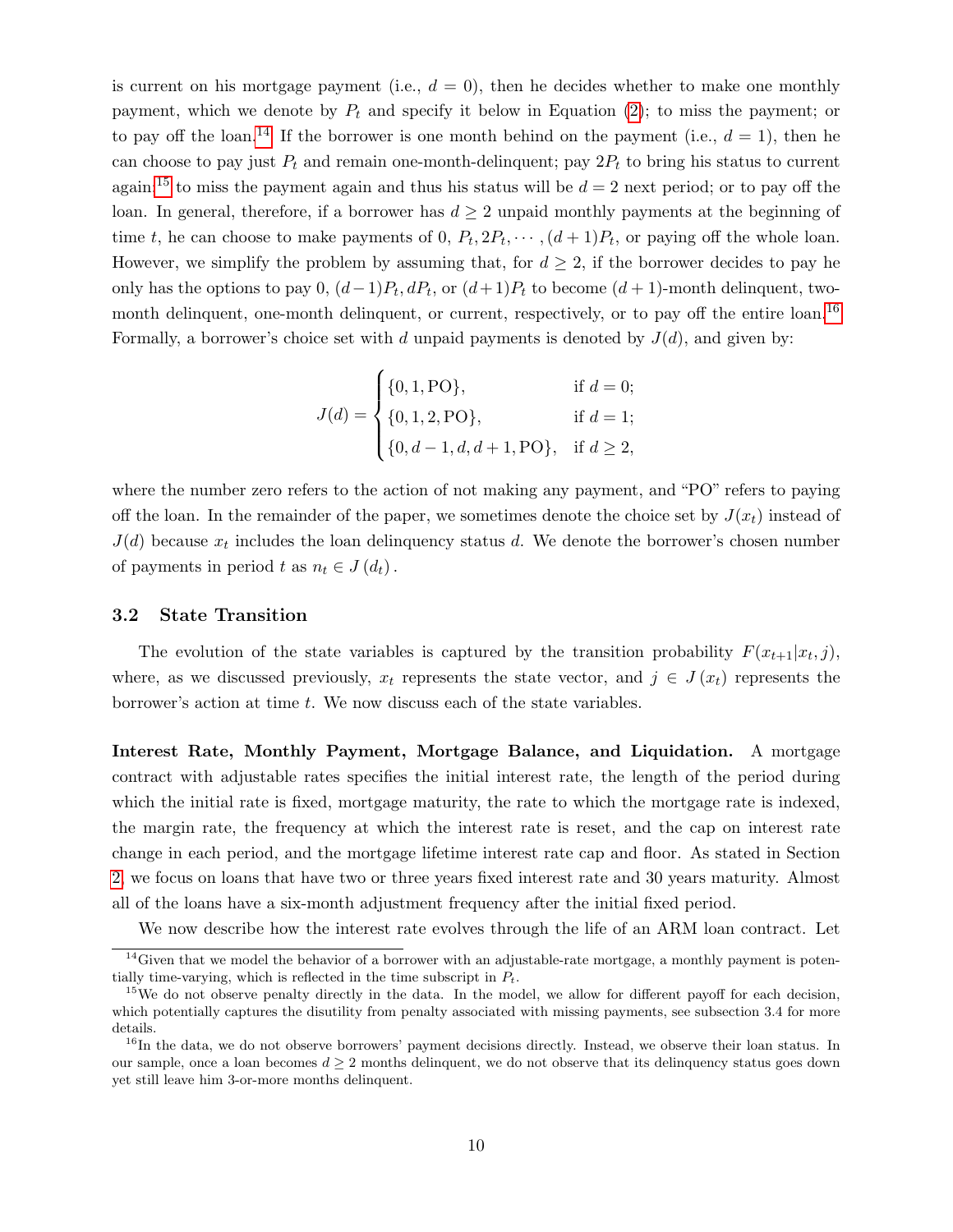$i_0$  denote the initial interest rate and let  $i_r$  denote the new mortgage interest rate at the r-th reset. For example,  $i_1$  denotes the interest rate at the first reset right after the fixed-rate period. The term MARGIN represents the *margin rate*, which is the margin above the index rate that the new interest will be reset to. All ARMs in our selected sample data are indexed to the six-month Libor rate, we use  $LIBOR_t$  to denote the index rate at time t. An ARM contract also specifies a lifetime interest rate floor and a lifetime interest rate cap, which we denote by LFLOOR and LCAP, respectively. The ARM interest rate is restricted to be within the band specified by LFLOOR and LCAP even though MARGIN above the LIBOR rate may go outside the band. ARM loan contracts also specify a cap on the permissible interest rate adjustment in each period, which we denote by PCap; moreover, for most mortgages, the cap on interest rate change for the first reset at the end of the initial fixed-rate is different from the subsequent caps, we thus denote the cap on the interest rate change at the first reset by FCAP.<sup>[17](#page-1-0)</sup> Combining all the elements, the new interest rate at the r-th reset in period  $t_{(r)}$  evolves as follows:

<span id="page-12-0"></span>
$$
i_r = \begin{cases} \max \left\{ i_{r-1} - \text{FCAP, LFLOOR, min} \left\{ \text{MARGIN} + \text{LIBOR}_{t_{(r)}-1}, i_{r-1} + \text{FCAP, LCAP} \right\} \right\}, & \text{if } r = 1; \\ \max \left\{ i_{r-1} - \text{PCAP, LFLOOR, min} \left\{ \text{MARGIN} + \text{LIBOR}_{t_{(r)}-1}, i_{r-1} + \text{PCAP, LCAP} \right\} \right\}, & \text{if } r > 1, \\ 1) \end{cases}
$$

where the first term in Equation [\(1\)](#page-12-0) is the lowest interest rate the mortgage can have assuming the periodic interest change takes its maximum allowed value, the second term is the lowest lifetime interest rate the mortgage can have, and the third term is the lowest of three rates: Libor rate plus margin, last period interest rate plus the maximum allowed periodic interest adjustment, lifetime mortgage interest rate cap. Note that  $\text{LIBOR}_{t(r)}$  evolves stochastically. The borrower, therefore, needs to form expectations about future values for Libor in order to predict the interest rate he will have to pay. The values for the other mortgage parameters, {MARGIN, LFLOOR, LCAP, FCAP, PCAP} are fixed throughout the life of the mortgage.

It follows from Equation [\(1\)](#page-12-0) that  $i_r \in [\max\{i_{r-1} - \text{FCAP}, \text{LFLOOR}\}, \min\{i_{r-1} + \text{FCAP}, \text{LCAP}\}]$ if  $r = 1$  and that  $i_r \in \left[\max\{i_{r-1} - \text{PCAP}, \text{LFLoop}\}\right]$ ,  $\min\{i_{r-1} + \text{PCAP}, \text{LCAP}\}\right]$  if  $r > 1$ . In other words, {LFloor,LCap,FCap,PCap} put bounds on the volatility of the adjustable mortgage interest rate: even when LIBOR is very volatile, the mortgage interest rate may not change significantly if FCap, PCap and LCap − LFloor are low.

Given the rule that determines the interest rate reset, we now specify the transition of an ARM interest rate from period t to period  $t + 1$ . With a slight abuse of notation, let  $r(t)$  denote the number of resets that occurred up to period t.<sup>[18](#page-1-0)</sup> Note that either  $r(t+1) = r(t)$  or  $r(t+1) = r(t)+1$ . The former is true when both period t and  $t + 1$  are in between two resets, hence  $i_{r(t+1)} = i_{r(t)}$ . The latter is true when an interest rate is just reset in period  $t + 1$ , hence  $i_{r(t+1)} = i_{r(t)+1}$ , where  $i_{r(t)+1}$  is calculated using the formula in [\(1\)](#page-12-0).

Once the new interest rate is determined, the new monthly payment can be calculated based on

 $17$ Typically, FCAP is larger than PCAP; that is, the interest rate change is typically larger at the initial reset than at subsequent resets.

<sup>&</sup>lt;sup>18</sup>For example, if the initial interest rate is fixed for at least t periods, then  $r(t) = 0$ . If an interest rate is reset for the second time in period t,  $r(t) = 2$ .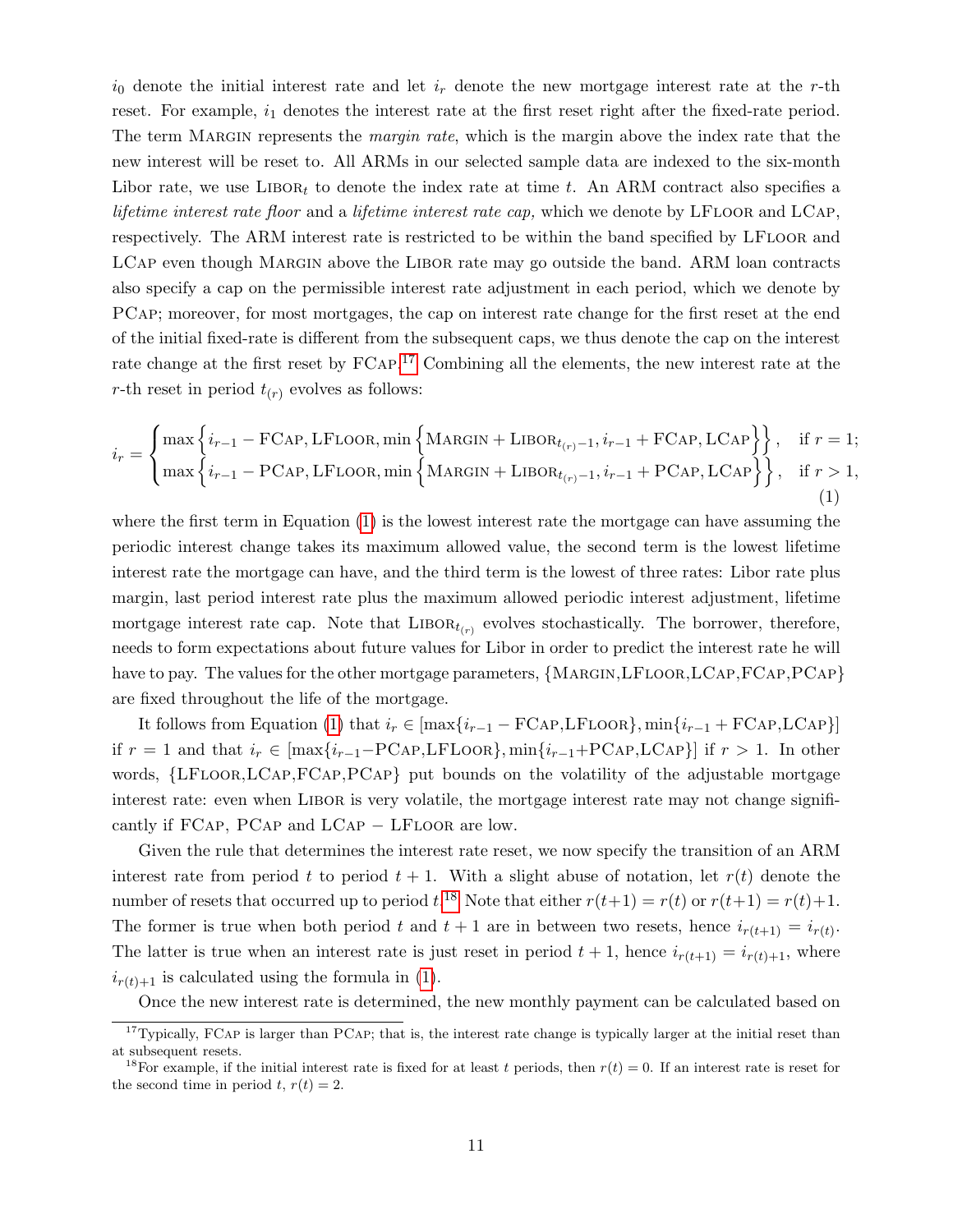the interest rate and the beginning-of-the-period mortgage balance. Consider a borrower in period t with remaining mortgage balance  $BAL_{t-1}$  and interest rate  $i_{r(t)}$ . The borrower's mortgage monthly payment  $P_t$  is calculated so that if the borrower makes a fixed payment of  $P_t$  until the 360th period (i.e., the end of the 30-year loan term), he will pay off the entire mortgage; specifically,

<span id="page-13-0"></span>
$$
P_t = \frac{\text{BAL}_{t-1} \times i_{r(t)} / 12}{1 - \left(1 + i_{r(t)} / 12\right)^{-(360 - t + 1)}},\tag{2}
$$

and the new balance entering period  $t + 1$  is updated to:

$$
BAL_t = BAL_{t-1} \times \left[1 - \frac{i_{r(t)}/12}{\left(1 + i_{r(t)}/12\right)^{360-t+1} - 1}\right].
$$
 (3)

Remark 1. Note that the lenders' decisions affect the transition of borrowers' state variables, i.e.,  $F(x_{t+1}|x_t, j)$  incorporates the lenders' responses. If the lender chooses to modify the loan, it will lead to possible changes to the borrower's loan status, interest rate, monthly payment and mortgage balance. We describe how modification affects the mortgage balance, interest rate, monthly payment and loan status in Section [3.3](#page-14-0) below. If the lender chooses to liquidate the house, then the borrower will be forced to the state of liquidation.

**Other State Variables.** Other state variables include the number of late monthly payments  $d_t$ , the Libor rate LIBOR<sub>t</sub>, house price  $h_t$ , changes in local unemployment rate relative to its trend  $\Delta \text{UNR}_t$ , borrower credit score  $\text{CS}_t$ , and borrower income  $Y_t$ . The evolution of these state variables are as follows:

- Number of late monthly payments  $(d_t): d_{t+1} = d_t n_t + 1$ , where  $n_t \in J(d_t)$  is the number of monthly payments a borrower makes at time  $t$ .
- Libor Rates (LIBOR<sub>t</sub>): We assume that the borrower's belief regarding the evolution of Libor rates is that it follows an  $AR(1)$  process in logs

$$
\ln(\text{LIBOR}_{t+1}) = \lambda_0 + \lambda_1 \ln(\text{LIBOR}_t) + \epsilon_{\text{LIBOR},t},
$$

where  $\epsilon_{\text{LIBOR},t} \sim N(0, \sigma_{\text{LIBOR}}^2)$  is assumed to be serially independent.

• House price (h): We assume that the borrower's belief regarding the evolution of housing prices in each zip code is that it follows an AR(1) process:

$$
h_{t+1} = \lambda_2 + \lambda_3 h_t + \epsilon_{h,t},
$$

where  $\epsilon_{h,t} \sim N(0, \sigma_h^2)$  is assumed to be serially independent.

• Local unemployment rate  $(\Delta \text{UNR}_t)$ : We focus on the deviation of the current unemployment rate  $\text{UNR}_t$  in a *county* from the average of monthly unemployment rates from 2000 to 2009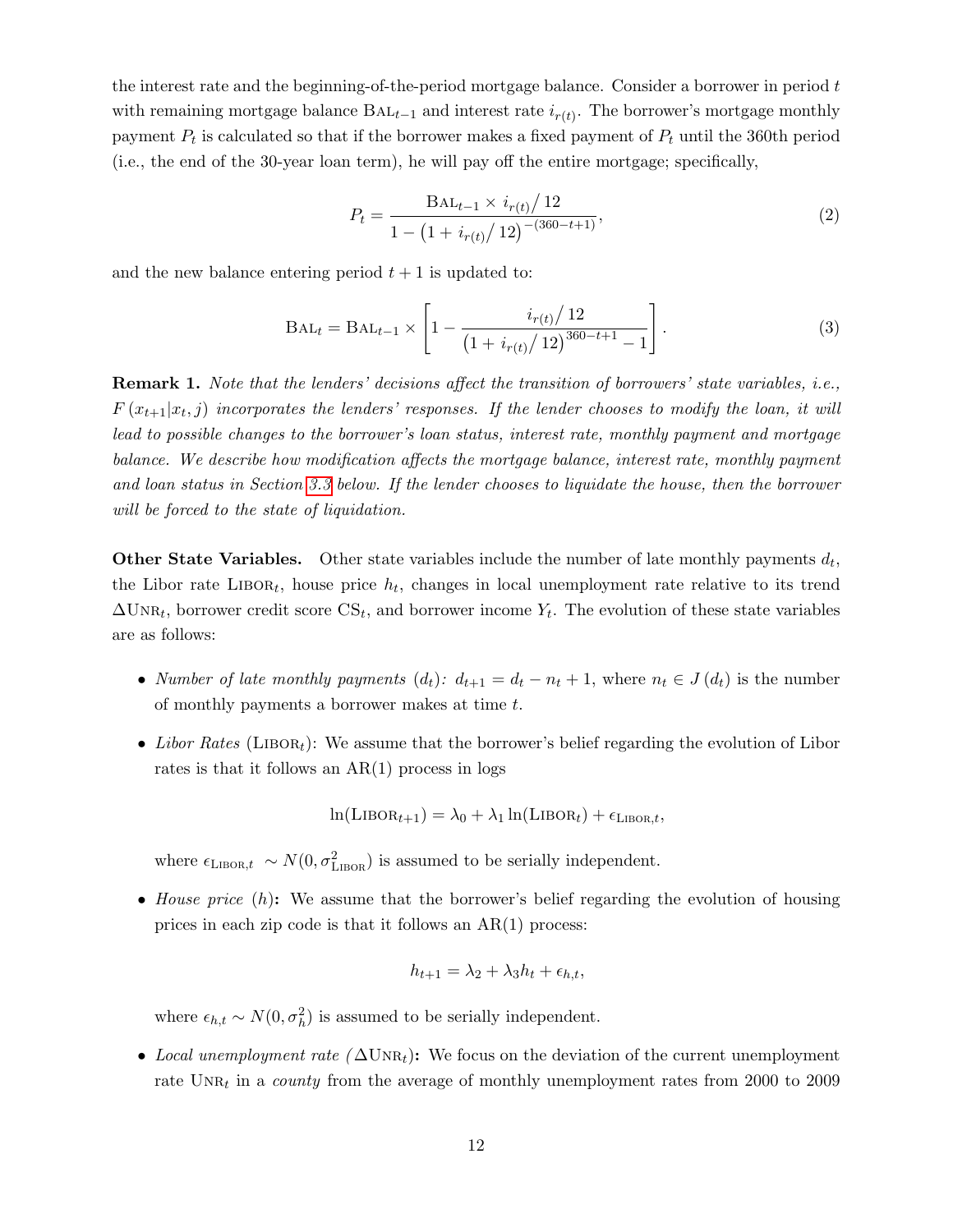in the same county  $\overline{UNR}$ , which we denote by  $\Delta UNR_t = UNR_t - \overline{UNR}$ . We assume that the borrower's belief regarding the evolution of  $\Delta$ UNR is that it follows an AR(1) process:

$$
\Delta \text{UNR}_{t+1} = \lambda_4 + \lambda_5 \Delta \text{UNR}_t + \epsilon_{\text{UNR},t},
$$

where  $\epsilon_{\text{UNR},t} \sim N(0, \sigma_{\Delta \text{UNR}}^2)$  is assumed to be serially independent.

• Credit score  $(\mathbf{CS}_t)$ : We assume that the borrower's belief regarding the evolution of the log of his credit score is that it has the following process:

$$
\ln\left(\text{CS}_{t+1}\right) = \lambda_6 + \lambda_7 \ln\left(\text{CS}_t\right) + \lambda_8 1[d_t = 1] + \lambda_9 1[d_t = 2] + \lambda_{10} 1[d_t = 3] + \lambda_{11} 1[d_t \ge 4] + \epsilon_{\text{CS},t},
$$

where 1 (·) is the indicator function and  $\epsilon_{CS,t} \sim N(0, \sigma_{CS}^2)$  is assumed to be serially independent.

#### <span id="page-14-0"></span>3.3 Loan Modification and Foreclosure

A lender makes the following decisions each period: foreclose the house, modify the loan, or wait (i.e., do nothing). As we mentioned in the introduction, in this paper we do not endogenize these decisions; rather, we assume that lenders follow decision rules that depend on borrowers' various characteristics and are invariant to policy changes.[19](#page-1-0) Borrowers take these decision rules as given.

As we describe in detail in Section [5.1,](#page-19-1) we specify that the probability that the lenders will choose one of the three options depends on the delinquency status, and a rich set of loan and housing characteristics. We estimate these lender decision rules by flexible logit or multinomial logit regressions.

If the lender chooses to foreclose a house, the borrower receives the payoff associated with liquidation (see Eq. [\(6\)](#page-16-0) below). If the lender chooses to wait, then the borrowers' terms of the loan stay unchanged. However, if the lender chooses to modify a loan, we need to specify the new terms of the modified loan. Here we recall from Table [3](#page-10-1) in Section [2](#page-5-0) that the most popular modification is recapitalization coupled with interest rate reset. Ideally we would like to estimate lenders' bidimensional choice of the new balance and new interest rate of the modified loan; however, instead of estimating such a joint process, we assume for simplicity that the new term of the modified loan is determined as follows:

- After modification, borrowers' payment status is brought to current, i.e.,  $d_{t+1} = 0$ ;
- The new balance upon modification will be the sum of the pre-modification loan balance and

 $19$ This characterization of lender behavior is consistent with the data. In a companion paper, we endogenize lenders' decisions and investigate why they did not respond to the various policies introduced by the government to reduce foreclosures and encourage loan modifications.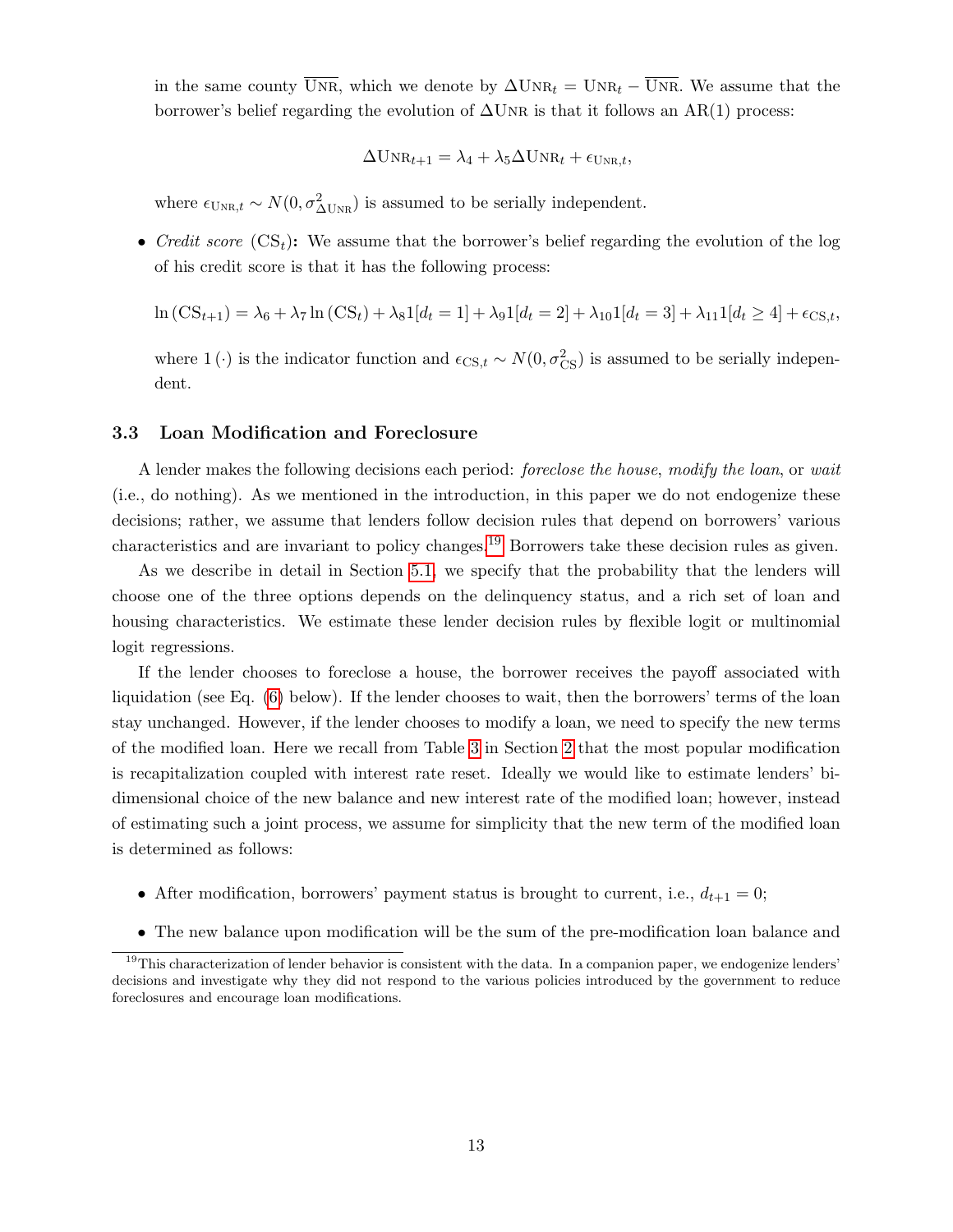the arrears in late payments, i.e.,  $20$ 

 $BAL_{t+1} = BAL_t + d_t \cdot P_t$ , if the loan is modified at time t.

• The modified loan is a *fixed rate* mortgage with the maturity equal to the remainder of the initial loan, and the new modified interest rate, and thus the new monthly payment upon loan modification, is specified as a function of the initial monthly payment, initial interest rate, initial loan balance, margin rate, and states of the property. We estimate this process for the modified monthly payment directly from the data and by the year of the mortgage origination.

#### 3.4 Payoff Function

We specify a borrower's current-period payoff from taking action  $j$  in period t as

$$
u_j(x_t) + \epsilon_{jt},
$$

where  $u_i(x_t)$  is a deterministic function of  $x_t$  and  $\epsilon_{it}$  is a choice-specific preference shock. The vector  $\epsilon_t \equiv (\epsilon_{1t}, \cdots \epsilon_{J(x_t)t})$  is drawn from Type-I Extreme Value distribution and we assume that  $\epsilon_t$  is independently and identically distributed over time.

When a borrower with  $d$  late payments makes  $n$  monthly payments, but does not pay off the mortgage, we assume that the deterministic part of his period-t payoff is:

<span id="page-15-0"></span>
$$
u_n(x_t) = \begin{cases} \beta_1 P_t + \beta_2 (n-1) P_t + \beta_3 \text{CS}_t + \beta_4 P_t \times \text{CS}_t + \beta_5 (n-1) P_t \times \text{CS}_t \\ + \beta_6 Y_0 + \beta_7 \Delta \text{UNR}_t + \beta_8 X_0 + \xi_d + \zeta_n, & \text{if } n = 0. \end{cases}
$$
(4)

The first term  $\beta_1 P_t$  represents the disutility from one month's payment. The second term  $\beta_2(n-1)P_t$ is the disutility of  $n-1$  months' payment.<sup>[21](#page-1-0)</sup> The term  $\beta_3 CS_t$  determines the borrower's ability (or willingness) to make a payment. Specifically,  $CS_t$  is the borrower's updated current credit score provided by TransUnion, and it captures not only the borrower's past payment history but also his ability to obtain future credit. We also allow credit scores to interact with borrowers' payment decisions,  $P_t$  and  $(n-1)P_t$ , and the parameters  $\beta_4$  and  $\beta_5$  capture those interaction effects. The term Y<sub>0</sub> represents the borrower's income at origination; and  $\Delta \text{UNR}_t$  captures the deviations of the current local market condition relative to its long-run average. The term  $X_0$  is a collection of the borrower's characteristics at origination which contains original monthly payment amount  $(P_0)$ , inverse loan-to-value ratio at origination  $(ILTV<sub>0</sub>)$ , the year of loan origination, and whether the borrower's income is fully documented.  $\xi_d$  is a dummy variable for the borrower's payment status

<sup>20</sup>As shown in Table [3,](#page-10-1) a small fraction of modified loans (about 5 percent) received a balance reduction in our sample. We assume that these borrowers are "surprised" by the unexpected changes in their loan balance. In our future research where we endogenize the lenders' choices, we will endogenously determine the lenders' choices of new mortgage and interest rate upon modification.

<sup>&</sup>lt;sup>21</sup>We use  $\beta_1 P_t + \beta_2 (n-1) P_t$ , instead of a single term  $\beta_1 n P_t$  to allow for the possibility that paying more than a single monthly payment amount could have a different utility cost than making only one payment.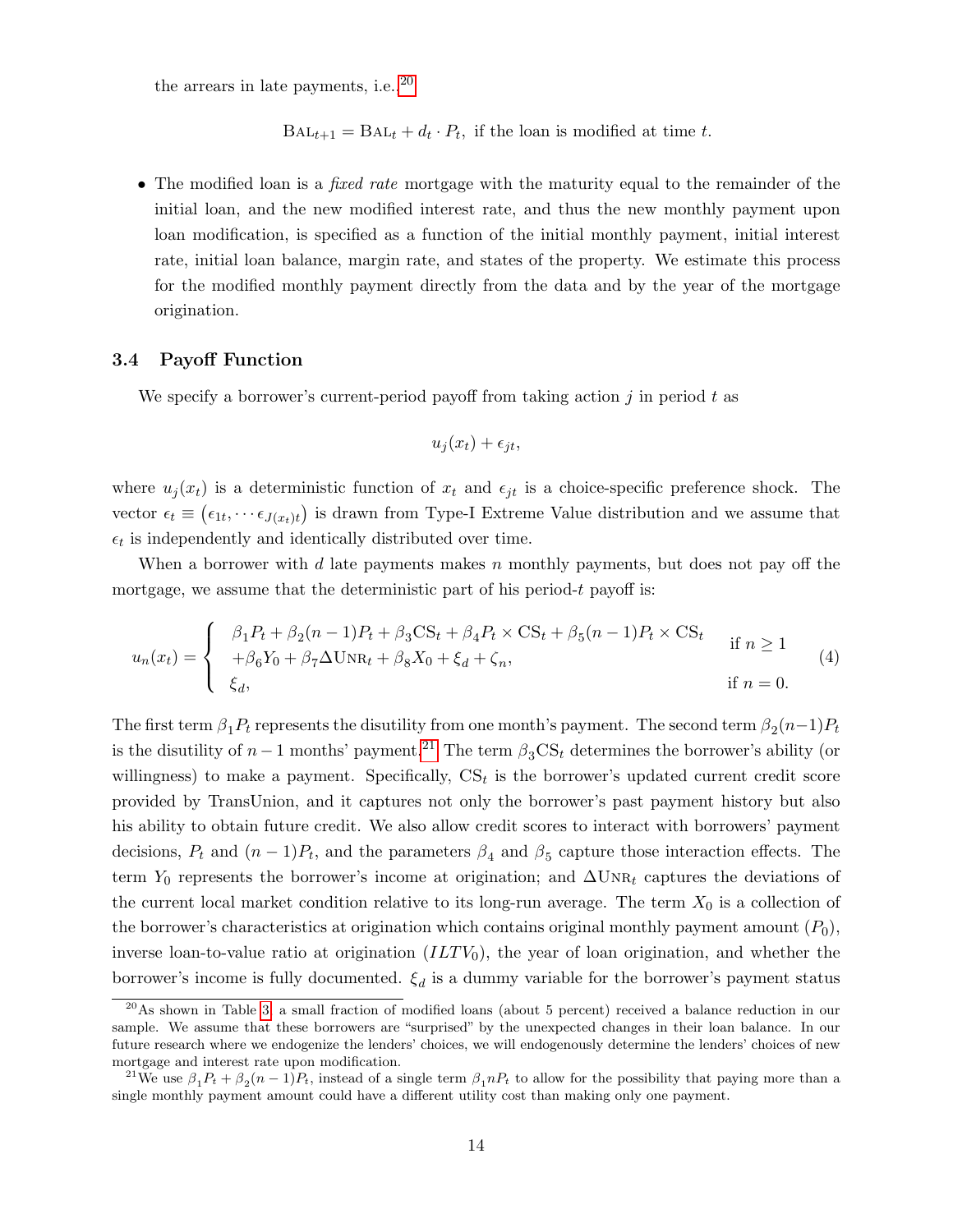d at the beginning of the period. In order to reduce the number parameters to be estimated, we assume that for  $d \geq 4$ ,

$$
\xi_d = \xi_{4,0} + d\xi_{4,1}
$$

Finally,  $\zeta_n$  is a constant for taking action n. We also make the assumption that for  $n \geq 4$ ,

$$
\zeta_n = \zeta_{4,0} + n\zeta_{4,1}.
$$

We normalize  $\zeta_0 = 0$  because only relative utility is identified in a discrete choice model.

When a borrower chooses to pay off the mortgage  $(j = PO)$ , the deterministic part of the flow payoff is:

<span id="page-16-1"></span>
$$
u_{PO}(x_t) = \beta_9 \sum_{t'=t+1}^{T} \delta^{t'} + \beta_{10} P P N_t + \beta_{11} \text{CS}_t + \beta_{12} Y_t + \beta_{13} ILTV_0 + \beta_{14} ILTV_t + \zeta_{PO,d},\tag{5}
$$

Where  $\delta$  is the discount factor (which we set to be 0.99 in our estimation),  $PPN_t$  is an indicator for whether the borrower has to pay a prepayment penalty if prepaying in period  $t$ ,  $ILTV_t$  is the ratio of the borrower's current house price to the remaining balance, i.e., the inverse of mortgage loan-to-value ratio, and  $ILTV_0$  is the inverse mortgage loan-to-value ratio at origination.<sup>[22](#page-1-0)</sup> We assume that the model is terminated when the borrower pays off the mortgage.<sup>[23](#page-1-0)</sup>  $\zeta_{PO,d}$  determines the utility from paying off depending on the borrower's payment status  $d$  at the beginning of the period. As before, in order to reduce the number parameters to be estimated, we assume that for  $d \geq 3$ ,

$$
\zeta_{PO,d} = \zeta_{PO,3,0} + d\zeta_{PO,3,1}.
$$

If the house is liquidated, then as we mentioned earlier the borrower's continuation value is give by:

<span id="page-16-0"></span>
$$
V_t(\text{LIQUIDATED}) = \zeta_{liquid, state}.
$$
\n
$$
(6)
$$

Note that we allow  $\zeta_{liquid,state}$  to depend on state of the property in order to capture state level differences that are not captured by the model such as legislative differences regarding the foreclosure process. We normalize  $\zeta_{liquid,NV}$  to zero.

If the borrower does not pay off the mortgage by period  $T$ , and if the borrower's house is not liquidated by period T, the borrower reaches the final period  $T<sup>24</sup>$  $T<sup>24</sup>$  $T<sup>24</sup>$ . The model is then terminated,

<sup>&</sup>lt;sup>22</sup>We assume that the house price follows an AR(1) process with the shock drawn from a normal distribution. The inverse of a normal random variable, however, does not have mean. In the analysis, we therefore use the inverse loan-to-value ratio  $ILTV$  instead of the mortgage loan-to-value ratio.

<sup>&</sup>lt;sup>23</sup>We make this assumption because the mortgage loan exits our database once the borrower pays off or refinance the mortgage.

<sup>&</sup>lt;sup>24</sup>To simplify the problem, we do not follow mortgages to their actual terminal period, that is, 360 months. As shown in the data section, most borrowers either pay off their mortgages or become seriously delinquent within the first six years after mortgage origination.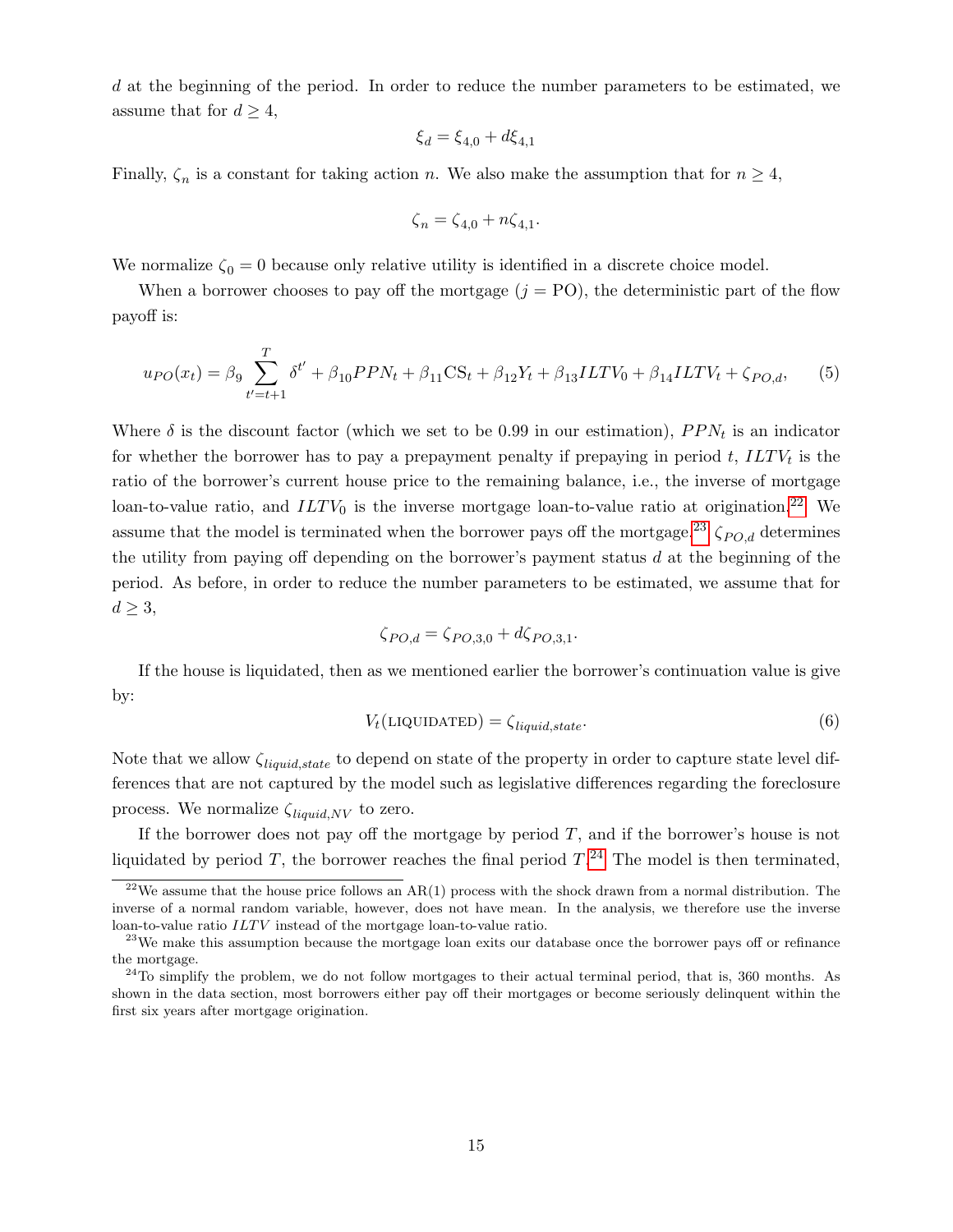and the borrower receives the terminal payoff:

<span id="page-17-1"></span>
$$
V_T(x_T) = \begin{cases} \beta_{15} + \beta_{16} CS_T + \beta_{17} ILTV_T, & \text{if current at } T\\ 0, & \text{otherwise.} \end{cases}
$$
(7)

**Remark 2.** In our framework, we assume that the lender can directly affect a borrower's currentperiod flow utility only if the lender forecloses (i.e., liquidates) the house. If the lender chooses to modify the loan terms, or wait, the borrower's flow utility is affected only to the extent that the modified loan term affects the borrower's monthly payment. Dynamically the lender's choices obviously affect the borrower's ability to stay current in the mortgage and subsequently the probability of being foreclosed.

#### 3.5 Value Function

The borrower sequentially maximizes the sum of expected discounted flow payoffs in each period  $t = 1, ..., T$ . Let  $\sigma_t(x_t, \epsilon_t)$  be the borrower's choice at time t given the state vector  $x_t$  and the vector of choice-specific shocks  $\epsilon_t$ , such that  $\sigma_{t,j}(x_t, \epsilon_t) = 1$  if a borrower chooses action j given  $(x_t, \epsilon_t)$ ; and 0 otherwise. Let  $\sigma \equiv (\sigma_1, ..., \sigma_T)$  denote the borrower's decision profile from period 1 to T where  $\sigma_T$ , the terminal-period decision rule is included for ease of exposition, but the borrower makes no choices (see the discussion prior to Eq.  $(7)$ ). We can then express the borrower's value functions from decision profile  $\sigma \equiv (\sigma_1, ..., \sigma_T)$  recursively as follows: for  $t \leq T - 1$ ,

$$
V_t(x_t; \sigma) = \mathcal{E}_{\epsilon_t} \left[ \sum_{j \in J(x_t)} \sigma_{t,j}(x_t, \epsilon_t) \left\{ u_j(x_t) + \epsilon_{jt} + \delta \int_{x_{t+1} \in X_t} V_{t+1}(x_{t+1}; \sigma) dF(x_{t+1}|x_t, j) \right\} \right], \quad (8)
$$

and  $V_T(x_T;\sigma)$  is given by [\(7\)](#page-17-1). The borrower's optimal decision rule  $\sigma^*$  is such that  $V_t(x_t;\sigma^*) \geq$  $V_t(x_t; \sigma)$  for any possible decision rule  $\sigma$ , and for all  $x_t$ , where  $t = 1, \cdots, T$ .

### <span id="page-17-0"></span>4 Estimation

We define the choice-specific value function for action j in period  $t \leq T-1$ ,  $v_{t,j}(x_t)$ , under decision profile  $\sigma^*$ , as

$$
v_{t,j}(x_t) = u_j(x_t) + \delta \int_{x_{t+1} \in X_t} V_{t+1}(x_{t+1}; \sigma^*) dF(x_{t+1}|x_t, j). \tag{9}
$$

The value function  $V_t(x_t; \sigma^*)$  can then be written as:

$$
V_t(x_t; \sigma^*) = \mathcal{E}_{\epsilon_t} \left[ \sum_{j \in J(x_t)} \sigma^*_{t,j}(x_t, \epsilon_t) \{ v_{t,j}(x_t) + \epsilon_{jt} \} \right]. \tag{10}
$$

In order to solve for the optimal decision profile  $\sigma^*$ , we use backward induction following the standard methods in dynamic discrete choice models with a finite number of periods (see, for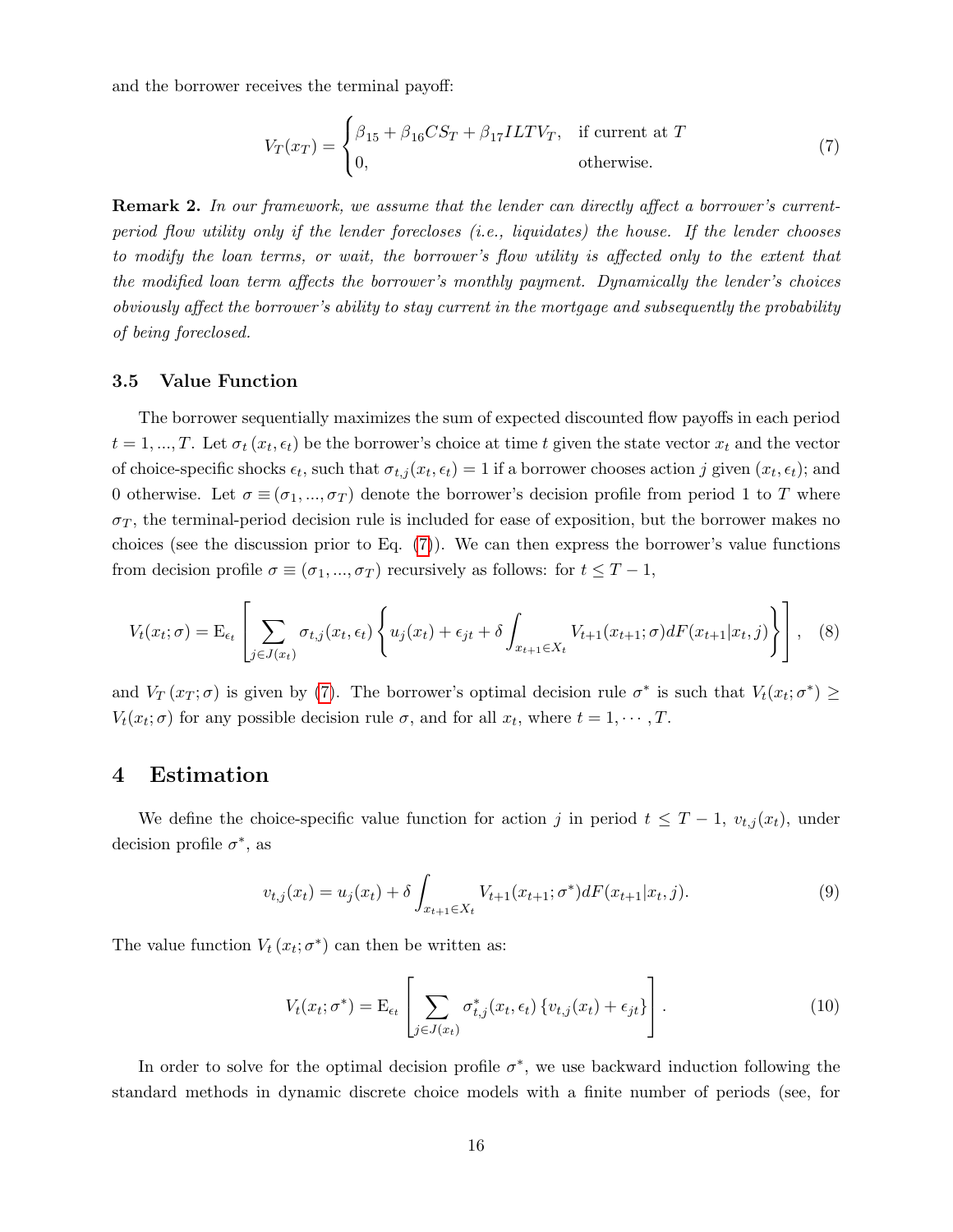example, Rust 1987, 1994a, and 1994b, and Keane and Wolpin 1993). We start from the penultimate period  $T - 1$ . The choice-specific value function in period  $T - 1$  is given by:

$$
v_{T-1,j}(x_{T-1}) = u_j(x_{T-1}) + \delta \int_{x_T \in X_T} V_T(x_T; \sigma^*) dF(x_T | x_{T-1}, j),
$$

where  $V_T(x_T;\sigma^*)$  is given by [\(7\)](#page-17-1), and  $\sigma^*_T$  is null. The optimal decision rule in period  $T-1$  is then:

$$
\sigma_{T-1,j}^*(x_{T-1}, \epsilon_{T-1}) = 1 \text{ iff } v_{T-1,j}(x_{T-1}) + \epsilon_{j,T-1} \ge \max_{j' \in J(x_{T-1})} \left\{ v_{T-1,j'}(x_{T-1}) + \epsilon_{j',T-1} \right\}. \tag{11}
$$

Given the functional-form assumption for  $\epsilon_{T-1}$ , we can show, following Rust (1987), that

<span id="page-18-0"></span>
$$
V_{T-1}(x_{T-1};\sigma^*) = \ln\left(\sum_{j' \in J(x_{T-1})} \exp(v_{T-1,j'}(x_{T-1}))\right) + \gamma,
$$
\n(12)

where  $\gamma$  is the Euler constant.

Now let us consider the borrower's optimal decision rule in period  $T - 2$ . In order to calculate  $v_{T-2,j}(x_{T-2})$ , we need to know  $\int_{x_{T-1}\in X_{T-1}} V_{T-1}(x_{T-1};\sigma^*) dF(x_{T-1}|x_{T-2},j)$ , which can be calculated using equation [\(12\)](#page-18-0) and the state transition function  $F(x_{T-1}|x_{T-2}, j)$ . We then derive  $\sigma_{T-2,j}^*(x_{T-2}, \epsilon_{T-2})$  and  $V_{T-2}(x_{T-2}; \sigma^*)$  analogous to what we did in period  $T-1$ . We repeat this process until we reach the initial period. The borrower's optimal decision rule in period  $t$  is:

$$
\sigma_{t,j}^*(x_t, \epsilon_t) = 1 \text{ if } v_{t,j}(x_t) + \epsilon_{jt} \ge \max_{j' \in J(x_t)} \left\{ v_{t,j'}(x_t) + \epsilon_{j't} \right\},\tag{13}
$$

and the period-t continuation value function is:

$$
V_t(x_t; \sigma^*) = \ln \left( \sum_{j' \in J(x_t)} \exp \left( v_{t,j'}(x_t) \right) \right) + \gamma. \tag{14}
$$

Moreover, a borrower's conditional choice probability under the optimal decision profile  $\sigma^*$  for alternative  $j \in J(x_t)$  in period t when the state vector is  $x_t$  is given by:

<span id="page-18-1"></span>
$$
p_{t,j}(x_t; \sigma^*) = \mathcal{E}_{\epsilon_t}[\sigma^*_{t,j}(x_t, \epsilon_t)] = \frac{\exp(v_{t,j}(x_t))}{\sum_{j' \in J(x_t)} \exp(v_{t,j'}(x_t))}.
$$
\n(15)

We estimate the model using maximum likelihood. In the data, we observe a path of states and choices for each individual  $i: (x^i, a^i) \equiv \{(x_t^i, a_t^i)\}_{t=1}^T$ , where  $a_t^i \equiv \{a_{jt}^i\}_{j \in J(x_t^i)}$ , and  $a_{jt}^i$  is defined to be a dummy variable that equals one when individual i chooses action j in period t. The likelihood of observing  $(x^i, a^i)$  given initial state  $x_1^i$  and parameter vector  $\theta$  for individual i is:

$$
L(x^i, a^i | x_1^i; \theta) = \prod_{t=1}^{T-1} l_t(a_t^i, x_{t+1}^i | x_t^i; \theta), \qquad (16)
$$

where  $\prod_{t=1}^{T-1} l(a_t^i, x_{t+1}^i | x_t^i; \theta)$  is the likelihood of observing action  $a_t^i$  in period t and observing the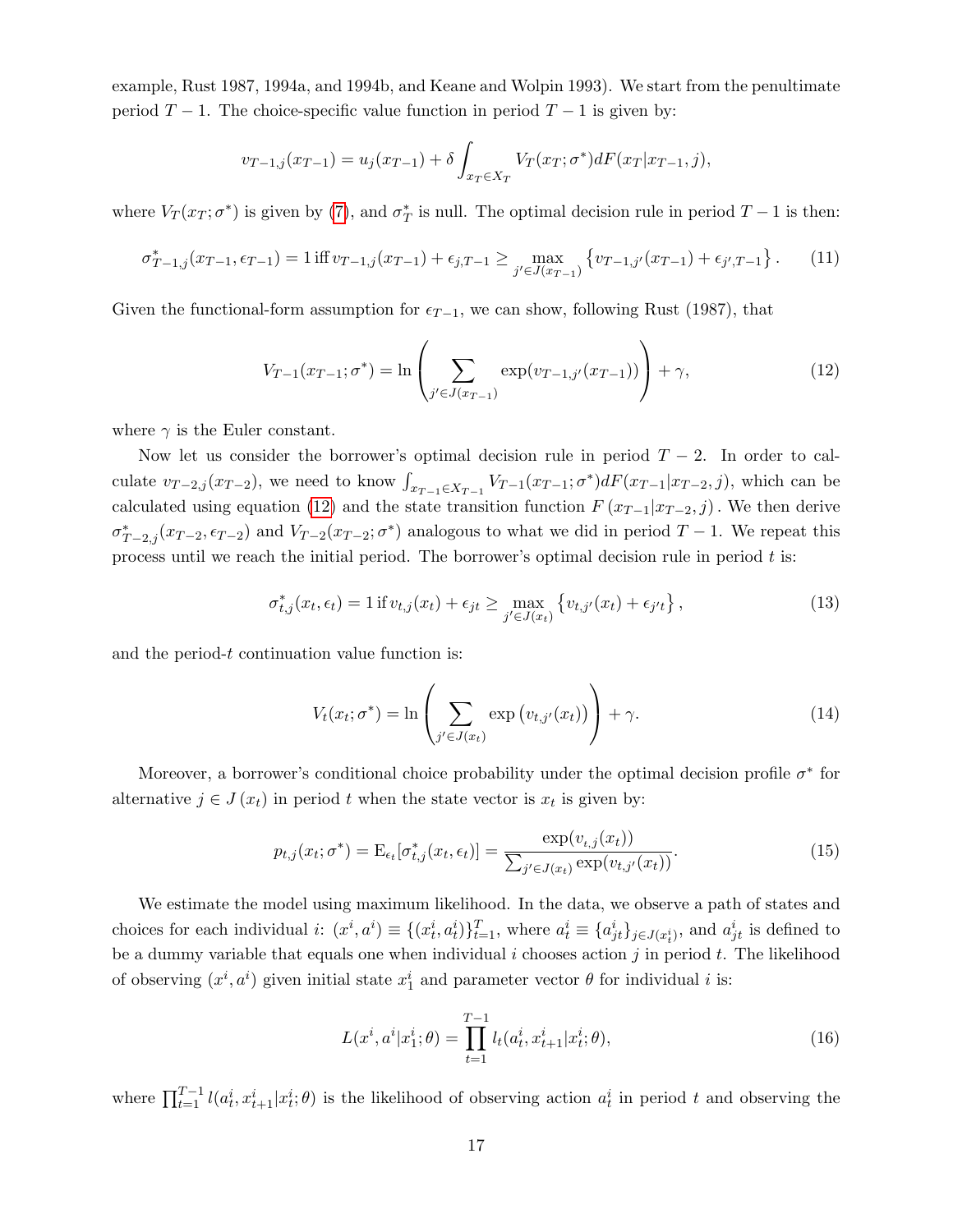state to transition to  $x_{t+1}^i$  in period  $t+1$  given state  $x_t^i$  and parameter vector  $\theta$ , as predicted by the model, and it is given by:

$$
l_t(a_t^i, x_{t+1}^i | x_{it}; \theta) = \prod_{j \in J(x_t^i)} \left[ p_{t,j}(x_t^i; \sigma^*(\theta)) f(x_{t+1}^i | x_t^i, j) \right]^{a_{jt}^i}.
$$
 (17)

where  $p_{t,j}(\cdot;\cdot)$  is given by [\(15\)](#page-18-1) and  $\sigma^*(\theta)$  is the model's predicted optimal decision profile for the borrower given parameter vector  $\theta$ . Parameter estimate  $\theta^*$  maximizes the log-likelihood for the whole sample, i.e,

$$
\theta^* = \arg \max \ln L(\theta) = \sum_{i=1}^I \ln \left( L(x^i, a^i | x_1^i; \theta) \right)
$$
  
= 
$$
\arg \max \sum_{i=1}^I \sum_{t=1}^{T-1} \sum_{j \in J(x_t^i)} a_{jt}^i \left[ \ln \left( p_{t,j}(x_t^i; \sigma^*(\theta)) \right) + \ln f(x_{t+1}^i | x_t^i, j) \right].
$$
 (18)

### <span id="page-19-0"></span>5 Estimation Results

#### <span id="page-19-1"></span>5.1 Lenders' Decisions

As previously discussed, we estimate lenders' policy functions parametrically using logit or multinomial logit regressions. The borrower enters period  $t$  with a delinquent status  $d_t$ , makes the payment decision  $a_t$ , after which the lender makes the decisions regarding whether to modify, liquidate, or do nothing about the loan based on the delinquent status of the loan at the end of the period  $t^{25}$  $t^{25}$  $t^{25}$  However, in the data we only observe the loan status at the beginning of the period. Thus when we observe that a loan was current in period  $t$  and was also modified in period  $t$ , we assume that the loan would have been one month late at the end of period t had the modification not taken place.

Specifically, we estimate the lenders' decisions separately for four categories of loans:

- **Category 1:**  $(d_t = 0, a_t = 0)$ . Borrowers are *current* in the beginning of the period, but do not make a payment in the period;
- **Category 2:**  $(d_t = 1, a_t = 0)$ . Borrowers are one month delinquent in the beginning of the period, but do not make a payment in the period;
- **Category 3:**  $(d_t = 2, a_t = 0)$ . Borrowers are two month delinquent in the beginning of the period, but do not make a payment in the period;
- **Category 4:**  $(d_t \geq 3, a_t = 0)$ . Borrowers are three-or-more-month delinquent at the beginning of a period, but do not make a payment in the period.

It is important to note that lenders only modify or liquidate a loan if the borrower does not make any payment in the period. Therefore, if a borrower who enters the period with loan status

<sup>&</sup>lt;sup>25</sup>We do not separately model lenders' decision when to start foreclosure. As long as foreclosure is not complete, we consider the lender as "waiting."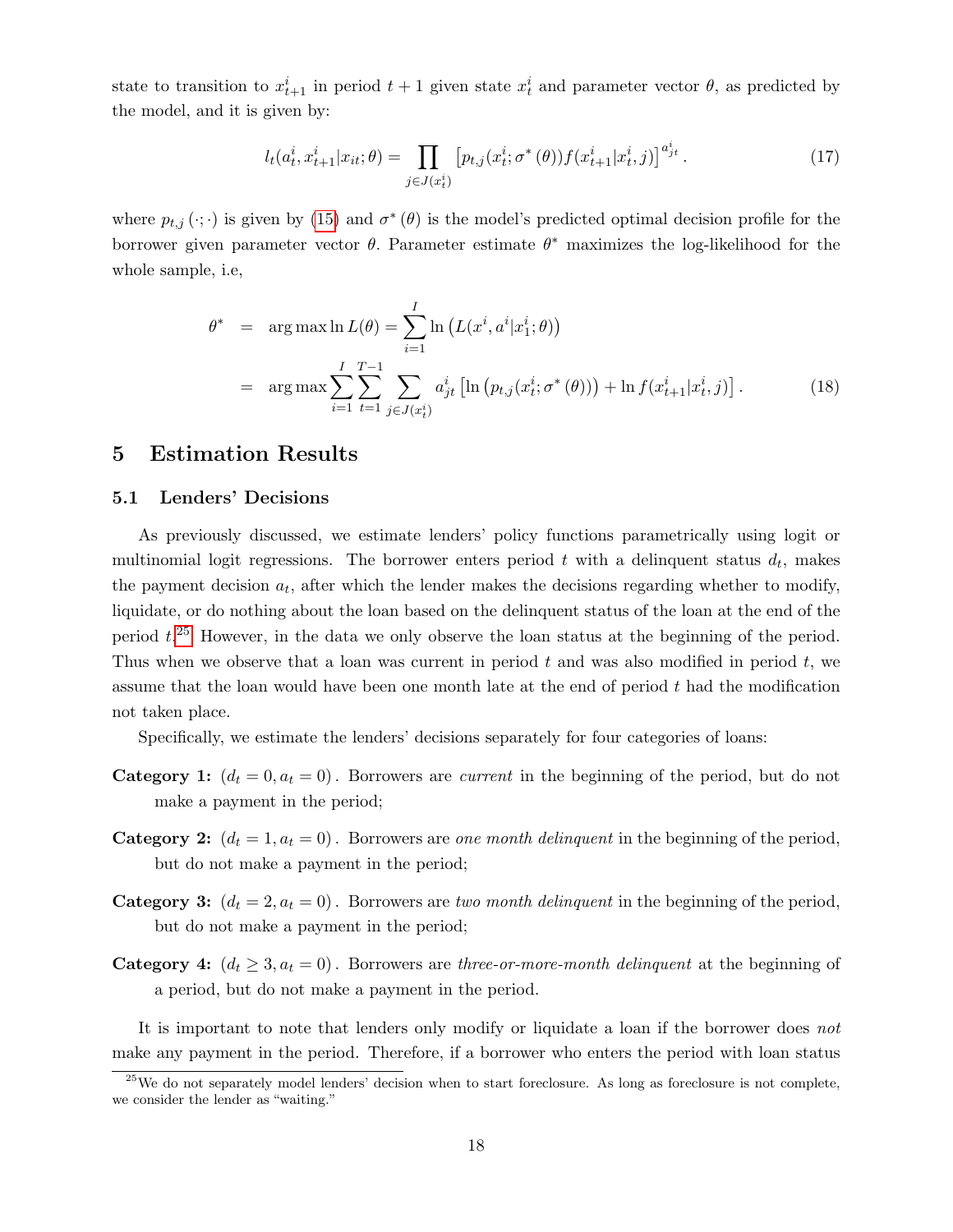$d_t \geq 1$ , and if he makes  $a_t \geq 1$  payment, the lender's only choice is waiting even though the status of the loan at the end of the period may still be one or more month delinquent if  $a_t < d_t + 1$ .

In our specification of the lenders' decisions, we recall from Table [2](#page-9-0) that lenders *almost never* liquidate a house whose mortgage is less than three months delinquent. Thus we assume that for loans in categories 1 to 3, the lenders choose only between modification and waiting; and the probability of modification is specified as a logit function of the state variables that includes borrower characteristics and loan status.<sup>[26](#page-1-0)</sup> For loans in category 4, we assume that lenders decides among three options: *modification, liquidation,* and *waiting*. We specify a multinomial logit function to represent the lenders' probabilities of choosing the three alternatives. We further condition lenders' decisions on state and year of origination. Finally, we also estimate lenders' decision on interest rates for modified loans. Given the much smaller number of modified loans, we only condition this decision on mortgage year of origination. In total, we have 51 regressions (4 states x 3 origination years  $x \neq 4$  loan status  $+3$  origination years for interest rate estimation). To save space, we only report the estimation results for lenders' modification, foreclosure, or wait decisions for loans originated in 2006 in Florida in Appendix Tables [A4](#page-51-0) and [A5.](#page-52-0) Estimation results for interest rates after modification for loans originated in year 2004 are reported in Table [A6.](#page-53-0)<sup>[27](#page-1-0)</sup>

Category 1 Loans. For category 1 loans originated in Florida in 2006, lenders are more likely to modify if the borrower has a high credit score, high monthly payment but low initial monthly payment, and full documentation. An older loan is also more likely to be modified. By contrast, mortgage loans with high initial mortgage loan-to-value ratios and three-year fixed interest periods are less likely to be modified.

**Category 2 Loans.** For category 2 loans originated in Florida in 2006, the factors that explain modification probability are similar to those that are current at the beginning of the period with a few exceptions. Income at origination reduces the probability of being modified while increases in local unemployment rates relative to recent trends raise the modification probability.

Category 3 Loans. For category 3 loans originated in Florida in 2006, similar factors determine the likelihood of being modified by lenders as those for Category 2 loans. The only exception is that loan-to-value ratio at origination and credit scores no longer matter for modification probability.

Category 4 Loans. For category 4 loans, we include many more explanatory variables to our multinomial logit regressions. A loan is more likely modified if income at origination is low, loan-tovalue ratio is low, initial loan-to-value ratio is high, the loan is older, or it has full documentation. A loan, however, is less likely to be modified if the borrower has many missed payments. Given

 $^{26}$ In our estimation, we dropped the few (specifically, 4 case) loans of category 1 to 3 that were liquidated. That is, we assume that the four borrowers were making choices assuming that foreclosure would not have happened yet. We did not include their terminal liquidation in the likelihood function to avoid degeneracy.

 $27$ To increase the precision, we use the full sample, instead of the 1.75 percent random sample, in estimating lenders' decisions.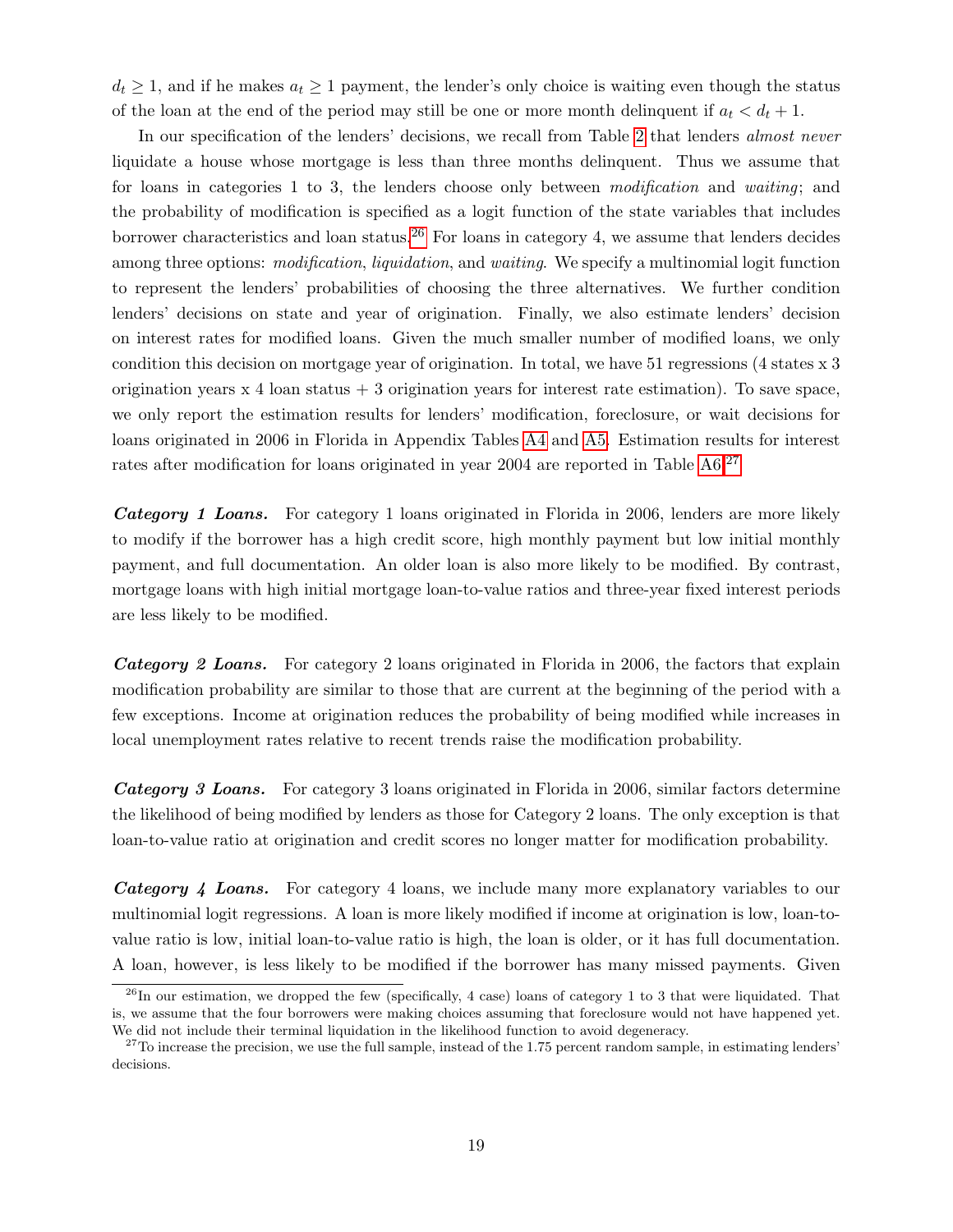<span id="page-21-0"></span>

| Coefficient            | Estimate         | Standard Errors                                                                                                               |
|------------------------|------------------|-------------------------------------------------------------------------------------------------------------------------------|
|                        |                  | Panel A: LIBOR: $\ln(LIBOR_{t+1}) = \lambda_0 + \lambda_1 \ln(LIBOR_t) + \epsilon_{LIBOR,t}$                                  |
| $\lambda_0$            | $-0.013$         | (0.010)                                                                                                                       |
| $\lambda_1$            | $0.996***$       | (0.009)                                                                                                                       |
| $\sigma_{\rm LIBOR}$   | $0.09656***$     | (0.00106)                                                                                                                     |
|                        |                  | Panel B: House Price $h_{t+1} = \lambda_2 + \lambda_3 h_t + \epsilon_{h,t}$                                                   |
| $\lambda_2$            | $0.671***$       | (0.010)                                                                                                                       |
| $\lambda_3$            | $0.997***$       | (0.000)                                                                                                                       |
| $\sigma_h$             | $2.5419***$      | (0.00979)                                                                                                                     |
|                        |                  | Panel C: Local Unemp. Rates $\Delta \text{UNR}_{t+1} = \lambda_4 + \lambda_5 \Delta \text{UNR}_t + \epsilon_{\text{UNR},t}$   |
| $\lambda_4$            | $0.049***$       | (0.007)                                                                                                                       |
| $\lambda_5$            | $0.959***$       | (0.003)                                                                                                                       |
| $\sigma_{\rm UNR}$     | $0.90066***$     | (0.00979)                                                                                                                     |
| Panel D: Credit Score: |                  | $\ln\left(\mathrm{CS}_{t+1}\right) = \lambda_{\mathrm{s}} + \lambda_{7} \ln\left(\mathrm{CS}_{t}\right) + \lambda_{8} 1[d=1]$ |
|                        |                  | $+\lambda_9 1[d = 2] + \lambda_{10} 1[d = 3] + \lambda_{11} 1[d \ge 4] + \epsilon_{\text{cs},t}$                              |
| $\lambda_6$            | $0.149$ ***      | (0.001)                                                                                                                       |
| $\lambda_7$            | $0.897***$       | (0.001)                                                                                                                       |
| $\lambda_8$            | $-0.072***$      | (0.001)                                                                                                                       |
| $\lambda_9$            | $-0.164***$      | (0.002)                                                                                                                       |
| $\lambda_{10}$         | $-0.130^{***}\,$ | (0.002)                                                                                                                       |
| $\lambda_{11}$         | $-0.007***$      | (0.000)                                                                                                                       |
| $\sigma_{\rm CS}$      | $0.17719***$     | $(7.93e-05)$                                                                                                                  |

Table 4: Coefficient Estimates for Stochastic Processes.

Notes: \*\*\*, \*\* and \* denote statistical significance at 1%, 5% and 10% respectively.

the number of missing payments, high loan-to-value ratio increases the probability of modification. Most modifications occur when the loan is between 5 and 9 months delinquent.

In terms of liquidation, current credit score, income at origination, mortgage loan-to-value ratio, and months of delinquency all increase the probability significantly. Current monthly payment, loan age, and full documentation all reduce the probability of liquidation. Given the number of missing payments, higher mortgage loan-to-value ratio reduces the liquidation probability. Finally, most liquidation occurs when the loan is eleven or twelve months behind payments.

#### 5.2 New Interest Rate and Monthly Payment Following Modification

As indicated in Table [A6,](#page-53-0) for loans originated in 2006, the new interest rate increases with the interest rate at origination, the margin rate, mortgage balance at origination, income at origination, mortgage loan-to-value ratio, and whether the loan has full documentation, but decreases with current credit score, remaining balance, loan-to-value ratio at origination, loan age, deviation of local unemployment rates from recent trends, and the number of months that the borrower is behind payments. Of the four states, everything else equal Florida has the lowest modified loan rates.

#### 5.3 Estimates of the Stochastic Processes

In Section [3.2,](#page-11-0) we described that borrowers and lenders have beliefs about the stochastic processes that govern the evolution of Libor rates, the local housing prices, local unemployment rates, and credit scores. We assume that the borrowers have rational expectations about these processes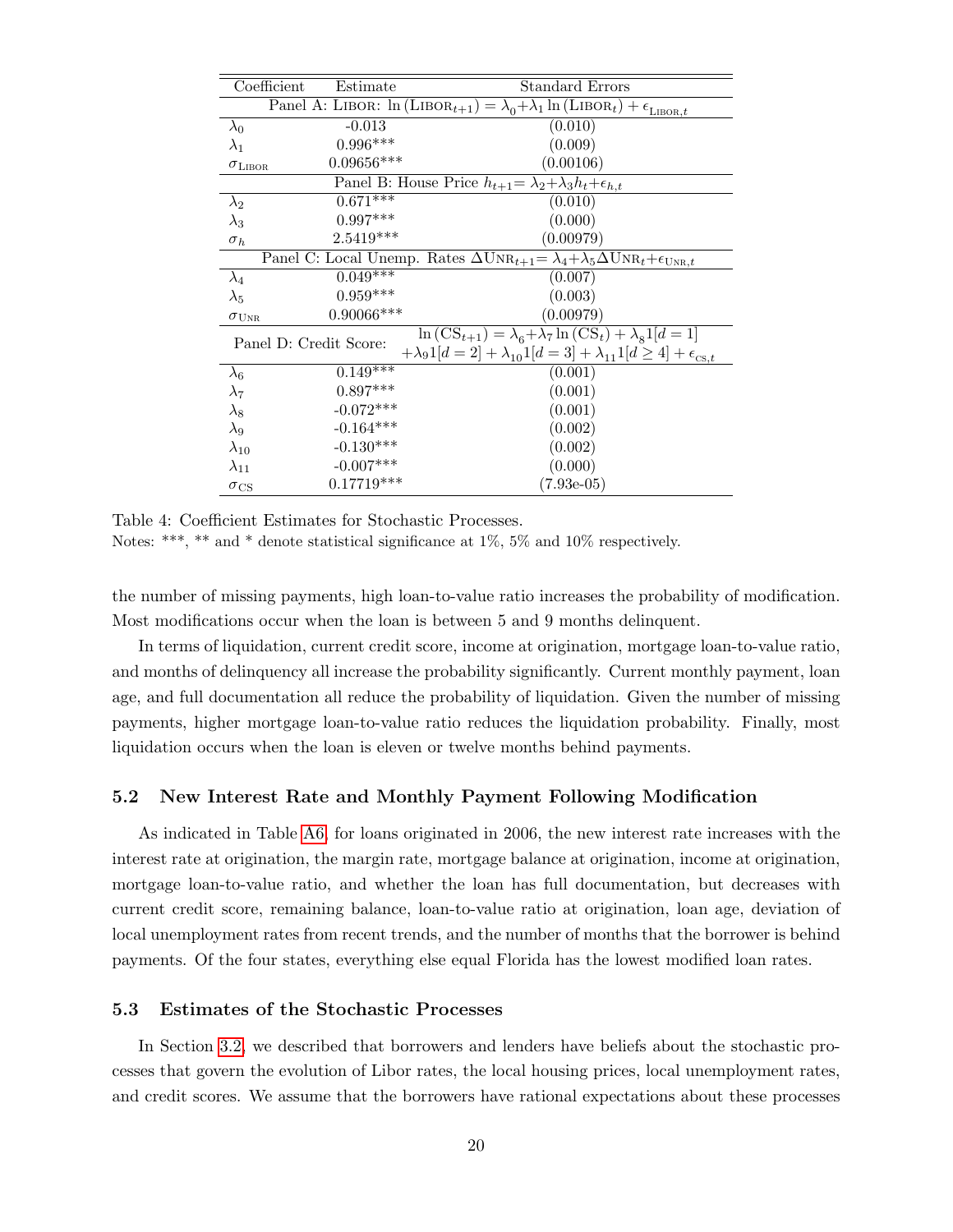and estimate them using the *ex post* realizations of these processes. The estimates are reported in Table [4.](#page-21-0) Note that the processes of log credit score is endogenous for the borrower because its evolution depend on the payment status on mortgage loans, whose evolution depends on the borrower's payment decisions.

As can be seen, all the variables depend strongly on their lagged values, i.e., they exhibit strong persistence. For credit scores, missing mortgage payments also impact significantly negatively on their values.

#### 5.4 Borrowers' Payoff Function Parameters

Table [5](#page-23-0) presents the coefficient estimates in the three payoff functions associated with the three payment decisions. From Panel A, we observe that a borrower overall derives negative flow utility from making more payments; moreover, his flow utility from making a single payment is higher when his credit score is higher, but the flow utility from making more than one payments is lower if he has a higher credit score. His flow utility from making a payment is lower when the local unemployment rate is high relative to its recent historical average. In terms of conditions at origination, a borrower's flow utility from making payment improves with his initial income and the initial amount of the payment. High house value relative to mortgages (or low mortgage loan-tovalue ratio) at origination and full document increase the propensity to make payments. Turning to the constants associated with each payment status at the beginning of the period captured by  $\xi_0$  to  $\xi_{4+}$ , the model requires relatively larger values associated with more months delinquent in order to explain the payment rate for such borrowers. For constants associated with payment decisions captured by  $\zeta_0$  to  $\zeta_{4+}$ , the high disutility the borrower suffers from making large number of payments indicates his reluctance (or inability) to do so.

From Panel B, we see that the borrower's repayment decisions are negatively correlated with prepayment penalty. A borrower with higher current credit score, high initial income, high current house value relative to mortgage, but low house value relative to mortgage at origination is more likely to payoff his mortgage. The more payments that the borrower has missed, the less likely he will be able to pay off his mortgages by either refinancing or house sales.

From Panel C, we see that if the house is liquidated, the payoffs to the borrower are lower in California,and Florida than in Nevada. Finally, from Panel D, we see that borrowers' payoff function at the terminal period  $T$  is not well identified as none of the variables are significant.

### <span id="page-22-0"></span>6 Model Fit

In order to gauge the fit of our model, we present figures that compare the model's predictions for the distributions of endogenous variables with empirical analogs in the data. Figure [1](#page-24-0) compares the probabilities of missing payments, and prepayment conditional on the delinquency status at the beginning of the period in the data and those predicted by our estimated model. The model does a good job at capturing the patterns in the data. The more payments a borrower misses, the more likely that he will miss payments again; more importantly, once the borrower is three months or more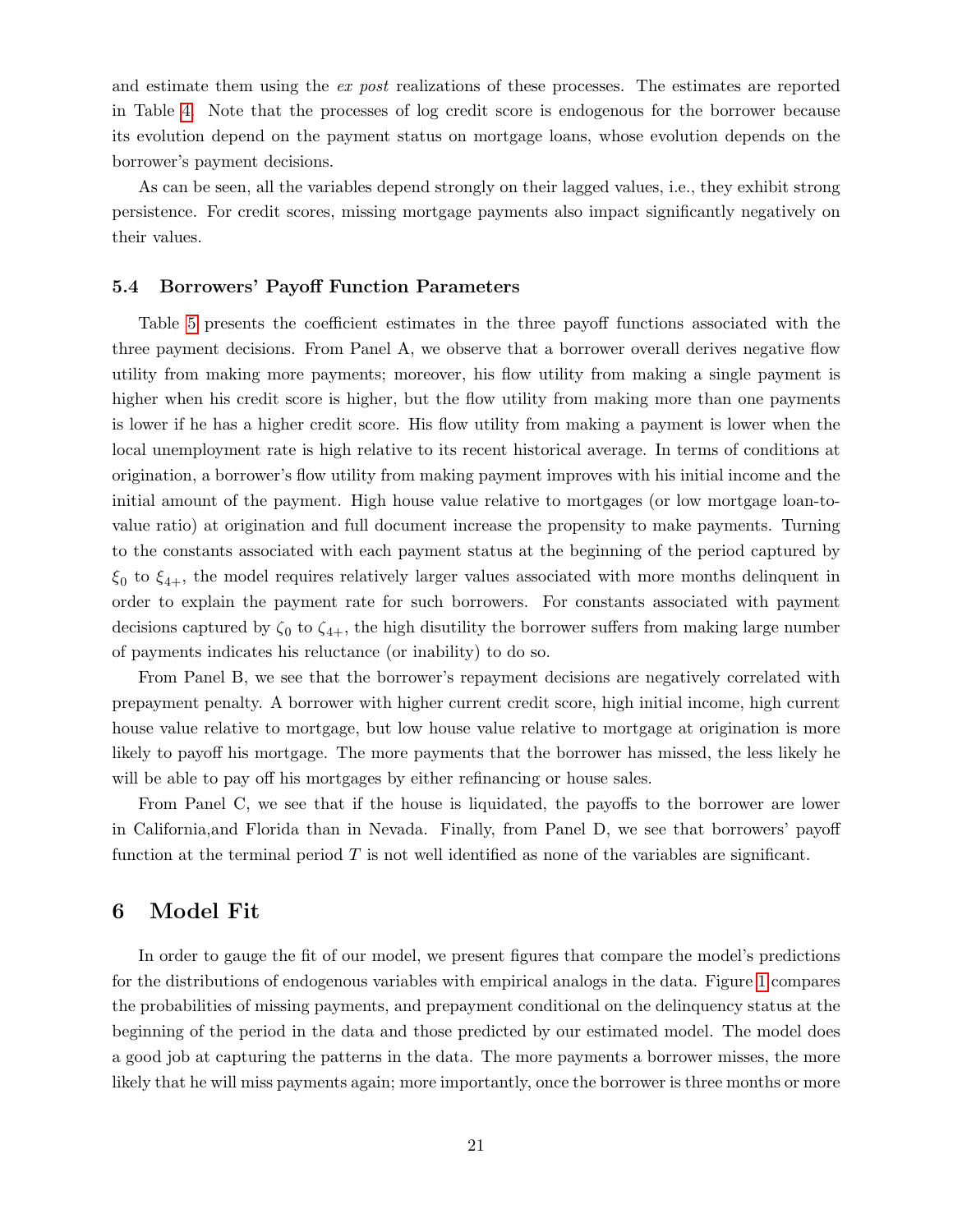<span id="page-23-0"></span>

| Coefficient                                              | Estimate            | Std. Err.             |
|----------------------------------------------------------|---------------------|-----------------------|
| Panel A: Coefficients in $u_n(x_t)$                      |                     | as specified in $(4)$ |
| $P_t: (\beta_1)$                                         | $-0.1285***$        | (0.0117)              |
| $(n-1)P_t: (\beta_2)$                                    | $0.2689**$          | (0.0062)              |
| $CS_t:(\beta_3)$                                         | $0.0866***$         | (0.0040)              |
| $P_t \times CS_t : (\beta_4)$                            | 0.0003              | (0.0021)              |
| $(n-1)P_t \times CS_t : (\beta_5)$                       | $-0.1077***$        | (0.0021)              |
| $Y_0$ : $(\beta_6)$                                      | $0.0209**$          | (0.0052)              |
| $\Delta UNR_t: (\beta_7)$                                | $-0.0130***$        | (0.0013)              |
| $P_0: (\beta_{8,1})$                                     | $0.1154***$         | (0.0096)              |
| $ILTV_0: (\beta_{8,2})$                                  | $0.0153**$          | (0.0072)              |
| Full Doc: $(\beta_{8,3})$                                | $0.0033^{\ast\ast}$ | (0.0017)              |
| Constant: $(\xi_0)$                                      | $-0.4961***$        | (0.0496)              |
| Constant: $(\xi_1)$                                      | $-1.3017***$        | (0.0468)              |
| Constant:<br>$(\xi_2)$                                   | $-1.3880***$        | (0.0481)              |
| $(\xi_3)$<br>Constant:                                   | $-1.6704***$        | (0.3436)              |
| Constant:<br>$(\xi_{4,0})$                               | $0.5403***$         | (0.0518)              |
| Constant:<br>$(\xi_{4,1})$                               | $-0.0143***$        | (0.0033)              |
| Constant:<br>$(\zeta_1)$                                 | 0.0761              | (0.0491)              |
| Constant:<br>$(\zeta_2)$                                 | $-2.1488***$        | (0.0922)              |
| Constant:<br>$(\zeta_3)$                                 | $-3.0994***$        | (0.1417)              |
| Constant:<br>$(\zeta_{4,0})$                             | $0.6790*$           | (0.3540)              |
| Constant:<br>$(\zeta_{4,1})$                             | $-0.5983***$        | (0.0318)              |
| Panel B: Coefficients in                                 | $u_{PO}$ $(x_t)$    | as specified in $(5)$ |
| $\overline{\sum_{t'=t+1}^{T} \delta^{t'}}$ : $(\beta_9)$ | $0.1012***$         | (0.0081)              |
| $PPN_t: (\beta_{10})$                                    | $-2.6110***$        | (0.0765)              |
| $CS_t: (\beta_{11})$                                     | $0.6368***$         | (0.0136)              |
| $Y_0: (\beta_{12})$                                      | $0.3302**$          | (0.1521)              |
| $ILTV_t: (\beta_{13})$                                   | $8.5867***$         | (0.1708)              |
| $ILTV_0: (\beta_{14})$                                   | $-6.3451***$        | (0.2791)              |
| Constant: $(\zeta_{PO,0})$                               | $-7.2565***$        | (0.5160)              |
| Constant: $(\zeta_{PO,1})$                               | $-8.3419***$        | (0.5138)              |
| Constant: $(\zeta_{PO,2})$                               | $-8.1471***$        | (0.5182)              |
| Constant: $(\zeta_{PO,3,0})$                             | $-5.7989***$        | (0.5209)              |
| Constant: $(\zeta_{PQ,3,1})$                             | $-0.3685***$        | (0.0310)              |
| Panel C: Coefficients in $V_t$ (LIQUIDATED)              |                     | as specified in $(6)$ |
| $\zeta_{liquid,AZ}$                                      | 0.3358              | 0.2363                |
| $\zeta_{liquid,CA}$                                      | $-1.0123***$        | 0.2008                |
| $\zeta_{liquid, FL}$                                     | $-3.5621***$        | 0.2688                |
| Panel D: Coefficients in $V_T(x_T)$ as specified in (7)  |                     |                       |
| Constant $(\beta_{15})$                                  | $-3.3825$           | (65.9577)             |
| $CS_{t}(\beta_{16})$                                     | $-0.0847$           | (4.0928)              |
| $ILTV_T(\beta_{17})$                                     | $-0.5666$           | (43.7830)             |

Table 5: Coefficient Estimates for Borrowers' Payoff Functions. Notes: \*\*\*, \*\* and \* denote statistical significance at  $1\%,\,5\%$  and  $10\%$  respectively.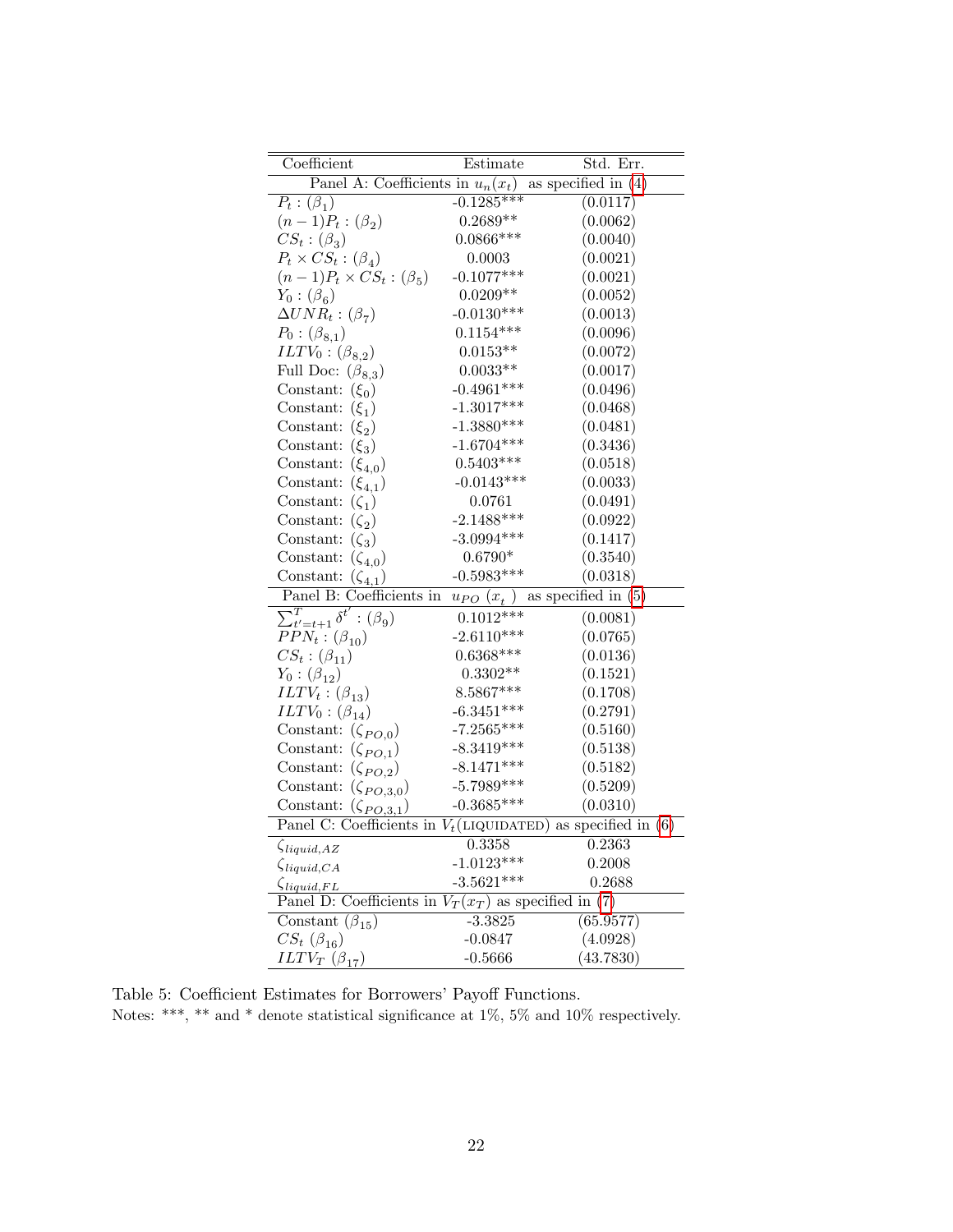<span id="page-24-0"></span>

Figure 1: Probabilities of Missing Payments and Prepayment, By Beginning-of-Period Delinquency Status.

behind his payment schedule, he will stay delinquent with almost certainty. The model also captures the relationship between months of delinquency and the probability of prepayment; interestingly, the model predicts that the probability of prepayment is highest among those borrowers who are one month late in their payment.

Figure [2](#page-25-0) compares the probabilities of missing payments and prepayment by loan age in the data and those predicted by our model. Note that while we capture the probability of default by loan age well, the match with the probability of prepayment is less than perfect partly because the data is more volatile. Both curves are hump shaped with the probability of default or staying default peaking at age 36 months, roughly one-year after the majority of the loans exited their fixed-teaser-rate period. The peak of prepayment, by contrast, occurs at 24 months, the time when the majority of the loans' fixed-teaser-rate period expires.

Figure [3](#page-25-1) charts the probabilities of missing payments and prepayment by the ratio of current monthly mortgage payment to initial monthly payment (when the loan was originated). The fits are good for both charts. Interestingly, there is a large jump of about 50 percentage points in default probability when the current payment exceeds the initial payment, consistent with the observations we documented earlier that a borrower has a higher probability of default shortly after his mortgage payment resets to a higher value. After that, the probability of default declines somewhat and then hovers at around 50 percent. The prepayment probability, on the other hand, increases consistently with the increase in the current mortgage payment relative to the initial mortgage payment after the initial drop following the reset in interest rates. Since a loan leaves our sample after it is prepaid, the default pattern depicted in the figure cannot be interpreted as direct evidence that interest rate reset necessarily leads to higher default rate as pointed out in Fuster and Willen (2015). We will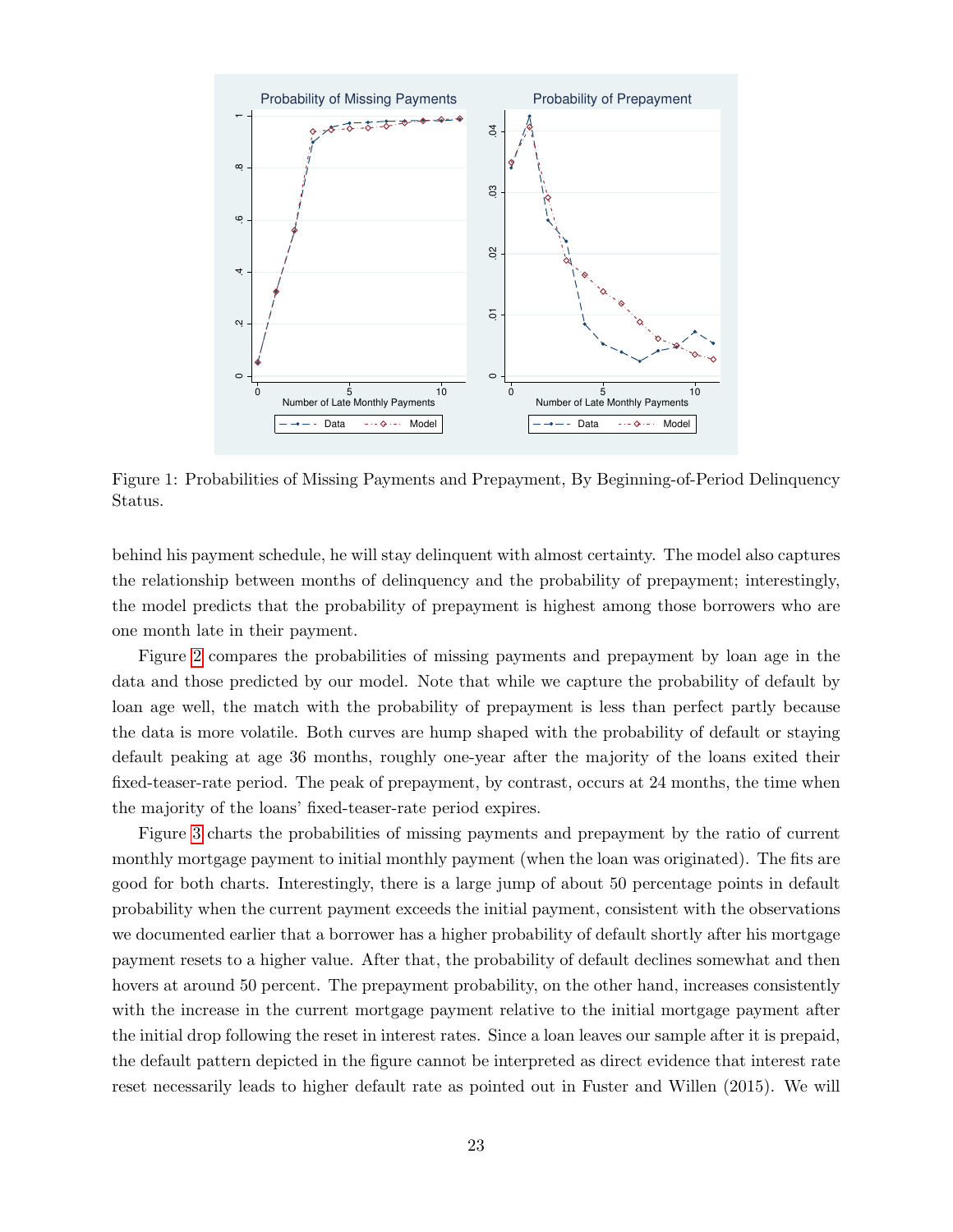<span id="page-25-0"></span>

Figure 2: Probabilities of Missing Payments and Prepayment, By Loan Age. Note: We group the loans into age intervals in months, 1-3, 4-6, ..., 43-45, 46+, in the calculation for the probabilities.

<span id="page-25-1"></span>

Figure 3: Probabilities of Missing Payments and Prepayment, By Relative Monthly Payment Ratio. Notes: (1). Relative monthly payment is the ratio of current monthly payment to the initial monthly payment when the loan was originated. (2). We group loans into intervals of relative payment ratio, 1-1.05, 1.05-1.1, 1.1-1.15, ..., 1.45-1.50, in the calculation for the probabilities.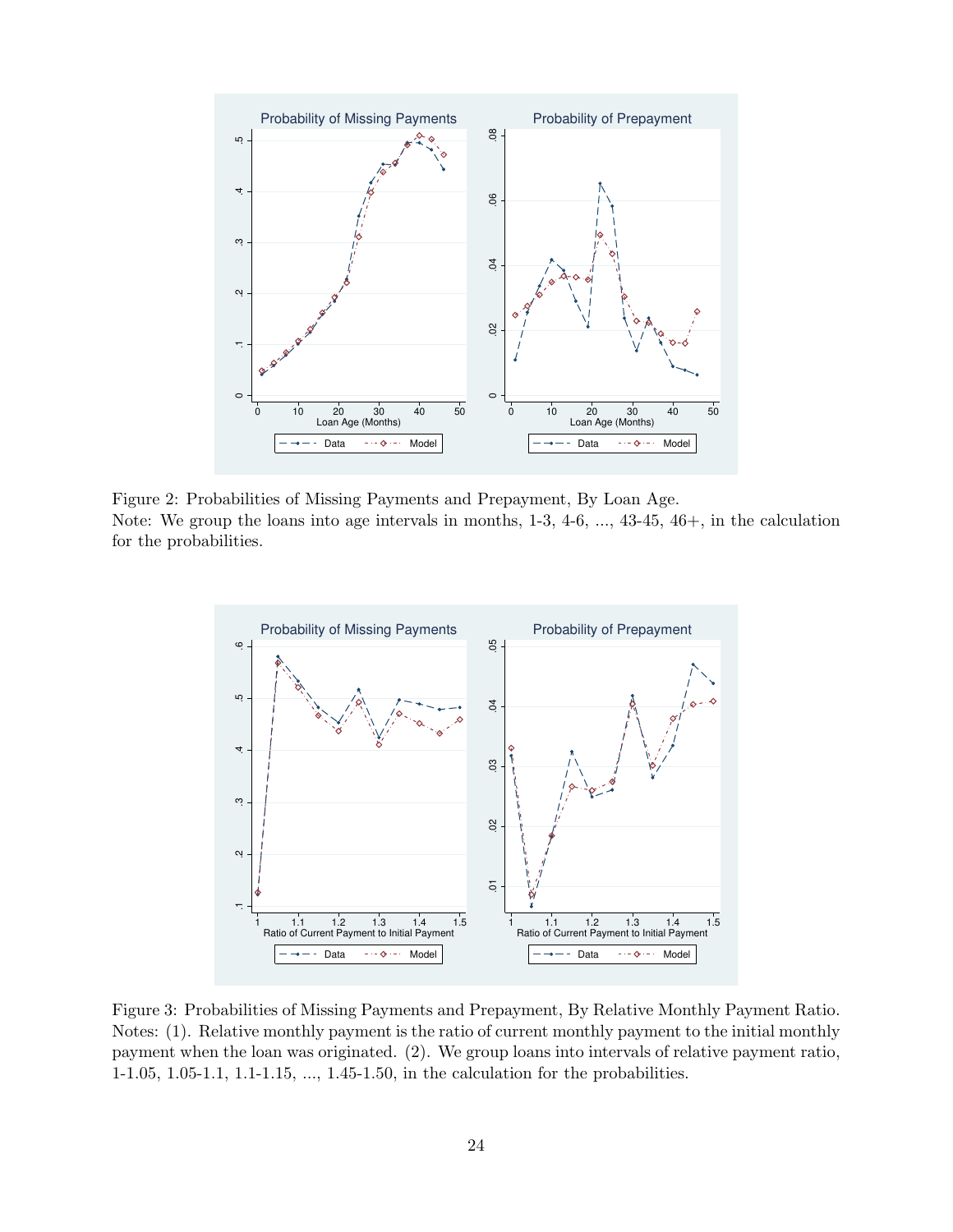<span id="page-26-1"></span>

Figure 4: Probabilities of Missing Payments and Prepayment, By the Current Mortgage Loan-to-Value (LTV) Ratio.

Notes: (1). Unit for LTV is in percentage. (2). We group loans into intervals of LTVs, 50-, [50, 60),  $[60, 70)$ , ...,  $[110, 120)$ ,  $120+$ , in the calculation for the probabilities.

address this issue in details in the next section.

Figure [4](#page-26-1) depicts the probabilities of missing payments and prepayment by the current mortgage loan-to-value ratio. The model does a good job at capturing the patterns in both series. As expected, the higher the current mortgage loan-to-value ratio is, the more likely the borrower will default and less likely he will prepay.

Finally, Figure [5](#page-27-0) charts the probabilities of missing payments and prepayment by the borrower's current credit scores. The model captures the default probability better than it captures the prepayment probability. Note that credit scores capture the borrower's past payment history as well as future payment ability. Not surprisingly, the higher the credit score is, the less likely the borrower will default. In other words, a borrower with a higher credit score is more likely to make his mortgage payments on time, and is also more likely to prepay.

# <span id="page-26-0"></span>7 Counterfactual Simulations

In this section, we report counterfactual simulation results to address two sets of questions. The first set of simulations is aimed at a quantitative understanding of the roles of different factors that contributed to the subprime borrowers' default and prepayment behavior during the housing crisis. The second set of simulations is aimed at the policies, particularly monetary policies and alternative mortgage designs, that may help reduce defaults.

It is useful to start out with some basic facts about the changes in monthly payments, housing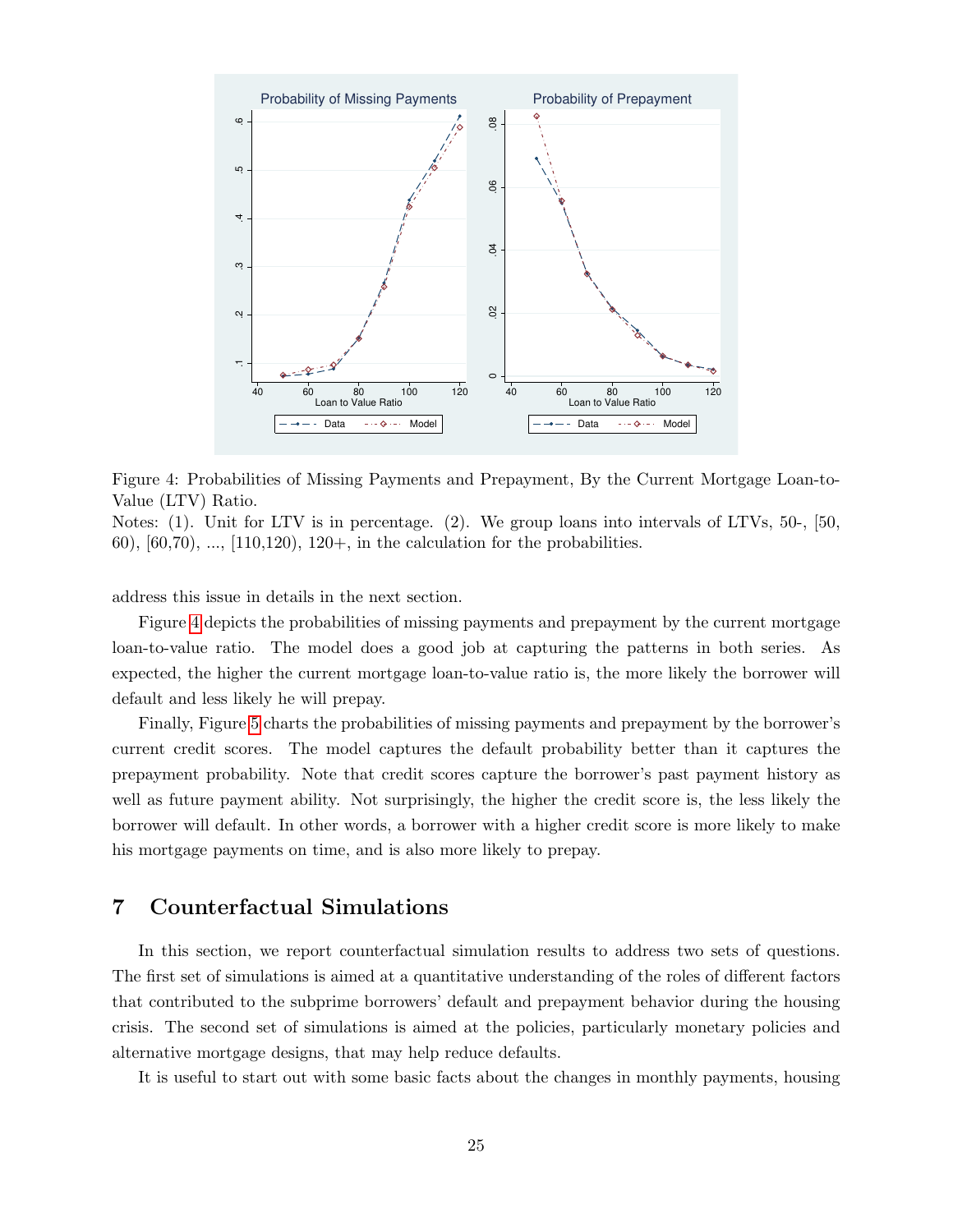<span id="page-27-0"></span>

Figure 5: Probabilities of Missing Payments and Prepayment, By Credit Score. Notes: (1). Credit score units are in 100. (2). We group loans into intervals of credit scores, 150-,  $[150, 200), ..., [650, 700), 700+,$  in the calculation for the probabilities.

<span id="page-27-1"></span>

Figure 6: Current Monthly Payment Transition by Loan Age and ARM Type.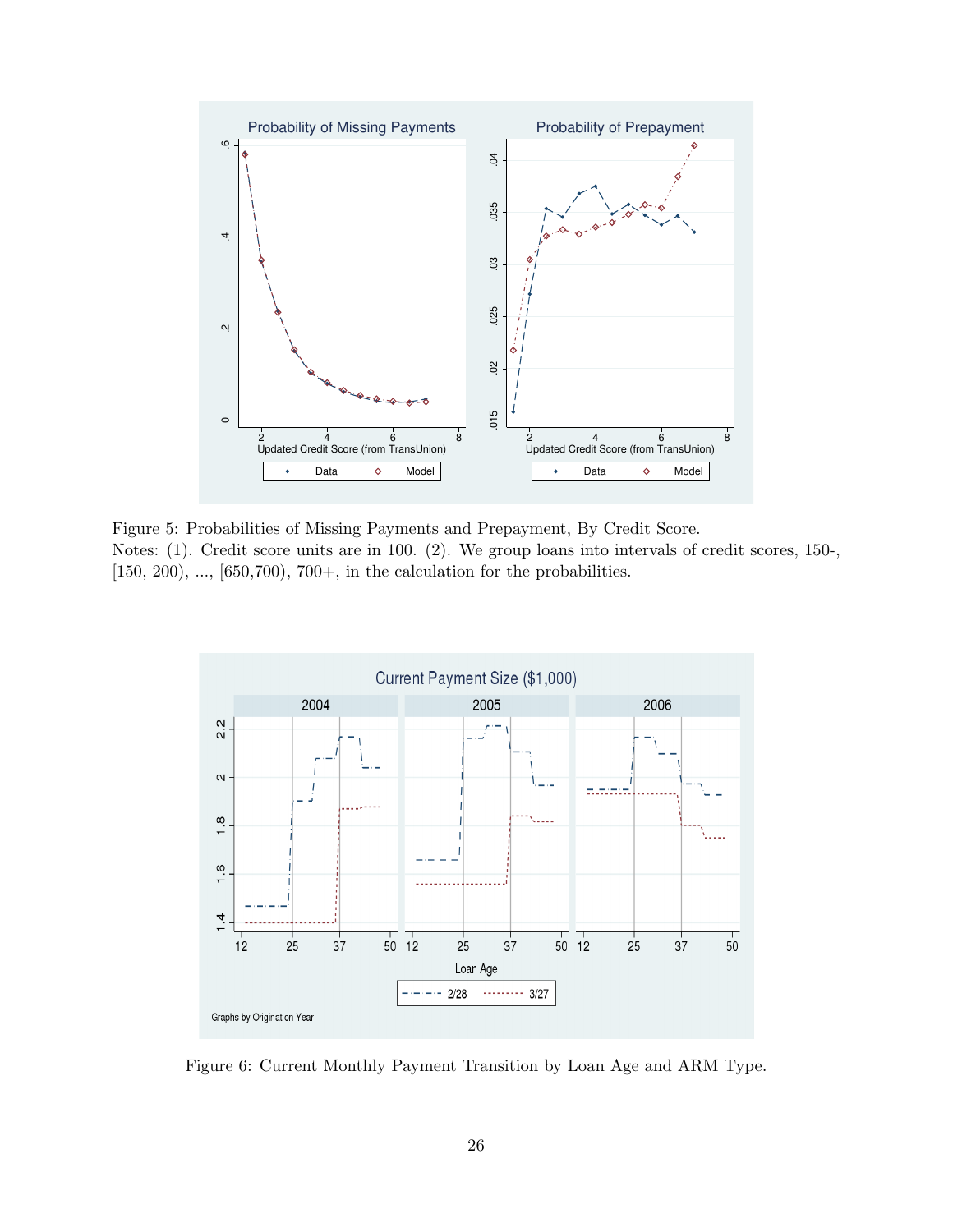<span id="page-28-0"></span>

Figure 7: Housing Price and Unemployment Rate Trends, by Year of Origination of Loans.

prices and unemployment rates that the ARM borrowers in our dataset face as their loans age. In Figure [6,](#page-27-1) we show the average monthly payment amounts as loans age, for 2/28 (2 years fixed rate, 28 years adjustable rate) and 3/27 (3 years fixed rate, 27 years adjustable rate) ARM mortgages. It shows that upon the end of the initial lower teaser rate period, borrowers' monthly payment would typically increase substantially for loans that originated in 2004 and 2005, in contrast, it will decrease substantially for loans that originated in 2006. These observations are not surprising as interest rates moved down substantially after 2007.

In Figure [7,](#page-28-0) we plot the percentage changes of local housing prices and local unemployment rates by loan age for loans that were originated in 2004, 2005 and 2006, respectively. It shows that for loans that were originated in 2004, the local housing prices experienced on average more than 30 percent gains before it declined at around the time these loans reached about 24 months of loan age; for loans that were originated in 2005, there was also a modest (about 10 percent) housing price gains up to loan age of 12 months before the housing market crash. In contrast, the loans that were originated in 2006 immediately experienced housing price declines as deep as 45 percent. Similarly, the experience of the loans in terms of labor market conditions as measured by local unemployment rates also differs substantially by loan origination years. Loans originated in later years faced much tougher labor market conditions marked by high unemployment rates. The differences by loan origination year on these dimensions explain why the effects of a variety of counterfactual changes differ by loan origination years, as we discuss below.

#### 7.1 Understanding the Factors for Defaults and Prepayments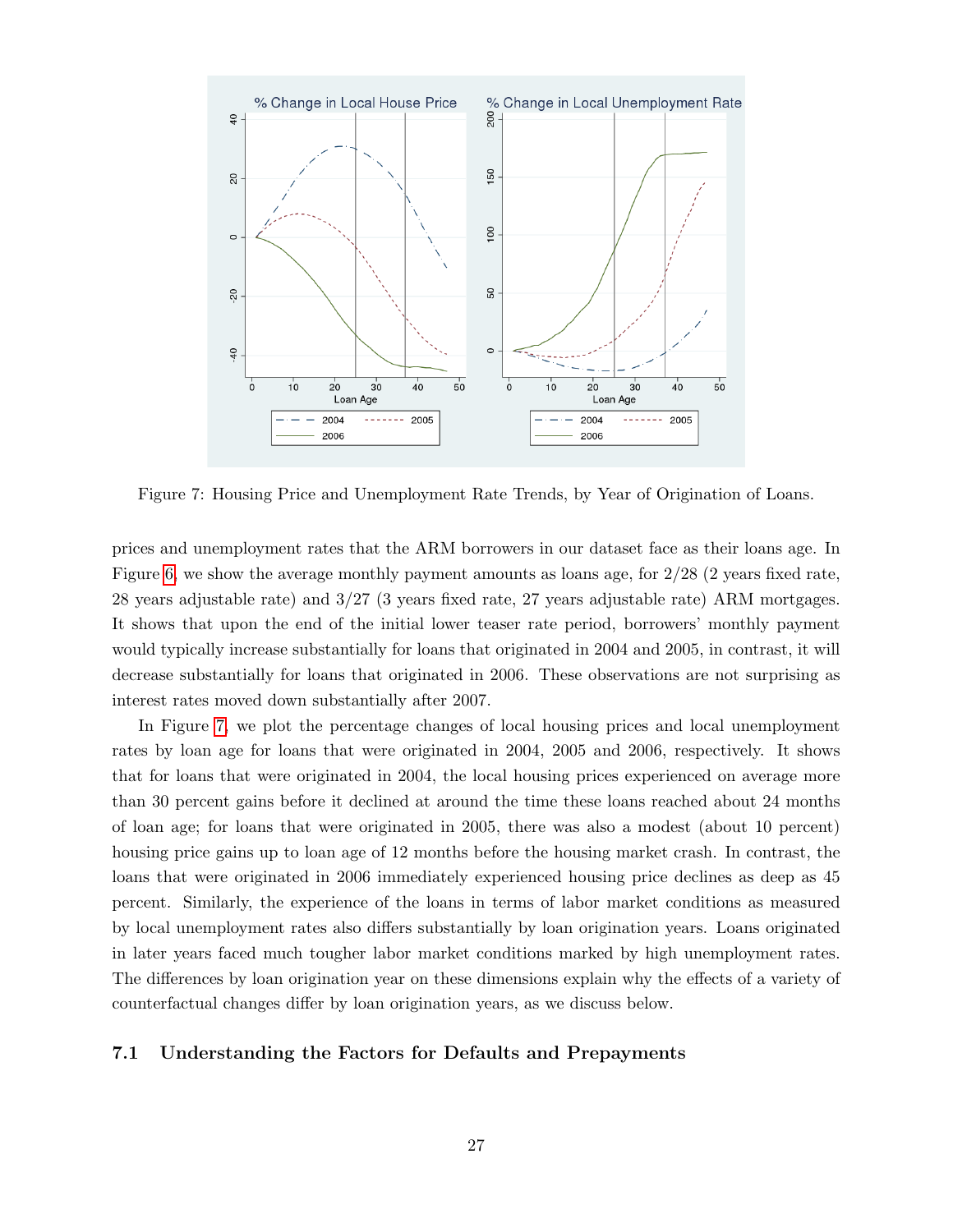<span id="page-29-0"></span>

| Loan |         |          | <b>Baseline</b> |                                   |         | Fixed Rate Mortgage |            |            |
|------|---------|----------|-----------------|-----------------------------------|---------|---------------------|------------|------------|
| Age  | Current | Paid off | Delinquent      | Liquidated                        | Current | Paid off            | Delinquent | Liquidated |
|      |         |          |                 | Panel A: Loans Originated in 2004 |         |                     |            |            |
| 18   | 0.360   | 0.584    | 0.056           | 0.011                             | 0.388   | 0.564               | 0.048      | 0.010      |
| 24   | 0.220   | 0.735    | 0.045           | 0.016                             | 0.253   | 0.698               | 0.049      | 0.014      |
| 30   | 0.127   | 0.821    | 0.052           | 0.020                             | 0.166   | 0.787               | 0.048      | 0.017      |
| 36   | 0.075   | 0.871    | 0.054           | 0.025                             | 0.115   | 0.838               | 0.047      | 0.020      |
| 42   | 0.044   | 0.896    | 0.060           | 0.030                             | 0.075   | 0.868               | 0.057      | 0.024      |
|      |         |          |                 | Panel B: Loans Originated in 2005 |         |                     |            |            |
| 18   | 0.444   | 0.457    | 0.099           | 0.015                             | 0.498   | 0.405               | 0.098      | 0.014      |
| 24   | 0.319   | 0.564    | 0.117           | 0.029                             | 0.400   | 0.493               | 0.107      | 0.025      |
| 30   | 0.220   | 0.636    | 0.144           | 0.045                             | 0.300   | 0.565               | 0.135      | 0.036      |
| 36   | 0.144   | 0.671    | 0.185           | 0.063                             | 0.217   | 0.604               | 0.179      | 0.050      |
| 42   | 0.094   | 0.689    | 0.217           | 0.082                             | 0.140   | 0.628               | 0.232      | 0.073      |
|      |         |          |                 | Panel C: Loans Originated in 2006 |         |                     |            |            |
| 18   | 0.460   | 0.315    | 0.226           | 0.031                             | 0.490   | 0.284               | 0.226      | 0.025      |
| 24   | 0.315   | 0.351    | 0.334           | 0.063                             | 0.372   | 0.322               | 0.306      | 0.055      |
| 30   | 0.216   | 0.376    | 0.408           | 0.105                             | 0.265   | 0.352               | 0.383      | 0.097      |
| 36   | 0.156   | 0.393    | 0.451           | 0.156                             | 0.190   | 0.374               | 0.436      | 0.142      |
| 42   | 0.122   | 0.404    | 0.474           | 0.216                             | 0.158   | 0.387               | 0.455      | 0.195      |

Table 6: Role of Interest Rate Reset.

Notes: (1) The "Baseline" panel reports the model's prediction of the loan status under the actual loans; the "Fixed Rate Mortgage" panel reports the counterfactual results when all ARMs were converted to fixed rate mortgages with interest rate fixed at the initial teaser rate of their corresponding ARMs. (2) The numbers reported in the table are the fractions of loans in different status, "Current", "Paid Off" or "Delinquent." The loans in "Liquidation" are also included in "Delinquent" status. The total fractions in "Current", "Paid Off" and "Delinquent" status sum to 1.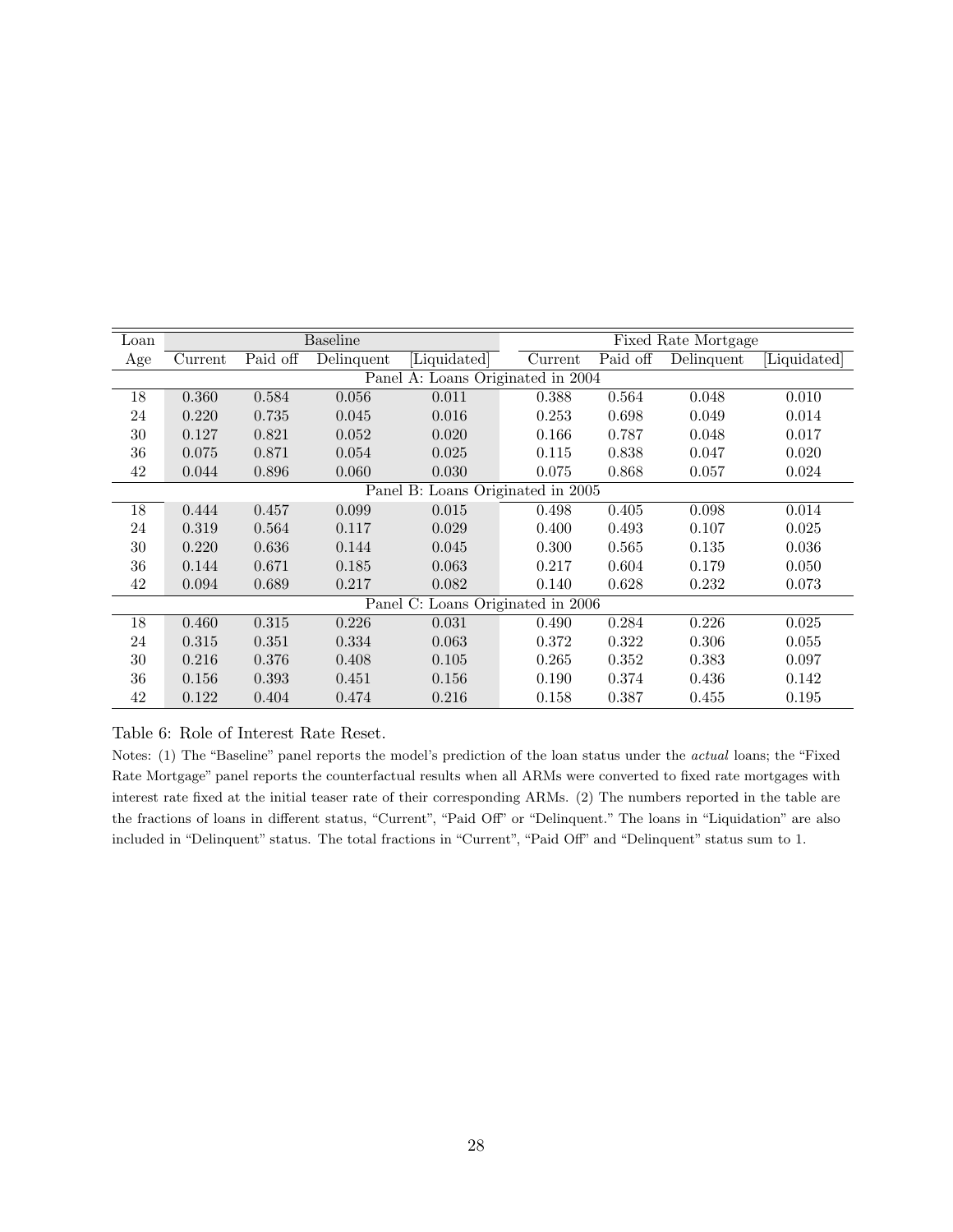Adjustable-Rate Mortgages. The amount of the monthly mortgage payment in an ARM is fixed for a few (typically, 2 to 3) years initially and then resets every six months. The initial fixed rate is in general lower than the rate after the interest rate resets. Because of an increase in mortgage payments upon the reset, many commentators believed that the massive amount of default by subprime mortgage borrowers in the recent financial crisis was attributable to the reset of ARM interest rates. To quantify how much the initial reset of ARMs contributed to the subprime borrower's default and prepayment rates observed in the data, we simulate the model under the counterfactual scenario that the interest rate is fixed at the initial teaser rate for the entire duration of the loan.

In Table [6](#page-29-0) we report the model's predictions regarding the fraction of loans in different status (Current, Paid Off, Delinquent, or Liquidated) at different loan ages, for loans originated in 2004, 2005 and 2006 respectively. The panel labeled "Baseline"is the model's prediction of the loan status under the *actual* loans,<sup>[28](#page-1-0)</sup> and the panel labeled "Fixed Rate Mortgage" is the model's prediction of the loan status if all of the ARMs were replaced by FRMs with interest rate fixed at the initial teaser rate of the ARM.

Under the baseline, the left panel in Table [6](#page-29-0) shows that the performance of the loans differs substantially depending on the year of origination. Loans originated in 2004 are much more likely to be paid off over time than entering delinquency or liquidation. By 36 months of loan age when the initial interest rate resets occurred, 87.1% of the loans were already paid off (i.e., refinanced or prepaid by selling); 5.4% of the loans are in various stages of delinquency, including 2.5% being liquidated. The performance of the loans that originated in 2005 were quite different. By 36 months of loan age, 67% of these loans were paid off, and 18.5% would be in different stages of delinquency, including 6.3% in foreclosure. The loans originated in 2006 would face even more difficulty, as 45.1% of them would be in delinquency, including an astonishingly high 15.6% in foreclosure at 36 months of loan age. These differential outcomes of loans that originated in different years are the result of many factors, including the dynamics of the interest rates, local unemployment rates and local housing prices, as depicted in Figures [6](#page-27-1) and [7.](#page-28-0)

The right panel in Table [6](#page-29-0) presents the performance of the loans if all the ARMs were to be converted to fixed rate mortgages at the initial teaser rate. It shows that in general changing the ARMs to FRMs alone, thus taking away the interest rate resets of the ARMs, has a very limited effect of the delinquency and liquidation rates. For loans originated in 2004, the delinquency rate at 36 months of loan age would be 4.7% under the FRMs instead of the 5.4% under the original ARMs; similarly, at 36 months of age the delinquency rates would be 17.9% and 43.6% for loans originated in 2005 and 2006, in contrast to  $18.5\%$  and  $45.1\%$  respectively under the original ARMs.<sup>[29](#page-1-0)</sup> The margin that the FRMs seem to have a bigger effect is the "Current" and "Paid Off" margin, for example, the fraction of current loans at 36 months of loan age would be 11.5% (7.5%), 21.7%  $(14.4\%)$  and  $19.0\%$   $(15.6\%)$  respectively for loans originated in 2004, 2005 and 2006 under the

<sup>28</sup>We will repeatedly compare our counterfactual results with the results in the "Baseline" below.

 $^{29}$ It is important to point out that our calculation of loan status is over all loans including those that are paid off. By doing so, we avoid the selection bias issue raised in Fuster and Willen (2015) where they argue that when less risk loans were refinanced, the delinquency rates of remaining loans would by definition higher.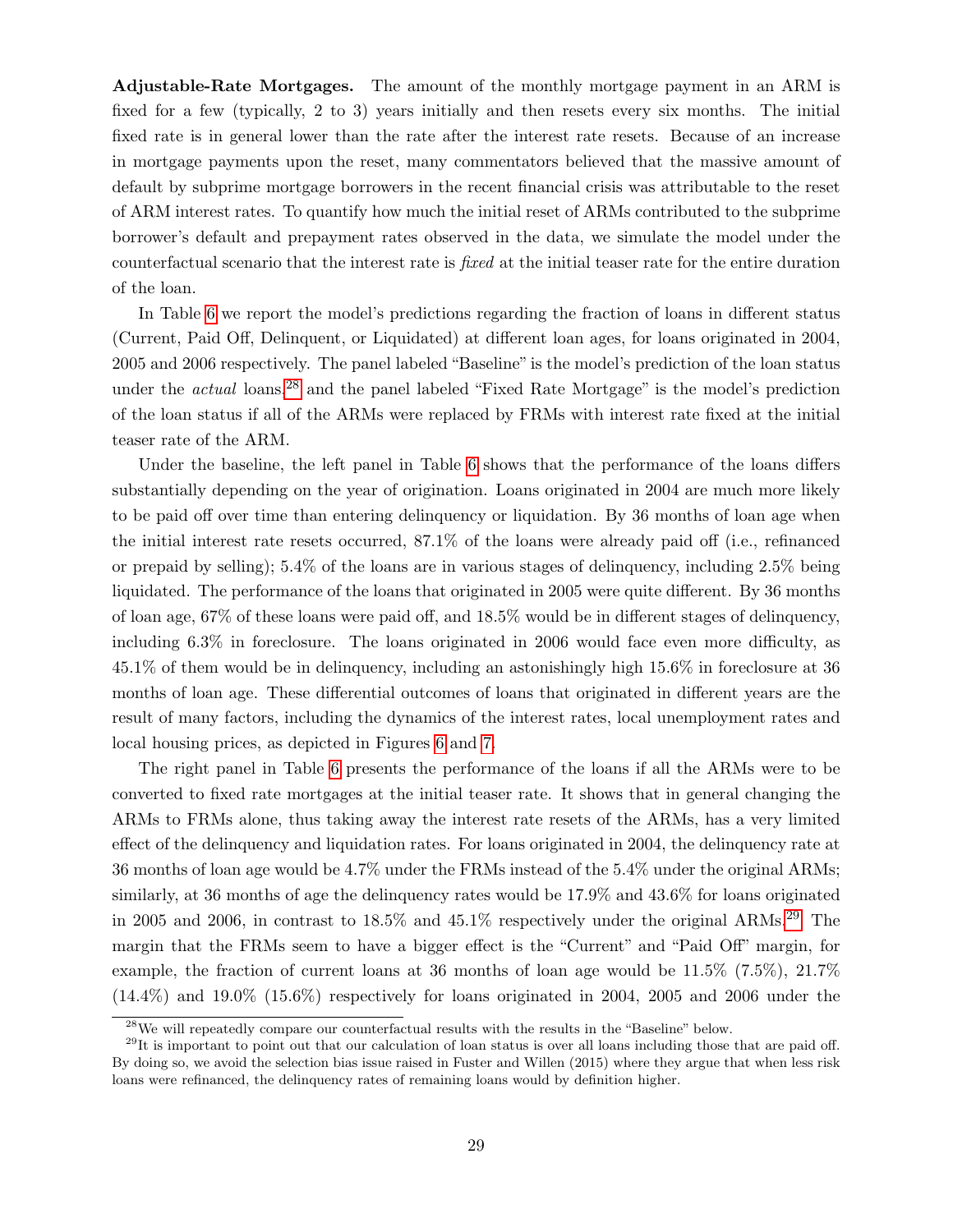FRMs (respectively, under the original ARMs).

Declining Housing Prices. Many researchers argued that negative home equity is important in a borrower's default decision (see, e.g., Bhutta, Dokko, and Shan, 2010; and Fuster and Willen, 2015). In Table [7,](#page-32-0) we report counterfactual simulation results to understand the role of substantial housing price declines for the loans we study.

We conduct two counterfactual experiments. In the first counterfactual experiment, we ask what would have happened to the delinquency and foreclosure rates, had the housing prices stayed unchanged from the origination of the mortgage, i.e.,  $\widetilde{h}_t = h_0$  for all  $t \geq 1$ . In the second counterfactual experiment, we explore the interaction of interest rate resets of the ARMs and local housing market conditions, by assuming in addition that all the ARMs are converted to FRMs with interest rate fixed at the initial teaser rate (as in the right panel of Table [6\)](#page-29-0).

In the left panel, we report the results from the first counterfactual experiment,  $h_t = h_0$  for all  $t \geq 1$ . As should be expected from Figure [7,](#page-28-0) setting housing price unchanged at its level of mortgage origination would have deprived the substantial housing price gains for loans that originated in 2004, and to some extent for the loans that originated in 2005. Indeed, our counterfactual experiments show that our model predicted much higher (respectively, slightly higher) delinquency rates and foreclosure rates for 2004 loans (respectively, for 2005 loans) than in the baseline (see the left panel in Table [6\)](#page-29-0). Had the housing price stayed constant at the loan origination, the delinquency and liquidation rates would be 22.7% and 17.6% at 36 months loan age for loans originated in 2004 and 2005, in contrast to 5.4% and 18.5% respectively under the baseline. The liquidation rates would be 10.7% instead of 2.5% for loans originated in 2004 at 36 months loan age; for loans originated in 2005, the liquidation rates would be higher if the housing prices stayed at  $h_0$  than the baseline, but they would be slightly lower than those in the baseline after 24 months. This precisely reflect the fact that for loans originated in 2005, housing price actually started to fall below the level at the loan origination at around the 23 months of loan age (see the left panel of Figure [7\)](#page-28-0).

In striking contrast, from Figure [7](#page-28-0) we know that the 2006 loans experienced housing price declines immediately in the data; thus setting the housing prices unchanged at their origination levels would lead to much lower delinquency and foreclosure rates. Indeed, our counterfactual results for the 2006 loans confirm these: had housing price not declined so precipitously, our model predicts that the delinquency rates for loans originated in 2006 would be about 7% at all loan ages, and the cumulative liquidation rates would reach 3.3% at 42 months of loan age.

In the right panel, we see that adding the additional assumption that the interest rates would be fixed at the initial teaser rates of the ARMs for the total duration of the loan only generates rather small effect. Comparing with the results in the left panel, we find that making the mortgages of fixed rates rather than of adjustable rates makes the loans more likely to be paid off for young loans originated in 2004 and 2005 and all loans originated in 2006. Delinquency rates are slightly lower for loans originated in 2005 and 2006 at all ages, and for older loans originated in 2004. For loans originated in 2004, the delinquency rates do not change much when the loans are young.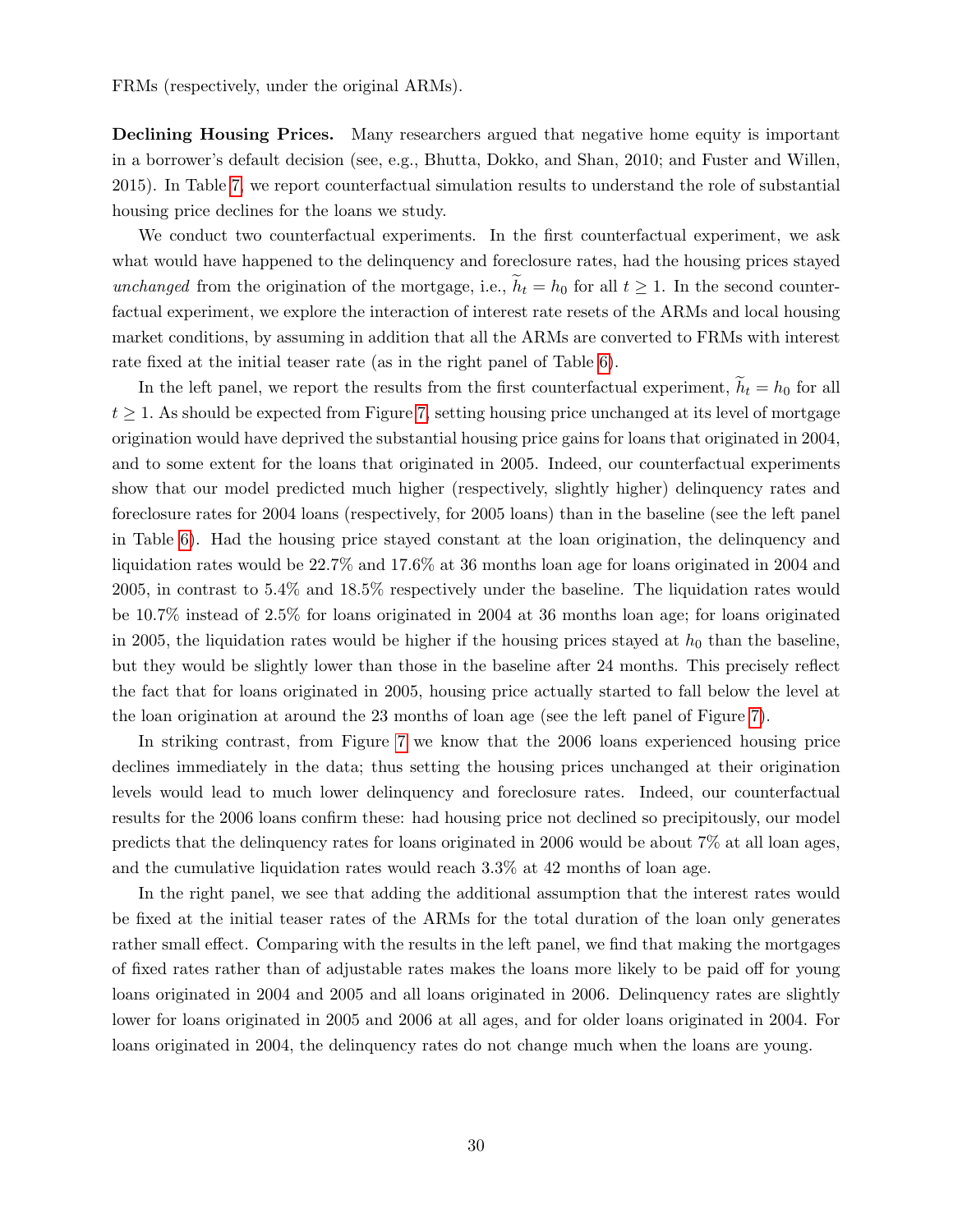<span id="page-32-0"></span>

| Loan |         |          | $h_t = h_0$ |                                   |         |          | $h_t = h_0 \&\text{ FRM}$ |            |
|------|---------|----------|-------------|-----------------------------------|---------|----------|---------------------------|------------|
| Age  | Current | Paid off | Delinquent  | Liquidated                        | Current | Paid off | Delinquent                | Liquidated |
|      |         |          |             | Panel A: Loans Originated in 2004 |         |          |                           |            |
| 18   | 0.530   | 0.324    | 0.146       | 0.038                             | 0.499   | 0.349    | 0.152                     | 0.040      |
| 24   | 0.445   | 0.398    | 0.157       | 0.063                             | 0.416   | 0.425    | 0.159                     | 0.069      |
| 30   | 0.322   | 0.495    | 0.183       | 0.083                             | 0.335   | 0.489    | 0.176                     | 0.088      |
| 36   | 0.223   | 0.550    | 0.227       | 0.107                             | 0.257   | 0.536    | 0.207                     | 0.104      |
| 42   | 0.140   | 0.589    | 0.271       | 0.132                             | 0.175   | 0.572    | 0.253                     | 0.129      |
|      |         |          |             | Panel B: Loans Originated in 2005 |         |          |                           |            |
| 18   | 0.531   | 0.358    | 0.112       | 0.021                             | 0.522   | 0.380    | 0.098                     | 0.020      |
| 24   | 0.436   | 0.450    | 0.114       | 0.034                             | 0.429   | 0.465    | 0.106                     | 0.031      |
| 30   | 0.284   | 0.570    | 0.146       | 0.046                             | 0.325   | 0.553    | 0.121                     | 0.042      |
| 36   | 0.182   | 0.642    | 0.176       | 0.062                             | 0.233   | 0.612    | 0.155                     | 0.055      |
| 42   | 0.109   | 0.679    | 0.212       | 0.079                             | 0.152   | 0.652    | 0.196                     | 0.069      |
|      |         |          |             | Panel C: Loans Originated in 2006 |         |          |                           |            |
| 18   | 0.459   | 0.471    | 0.070       | 0.012                             | 0.449   | 0.487    | 0.063                     | 0.007      |
| 24   | 0.341   | 0.594    | 0.066       | 0.017                             | 0.342   | 0.608    | 0.050                     | 0.010      |
| 30   | 0.195   | 0.735    | 0.071       | 0.021                             | 0.211   | 0.738    | 0.051                     | 0.013      |
| 36   | 0.122   | 0.801    | 0.077       | 0.025                             | 0.133   | 0.809    | 0.058                     | 0.018      |
| 42   | 0.088   | 0.835    | 0.077       | 0.033                             | 0.079   | 0.859    | 0.062                     | 0.027      |

Table 7: Role of Housing Prices and the Interaction with the Interest Rate Resets.

<span id="page-32-1"></span>Notes: (1) In the left panel, we assume that the housing price stayed unchanged from that at the loan origination; in the right panel, we assume in addition that all the ARMs were converted to FRMs with interest rate fixed at the initial teaser rate of the corresponding ARMs. (2) The numbers reported in the table are the fractions of loans in different status, "Current", "Paid Off" or "Delinquent." The loans in "Liquidation" are also included in "Delinquent" status. The total fractions in "Current", "Paid Off" and "Delinquent" status sum to 1.

| Loan | $\Delta \text{UNR}_t = \Delta \text{UNR}_0$ |            |                                   |              |  |  |  |  |  |
|------|---------------------------------------------|------------|-----------------------------------|--------------|--|--|--|--|--|
| Age  | Current                                     | Paid off   | Delinquent                        | [Liquidated] |  |  |  |  |  |
|      |                                             |            | Panel A: Loans Originated in 2004 |              |  |  |  |  |  |
| 18   | 0.409                                       | 0.536      | 0.054                             | 0.008        |  |  |  |  |  |
| 24   | 0.278                                       | 0.676      | 0.046                             | 0.012        |  |  |  |  |  |
| 30   | 0.162                                       | 0.793      | 0.045                             | 0.015        |  |  |  |  |  |
| 36   | 0.100                                       | 0.854      | 0.046                             | 0.020        |  |  |  |  |  |
| 42   | 0.056                                       | 0.890      | 0.055                             | 0.025        |  |  |  |  |  |
|      |                                             |            | Panel B: Loans Originated in 2005 |              |  |  |  |  |  |
| 18   | 0.524                                       | 0.388      | 0.088                             | 0.013        |  |  |  |  |  |
| 24   | 0.437                                       | 0.468      | 0.095                             | 0.022        |  |  |  |  |  |
| 30   | 0.294                                       | 0.565      | 0.141                             | 0.032        |  |  |  |  |  |
| 36   | 0.192                                       | 0.615      | 0.193                             | 0.052        |  |  |  |  |  |
| 42   | 0.125                                       | 0.642      | 0.233                             | 0.079        |  |  |  |  |  |
|      |                                             |            | Panel C: Loans Originated in 2006 |              |  |  |  |  |  |
| 18   | 0.549                                       | 0.260      | 0.191                             | 0.029        |  |  |  |  |  |
| 24   | 0.454                                       | 0.297      | 0.249                             | 0.056        |  |  |  |  |  |
| 30   | 0.337                                       | 0.330      | 0.333                             | 0.098        |  |  |  |  |  |
| 36   | 0.269                                       | ${ 0.353}$ | 0.378                             | 0.149        |  |  |  |  |  |
| 42   | 0.222                                       | 0.371      | 0.407                             | 0.201        |  |  |  |  |  |

Table 8: Role of Labor Market Conditions.

Note: The numbers reported in the table are the fractions of loans in different status, "Current", "Paid Off" or "Delinquent." The loans in "Liquidation" are also included in "Delinquent" status. The total fractions in "Current", "Paid Off" and "Delinquent" status sum to 1.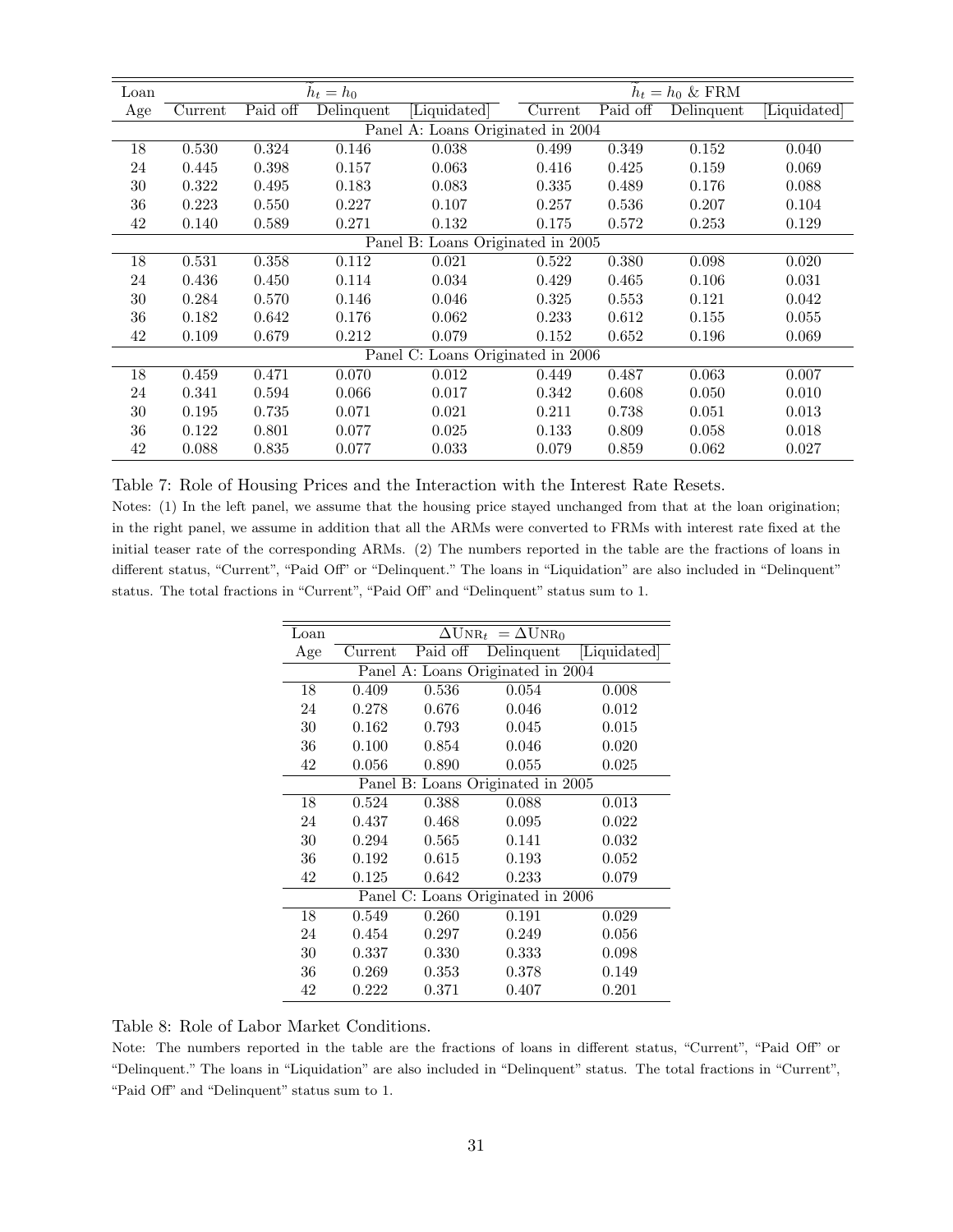<span id="page-33-0"></span>

| Year of Origination           | 2004  | 2005  | 2006 |
|-------------------------------|-------|-------|------|
| Teaser Rate $(\%)$            | 6.78  | 7.03  | 8.00 |
| Margin $(\%)$                 | 5.63  | 5.71  | 5.92 |
| Libor at Initial Reset $(\%)$ | 5.30  | 4.88  | 2.66 |
| Margin + Libor $(\%)$         | 10.93 | 10.59 | 8.58 |
| Lifetime Floor Rate $(\%)$    | 6.39  | 6.58  | 7.49 |

Table 9: Average Loan Characteristics by Year of Origination.

Labor Market Conditions. In Table [8,](#page-32-1) we simulate the role of local unemployment rates on the observed borrowers' delinquency and foreclosure decisions. Gerardi, Herkenhoff and Ohanian (2013) document that individual unemployment is a strong predictor of default using data from the Panel Study of Income Dynamics. We assume that the local unemployment rate stayed the same as that at loan origination. The results show that because of their increased payment ability, borrowers are more likely to stay current with their mortgage payment, less likely to pay off, and less likely to default. These effects are stronger for loans originated in 2006. The reason is that for loans that originated in 2004 and 2005, the local unemployment rates did not increase initially. In contrast, local unemployment rates increased almost immediately after origination for loans originated in 2006 as shown in Figure [7.](#page-28-0)

#### 7.2 Potential Policy Responses to Reduce Defaults

In this subsection, we evaluate the effectiveness of several potential policy responses to reduce default and foreclosure rates. We first consider the role of monetary policy, and then consider the role of alternative mortgage contract designs.

#### 7.2.1 Traditional Monetary Policy

There are recent works that looked at how ARM borrowers responded to a decrease in their mortgage interest rates due to a low short-term interest rate (Libor). General findings in the works are that monetary policy can have positive effects on ARM borrowers because their interest rates are tied to a short-term interest rate. In particular, ARM borrowers are less likely to default (Fuster and Willen 2015) and more likely to increase consumption due to a larger disposable income (Keys, Piskorski, Seru and Yao 2014, and Di Maggio, Kermani and Ramcharan 2014).

In Table [10,](#page-34-0) we report the counterfactual results from an experiment where Libor rate is set to zero, and as a result, the ARM borrowers' monthly payment amount will be determined by the lifetime floor interest rate once the teaser rate period of the ARM expires. This could provide the best case scenario (or upper bound) on how much monetary policy may reduce the delinquency and foreclosure rates.

It is important to point out that setting the Libor rate to zero does not necessarily imply that the borrowers' monthly payment will be that much lower than their payment in the teaser period. The reason is that, as we mentioned in Section [3.2,](#page-11-0) the majority of the ARMs have life time floor rates, which would be applied even when Libor rate is zero. In fact, most borrowers' monthly payment would only decrease slightly when Libor rate is zero upon the reset of the interest rate.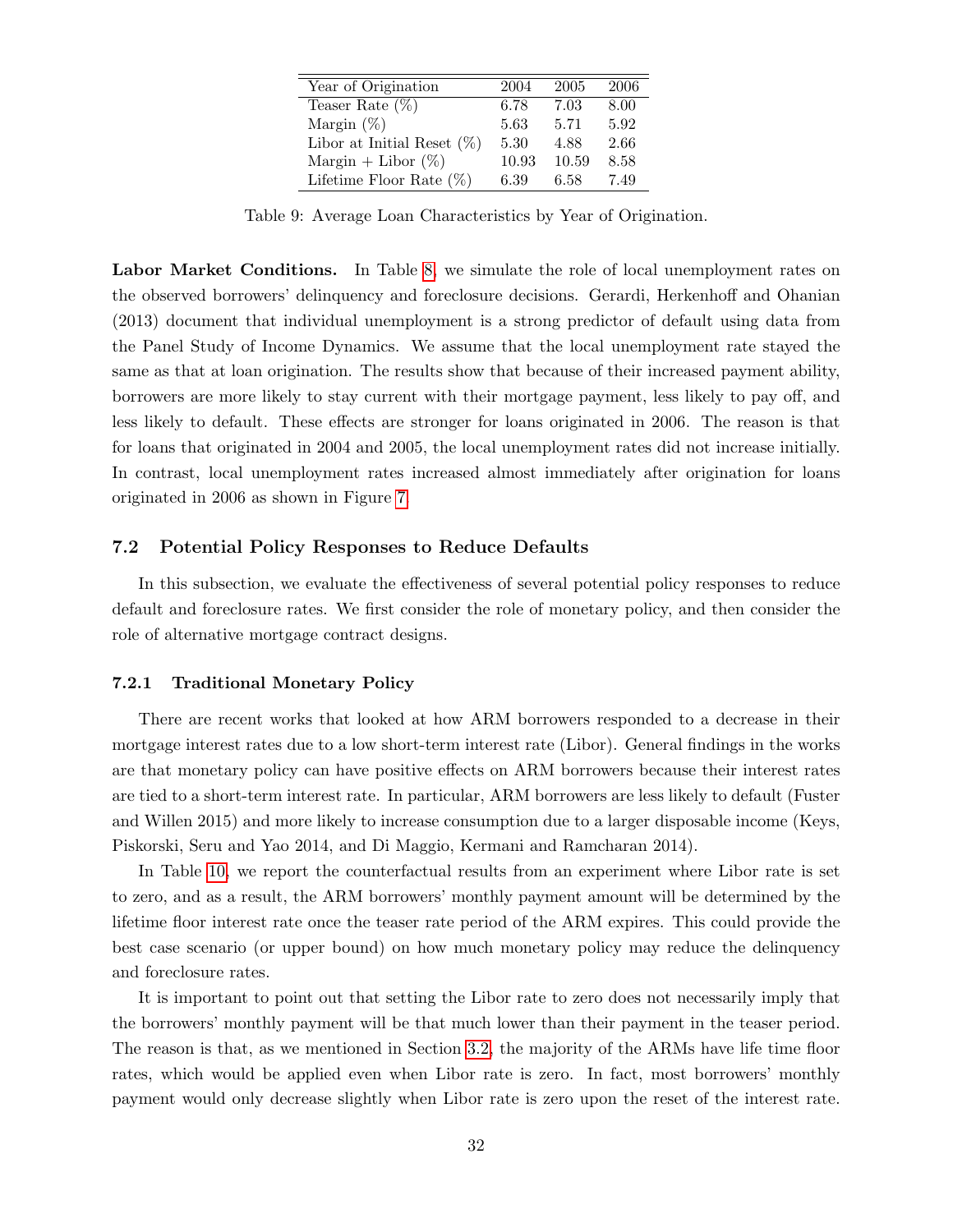<span id="page-34-0"></span>

| Loan | $LIBOR_t = 0$                     |             |                                   |              |  |  |  |  |  |
|------|-----------------------------------|-------------|-----------------------------------|--------------|--|--|--|--|--|
| Age  | Current                           | Paid off    | Delinquent                        | [Liquidated] |  |  |  |  |  |
|      |                                   |             | Panel A: Loans Originated in 2004 |              |  |  |  |  |  |
| 18   | 0.383                             | 0.560       | 0.057                             | 0.009        |  |  |  |  |  |
| 24   | 0.263                             | 0.689       | 0.048                             | 0.015        |  |  |  |  |  |
| 30   | 0.160                             | 0.794       | 0.046                             | 0.019        |  |  |  |  |  |
| 36   | 0.104                             | 0.846       | 0.050                             | 0.023        |  |  |  |  |  |
| 42   | 0.062                             | 0.881       | 0.057                             | 0.027        |  |  |  |  |  |
|      | Panel B: Loans Originated in 2005 |             |                                   |              |  |  |  |  |  |
| 18   | 0.492                             | 0.417       | 0.092                             | 0.013        |  |  |  |  |  |
| 24   | 0.391                             | 0.504       | 0.105                             | 0.025        |  |  |  |  |  |
| 30   | 0.270                             | 0.585       | 0.145                             | 0.037        |  |  |  |  |  |
| 36   | 0.183                             | 0.627       | 0.191                             | 0.053        |  |  |  |  |  |
| 42   | 0.119                             | 0.647       | 0.234                             | 0.075        |  |  |  |  |  |
|      |                                   |             | Panel C: Loans Originated in 2006 |              |  |  |  |  |  |
| 18   | 0.483                             | 0.287       | 0.230                             | 0.029        |  |  |  |  |  |
| 24   | 0.368                             | 0.324       | 0.308                             | 0.055        |  |  |  |  |  |
| 30   | 0.241                             | $\;\:0.355$ | 0.403                             | 0.096        |  |  |  |  |  |
| 36   | 0.175                             | 0.372       | 0.453                             | 0.146        |  |  |  |  |  |
| 42   | 0.134                             | 0.387       | 0.479                             | 0.204        |  |  |  |  |  |

Table 10: Impacts of Traditional Monetary Policy: Setting the Libor Rate to Zero. Note: The numbers reported in the table are the fractions of loans in different status, "Current", "Paid Off" or "Delinquent." The loans in "Liquidation" are also included in "Delinquent" status. The total fractions in "Current", "Paid Off" and "Delinquent" status sum to 1.

Also note that as reported in Table [9,](#page-33-0) in the data margin rates and lifetime floor rates were high and Libor rates were already low for 2006 loans, thus setting the Libor rate to zero had little effect on loans originated in 2006. Therefore, the results in Table [10](#page-34-0) suggests that setting the Libor rate at zero would reduce the mortgage pay off rates of almost all loans; however, mortgage delinquency rates and liquidation rates change little.

# 7.2.2 Automatic Loan Modification Contingent on Housing Price Index, with a "Cushion"

If a housing price downturn leads to massive default rates, then one way to mitigate this problem is to link the mortgage monthly payment to the current house price index. Caplin *et al.* (2007), Shiller (2008), Mian and Sufi (2014), and Kung (2015) have suggested that such "continuous workout mortgages" might have reduced the mortgage default and foreclosure. Piskorski and Tchistyi (2010, 2011) show that the optimal mortgage contracts in the presence of stochastic house price appreciation or uncertain income and uncertain mortgage rates all have some forms loss sharing between borrowers and lenders such as balance or interest rate reduction when house price declines or when income decreases or interest rates jump. In their model, interest rates are exogenous and the optimal plan involves a complex home equity line. We consider two different automatic loan modification schemes in this subsection.[30](#page-1-0)

 $30$ Kung (2015) studies the general equilibrium effect of "continuous workout mortgage" on housing price and mortgage interest rates. Borrowers in his model are only allowed to make the current monthly payment or to refinance, i.e., delinquency and foreclosure are not focus of his paper.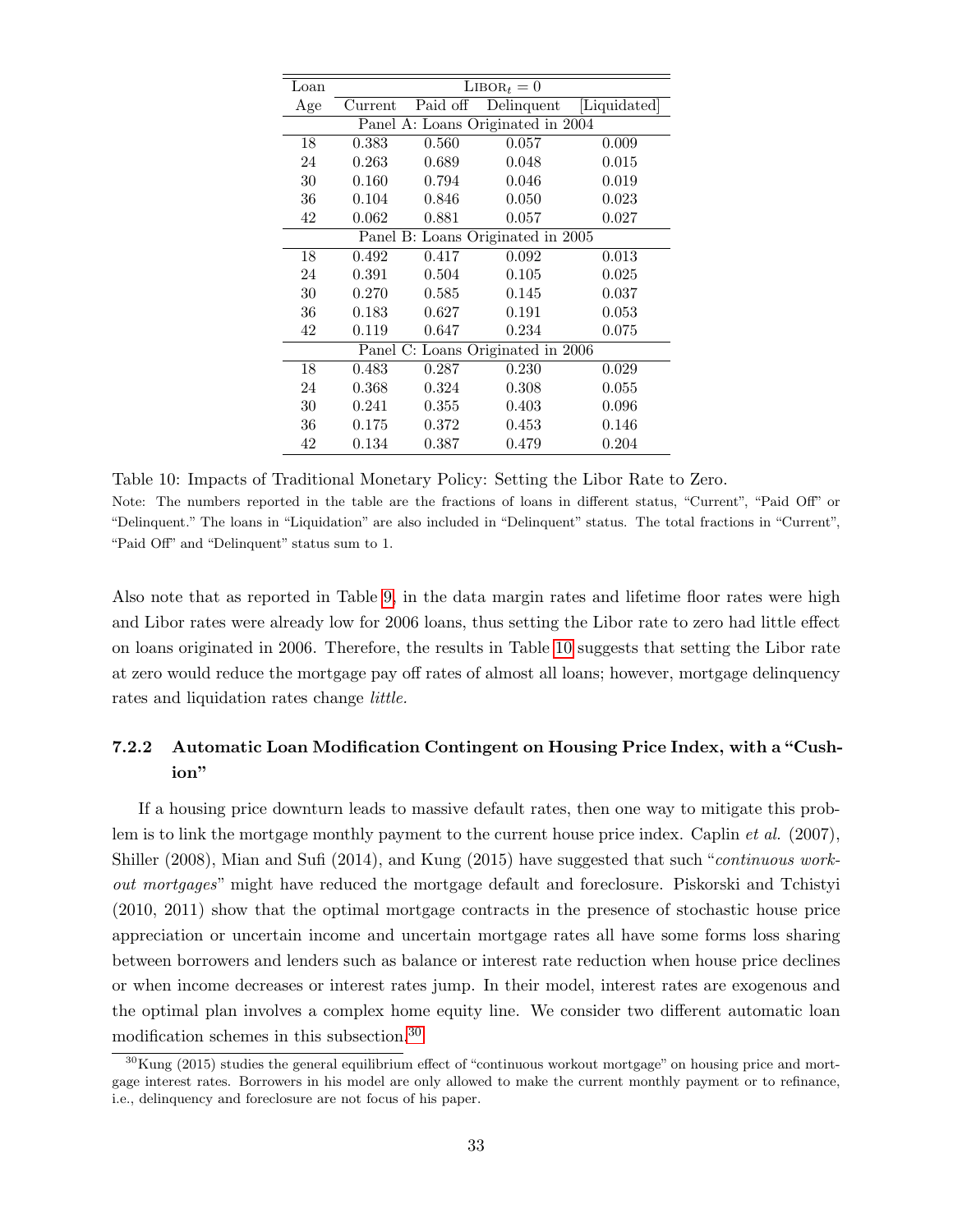Modification of Monthly Payments Only. We first consider the case in which only the monthly payment amount is automatically modified as housing prices change. Specifically, denote  $\tilde{P}_t$  as the modified monthly payment at period t, and  $P_t$  as the monthly payment amount in the absent of modification according to the original loan. Let  $h_t$  and  $h_0$  denote the housing price index at period  $t$  and at origination respectively. The first counterfactual we consider assumes that the monthly payment will be automatically modified from  $P_t$  to  $\tilde{P}_t$  as follows:

<span id="page-35-0"></span>
$$
\tilde{P}_t = P_t \times \min\left\{1, \kappa \times \frac{h_t}{h_0}\right\}, \text{ where } \kappa \ge 1,
$$
\n(19)

while the *principal balance is not adjusted.*<sup>[31](#page-1-0)</sup> In [\(19\)](#page-35-0), the parameter  $\kappa \ge 1$  can be used to adjust how much *cushion* is afforded to the seller in terms of housing price declines before the automatic modification of monthly payments (and loan balance below) is activated. We refer to  $\kappa$  as the "cushion parameter": the higher  $\kappa$  is, the more housing price decline is required to trigger the automatic modification. For example, as we will experiment below, when  $\kappa = 1.15$ , the housing price would have to decline by  $13\% (\approx 1 - 1/\kappa)$  from that at the loan origination before monthly payment is reduced.

Modification of Principal Balance (and Monthly Payments Too) In the second counterfactual, we assume that

<span id="page-35-1"></span>
$$
\widetilde{BAL}_t = BAL_t \times \min\left\{1, \kappa \times \frac{h_t}{h_0}\right\},\tag{20}
$$

where as in [\(19\)](#page-35-0),  $\kappa \geq 1$  is the cushion parameter. Because monthly payment is proportional to principal balance, as we showed in [\(2\)](#page-13-0), the automatic modification of principal balance will also automatically adjust the monthly payment.[32](#page-1-0)

A key feature of the automatic modification mortgages of both forms [\(19\)](#page-35-0) and [\(20\)](#page-35-1) is that modifications are triggered by the housing price declines alone, not at all by the delinquency status of the borrowers, which are subject to potential strategic behavior by borrowers. This feature distinguishes from the automatic modification from the stochastic loan modification of the form as modeled in Section [3.3.](#page-14-0)

In this subsection, we are also interested in evaluating the impact of alternative mortgage contracts on the revenue of the lenders. For this purpose, we make the following assumption:<sup>[33](#page-1-0)</sup>

#### <span id="page-35-2"></span>Assumption 1. Upon foreclosure, the lender receives 75 percent of the house value.

It is worth making three observations. First, the baseline corresponds to the case of  $\kappa = +\infty$ , i.e., the monthly payment actually never deviates from those in the baseline. Second, everything else equal, as long as  $\kappa \geq 1$  the borrower is always made better off under both [\(19\)](#page-35-0) and [\(20\)](#page-35-1) than under the baseline in expectation. The closer  $\kappa$  is to 1, the easier that housing price decline triggers

<sup>&</sup>lt;sup>31</sup>Stochastic loan modification of the form as modeled in Section [3.3](#page-14-0) stays as in the baseline in the counterfactual experiments in this subsection.

 $32$ This is akin to "partially shared appreciation mortgage" considered in Kung (2015).

 $33$ Campbell, Giglio, and Pathak (2011) find that the average discount of a house value for foreclosures is about 27 percent.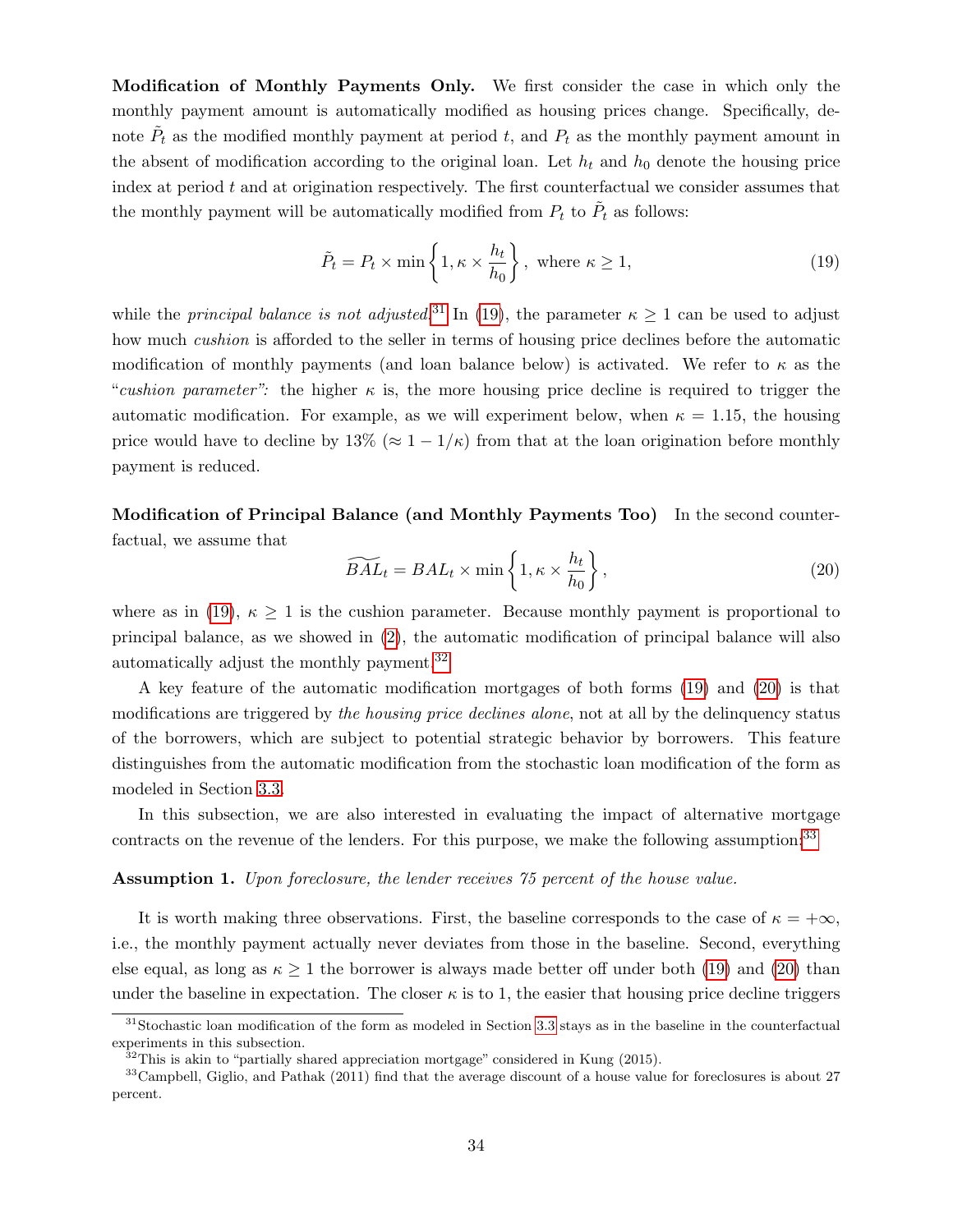reduction in monthly payment under [\(19\)](#page-35-0), or both loan balance and monthly payment under [\(20\)](#page-35-1), and thus the better off the borrowers are.

Third, changes in the cushion parameter  $\kappa$  in the automatic modification mortgages [\(19\)](#page-35-0) and [\(20\)](#page-35-1) have two effects. First, different values of  $\kappa$  affects the borrowers' payment behavior, resulting in different levels of delinquency and liquidation. Intuitively, and as we will show below, the closer  $\kappa$  is to 1, the smaller is the fraction of mortgages that are liquidated, and thus the smaller the social surplus destruction in the 25% loss of the house value in foreclosure (see Assumption [1\)](#page-35-2). Second,  $\kappa$  affects how the surplus from the reduction in foreclosure is shared between the borrowers and the lender. When  $\kappa$  is closer to 1, while it is true that the automatic modification mortgages [\(19\)](#page-35-0) and [\(20\)](#page-35-1) prevents more foreclosure, the lender receives a smaller share of the surplus because the foreclosure reduction is achieved solely by the lender reducing monthly payment and/or principals. At higher values of the cushion parameter  $\kappa$ , the borrower will also share some of the "sacrifices" for reduction in foreclosure as smaller declines in housing prices would not trigger the automatic reduction. As a result, while the borrowers' ex ante expected value under automatic modification mortgages is always higher than that in the baseline, and decreasing in  $\kappa$ , the lender's expected revenue is *non-monotonic* in  $\kappa$ . In particular, to the extent that it is important that lenders *voluntarily* adopt the automatic modification mortgages of the form [\(19\)](#page-35-0) or [\(20\)](#page-35-1), we would like to explore whether there are values of  $\kappa$  that *both* the borrowers and lenders are better off than the baseline. Otherwise, we would expect that lenders would have to raise interest rates to compensate for their revenue loss.

Automatic Modification Mortgages without a Cushion:  $\kappa = 1$ . In Table [11](#page-37-0) we present the results from counterfactual simulations under automatic modification mortgages, without a cushion, i.e., when  $\kappa = 1$ . We should emphasize that this version of automatic modification corresponds to most of what has been studied in the literature.<sup>[34](#page-1-0)</sup>

In the left panel, we present the results under the automatic modification mortgages [\(19\)](#page-35-0) that adjust payment sizes only, with  $\kappa = 1$ . We find that the automatic modification mortgages only slightly reduce the delinquency and foreclosure rates for loans originated in 2004 and 2005; however, the delinquency and foreclosure rates are significantly reduced for loans originated in 2006. The delinquency rate for 2006 loans under the "just payment size" automatic modification mortgages is reduced from 45.1% under the baseline to 35.0% at 36 months loan age, and the liquidation rate is lowered from  $15.6\%$  to  $11.1\%$  at 36 months of loan age and from  $21.6\%$  to  $15.7\%$  at 42 months of loan age. As we mentioned earlier, it is important to know how such automatic modification mortgages might affect lender's revenues. We also calculate lenders' revenue as the present value of the borrower's expected payment. If a borrower prepays, his payment in that period will just be the remaining mortgage balance. If a borrower's house is liquidated, we assume that the lender receives 75 percent of the estimated current house value as stated in Assumption [1.](#page-35-2) As stated in the notes for Table [11,](#page-37-0) the lender's revenues per borrower under the baseline are \$221.7K, \$230.5K, and \$216.3K, respectively, for loans originated in 2004, 2005, and 2006. Comparing these numbers to those obtained in Table [11,](#page-37-0) we see that the automatic modification loans of the form [\(19\)](#page-35-0) lowers the

<sup>34</sup>For example, this is the case considered in Kung (2015)'s "partially shared appreciation mortgage."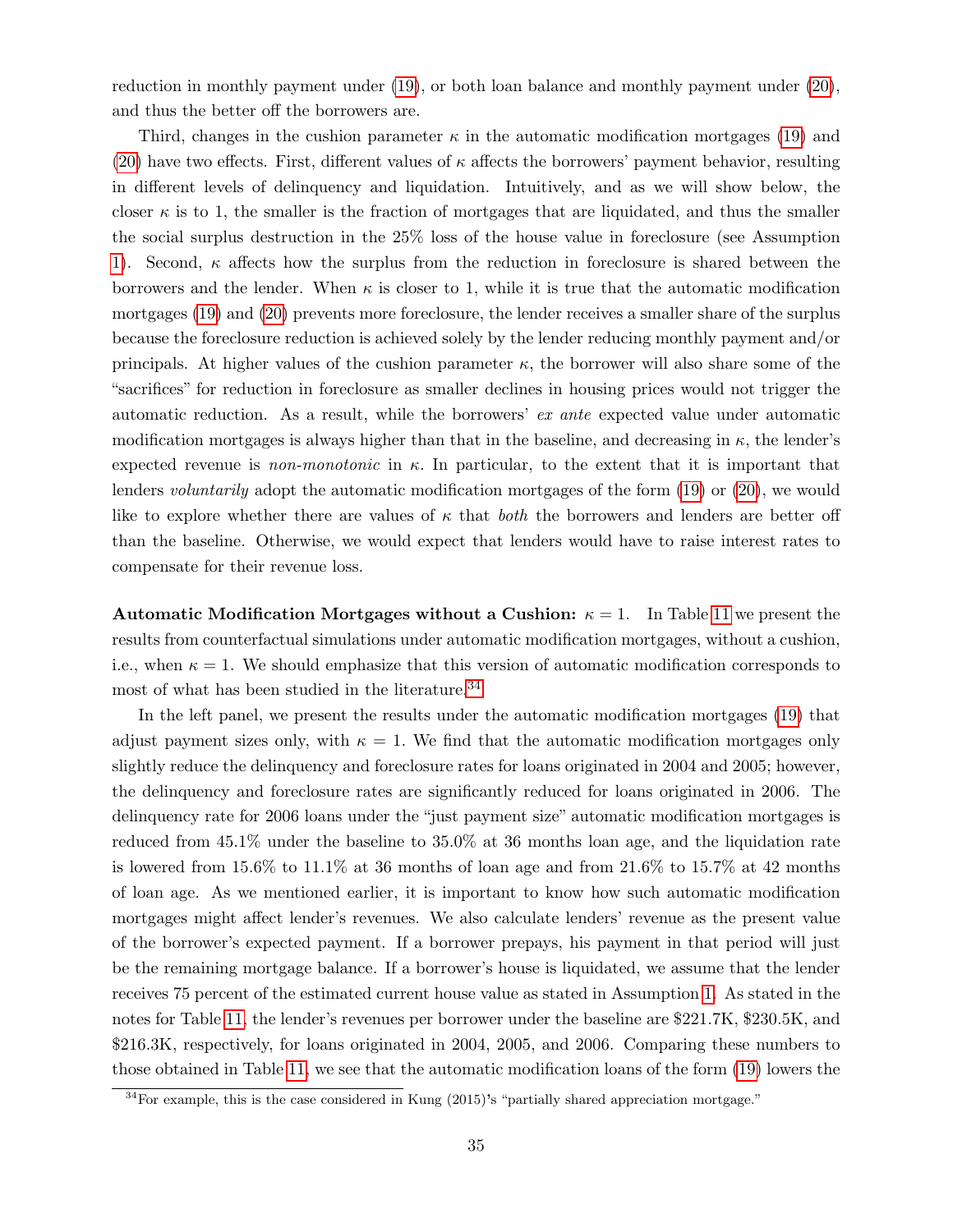<span id="page-37-0"></span>

| Loan                              |         |          | Just Payment Size ( $\kappa = 1$ ) |                                   |         |          | Payment Size and Balance ( $\kappa = 1$ ) |              |
|-----------------------------------|---------|----------|------------------------------------|-----------------------------------|---------|----------|-------------------------------------------|--------------|
| Age                               | Current | Paid off | Delinquent                         | [Liquidated]                      | Current | Paid off | Delinquent                                | [Liquidated] |
| Panel A: Loans Originated in 2004 |         |          |                                    |                                   |         |          |                                           |              |
| 18                                | 0.385   | 0.563    | 0.051                              | 0.008                             | 0.379   | 0.570    | 0.051                                     | 0.008        |
| 24                                | 0.235   | 0.720    | 0.045                              | 0.011                             | 0.236   | 0.723    | 0.041                                     | 0.011        |
| 30                                | 0.137   | 0.819    | 0.044                              | 0.015                             | 0.136   | 0.820    | 0.044                                     | 0.014        |
| 36                                | 0.082   | 0.869    | 0.049                              | 0.020                             | 0.080   | 0.872    | 0.049                                     | 0.019        |
| 42                                | 0.051   | 0.898    | 0.052                              | 0.025                             | 0.045   | 0.902    | 0.052                                     | 0.024        |
| Revenue                           |         |          | 221.7K                             |                                   |         |          | 221.7K                                    |              |
|                                   |         |          |                                    | Panel B: Loans Originated in 2005 |         |          |                                           |              |
| 18                                | 0.447   | 0.458    | 0.095                              | 0.014                             | 0.443   | 0.468    | 0.089                                     | 0.014        |
| 24                                | 0.328   | 0.562    | 0.110                              | 0.025                             | 0.316   | 0.586    | 0.098                                     | 0.024        |
| 30                                | 0.234   | 0.632    | 0.134                              | 0.038                             | 0.211   | 0.673    | 0.117                                     | 0.033        |
| 36                                | 0.164   | 0.667    | 0.169                              | 0.053                             | 0.143   | 0.721    | 0.136                                     | 0.045        |
| 42                                | 0.111   | 0.685    | 0.204                              | 0.071                             | 0.095   | 0.754    | 0.151                                     | 0.059        |
| Revenue                           |         |          | 228.8K                             |                                   |         |          | 229.7K                                    |              |
|                                   |         |          |                                    | Panel C: Loans Originated in 2006 |         |          |                                           |              |
| 18                                | 0.525   | 0.285    | 0.190                              | 0.025                             | 0.469   | 0.380    | 0.150                                     | 0.021        |
| 24                                | 0.426   | 0.317    | 0.257                              | 0.047                             | 0.352   | 0.477    | 0.171                                     | 0.038        |
| 30                                | 0.344   | 0.340    | 0.316                              | 0.076                             | 0.250   | 0.575    | 0.175                                     | 0.054        |
| 36                                | 0.296   | 0.353    | 0.350                              | 0.111                             | 0.181   | 0.646    | 0.172                                     | 0.070        |
| 42                                | 0.254   | 0.365    | 0.380                              | 0.157                             | 0.137   | 0.699    | 0.164                                     | 0.086        |
| Revenue                           |         |          | 212.5K                             |                                   |         |          | 212.8K                                    |              |

Table 11: Automatic Modification of Payment Size and Principal Balance, without a Cushion  $(\kappa = 1).$ 

Notes: (1). The numbers reported in the table are the fractions of loans in different status, "Current", "Paid Off" or "Delinquent." The loans in "Liquidation" are also included in "Delinquent" status. The total fractions in "Current", "Paid Off" and "Delinquent" status sum to 1. (2). The numbers in the row labeled "Revenue" refer to lender's expected revenue per borrower, under Assumption [1.](#page-35-2) The lender's expected revenues per borrower under the baseline are \$221.7K, \$230.5K, and \$216.3K, respectively, for loans originated in 2004, 2005 and 2006.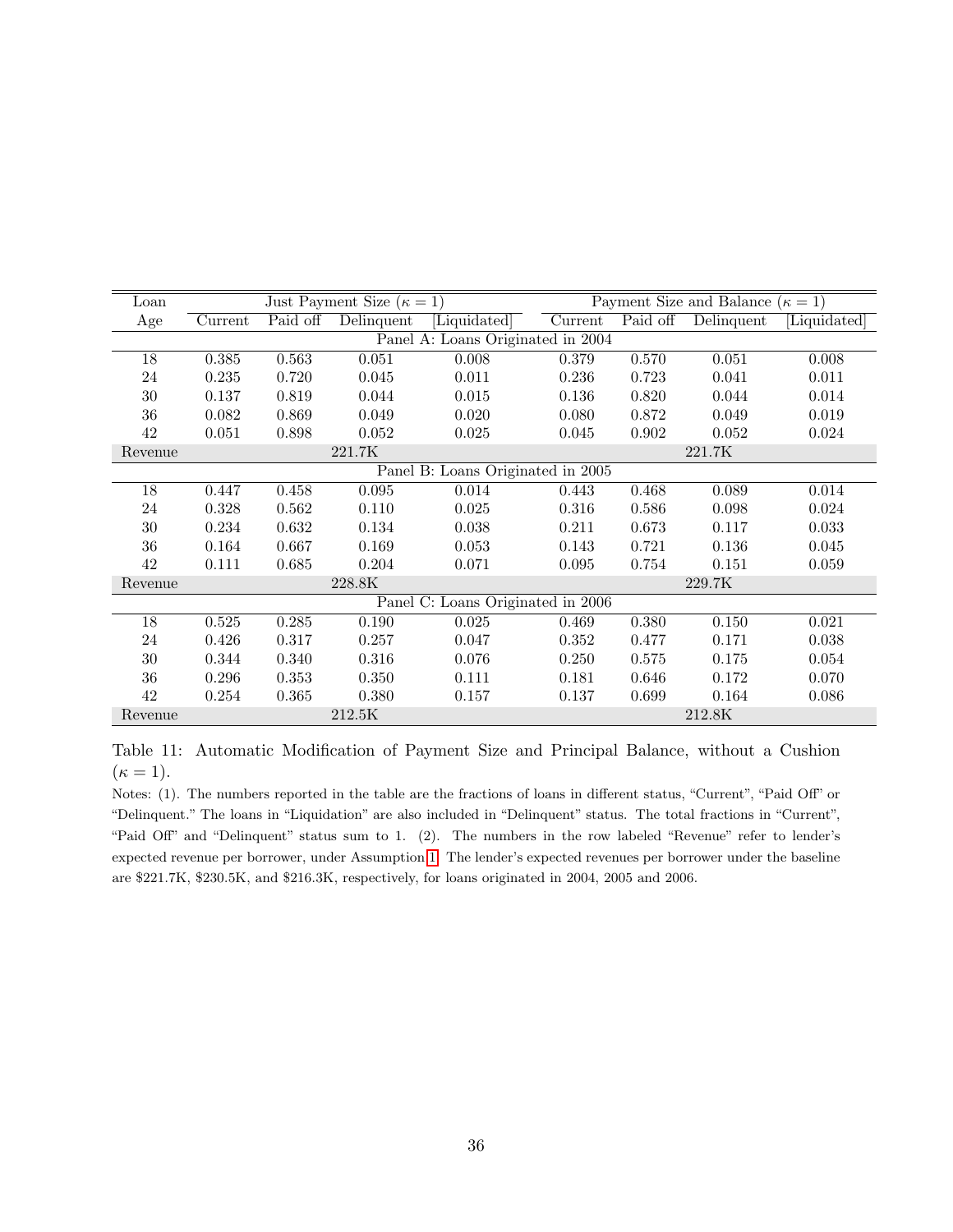lender's revenue per borrower unfortunately for loans originated in 2005 and 2006. In particular, the per borrower revenue for 2005 loans is \$228.8K, about \$1,700 (or about 0.74%) less per borrower than under the baseline, and the per borrower revenue for 2006 loans is \$212.5K, about \$3,800 (or about 1.76%) less per borrower under the baseline.

In the right panel, we present the results under the automatic modification mortgages [\(20\)](#page-35-1) that adjust the loan balance and thus also monthly payment, with  $\kappa = 1$ . We find that automatic modification mortgages that lower loan balance still have little effect on the outcomes of loans originated in 2004 relative to the baseline; however, the impacts on loans originated in 2005 and 2006 are much bigger than those under the "Just Payment Size" automatic modification loans. For loans originated in 2005, automatic reductions in loan balance reduce the delinquency rate at the 36 months of loan age to 13.6%, in contrast to 18.5% under the baseline and 16.9% under the "Just Payment Size" auto-modification mortgages. For loans originated in 2006, the delinquency rate is now 17.2%, in contrast to 45.1% under the baseline and 35.0% under the "Just Payment Size" auto-modification mortgages. The reduction in foreclosure rate for loans originated in 2006 is also astonishing: at 36 months loan age it is 7.0% under the balance auto-modification mortgages, in contrast to 11.1% under the "Just Payment Size" auto-modification mortgages and 15.6% under the baseline. The reductions in delinquency and foreclosure are mostly achieved by increases in the fraction of paid off loans.

The lender's expected revenues per borrower are also lower under this type of automatic modification mortgages than those under the baseline. For loans originated in 2005, the per borrower revenue under the counterfactual mortgages is \$229.7K, about \$800 less than that under the baseline, and for 2006 loans, the per borrower revenue is \$212.8K, about \$3,500 lower than that under the baseline. However, it is also interesting to note that the lender's expected revenue per borrower is actually higher under the seemingly more generous automatic balance modification mortgages [\(20\)](#page-35-1) than under the automatic modification mortgages [\(19\)](#page-35-0) that only adjust the monthly payment. This is due to the fact that the more generous automatic balance modification mortgages are very successful in reducing the costly foreclosure, allowing the lenders to more than recoup the cost of the generosity in lowering the mortgage balances as well as monthly payments.

Automatic Modification Mortgages with a Cushion:  $\kappa = 1.15$ . One issue of the automatic modification mortgages without cushion studied in Table [11](#page-37-0) is that lender's revenue is lower than that in the baseline. In Table [12](#page-39-0) we show that it is possible to adjust the cushion parameter  $\kappa$ to  $\kappa = 1.15$  so that the lender's per borrower revenue is at least as high as that in the baseline for loans generated in all years. This ensures that lenders are also better off under the proposed automatic modification mortgages with a cushion. As is obvious qualitatively and as we will show quantitatively below in Table [14,](#page-43-1) borrowers are better off than the baseline under the cushioned automatic modification mortgages as well; thus this represents a Pareto improvement over the baseline mortgages.

The left panel of Table [12](#page-39-0) shows that at  $\kappa = 1.15$ , the automatic modification loans that adjust the payment size only have little impact on the borrower outcomes, leaving only very slight reductions in delinquency and liquidation rates relative to the baseline (see the left panel in Table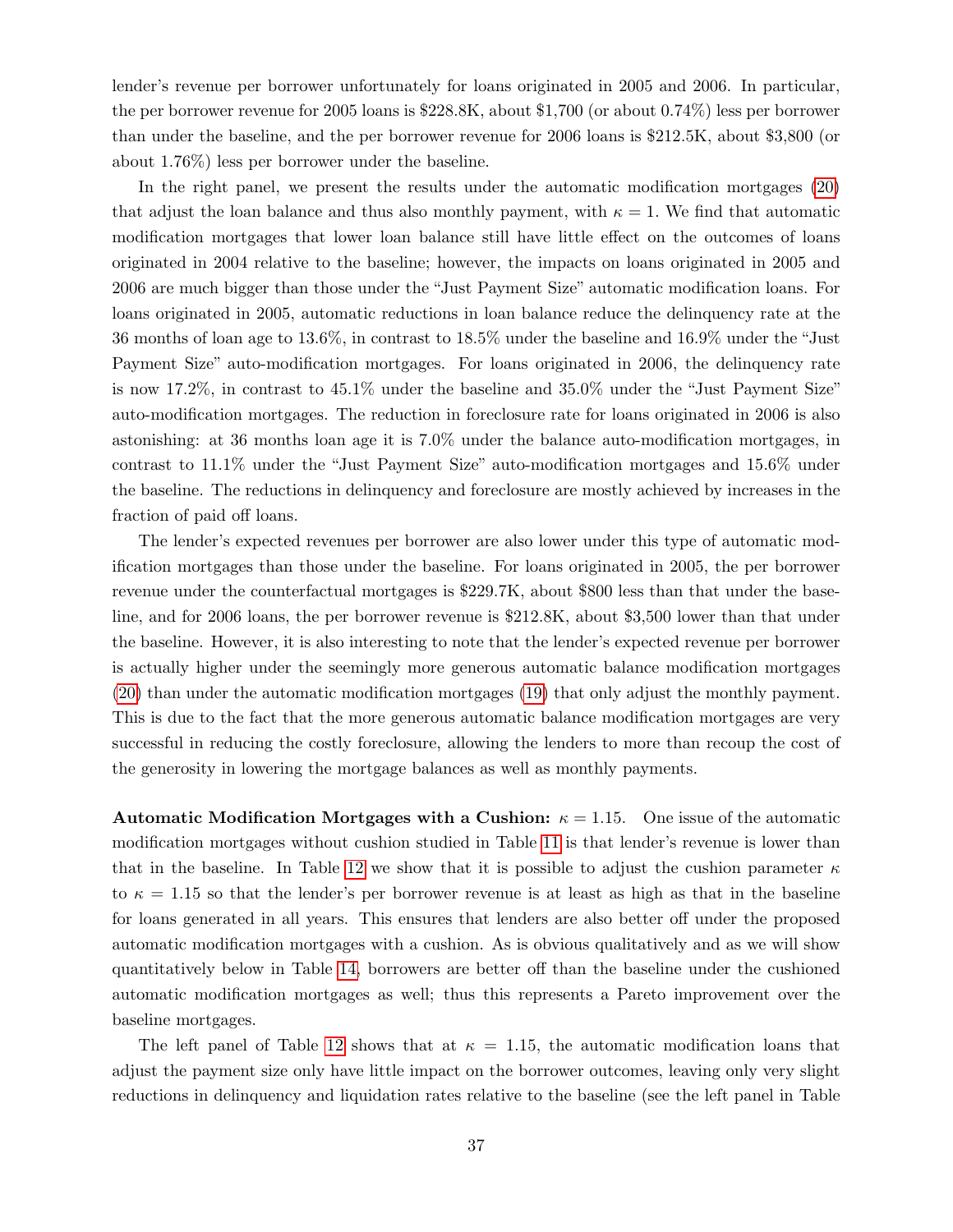<span id="page-39-0"></span>

| Loan    |                                   |          | Just Payment Size ( $\kappa = 1.15$ ) |                                   |         |          | Payment Size and Balance ( $\kappa = 1.15$ ) |              |  |
|---------|-----------------------------------|----------|---------------------------------------|-----------------------------------|---------|----------|----------------------------------------------|--------------|--|
| Age     | Current                           | Paid off | Delinquent                            | Liquidated                        | Current | Paid off | Delinquent                                   | [Liquidated] |  |
|         | Panel A: Loans Originated in 2004 |          |                                       |                                   |         |          |                                              |              |  |
| 18      | 0.378                             | 0.569    | 0.053                                 | 0.008                             | 0.366   | 0.581    | 0.053                                        | 0.011        |  |
| 24      | 0.229                             | 0.725    | 0.046                                 | 0.013                             | 0.226   | 0.728    | 0.045                                        | 0.014        |  |
| 30      | 0.136                             | 0.819    | 0.045                                 | 0.017                             | 0.134   | 0.819    | 0.047                                        | 0.018        |  |
| 36      | 0.082                             | 0.868    | 0.051                                 | 0.021                             | 0.081   | 0.867    | 0.052                                        | 0.022        |  |
| 42      | 0.049                             | 0.895    | 0.055                                 | 0.027                             | 0.046   | 0.897    | 0.057                                        | 0.028        |  |
| Revenue |                                   |          | 221.8K                                |                                   |         |          | 222.2K                                       |              |  |
|         |                                   |          |                                       | Panel B: Loans Originated in 2005 |         |          |                                              |              |  |
| 18      | 0.436                             | 0.466    | 0.097                                 | 0.013                             | 0.434   | 0.468    | 0.098                                        | 0.014        |  |
| 24      | 0.312                             | 0.572    | 0.116                                 | 0.024                             | 0.317   | 0.571    | 0.112                                        | 0.026        |  |
| $30\,$  | 0.214                             | 0.642    | 0.144                                 | 0.040                             | 0.216   | 0.647    | 0.137                                        | 0.039        |  |
| 36      | 0.148                             | 0.675    | 0.177                                 | 0.057                             | 0.150   | 0.684    | 0.165                                        | 0.054        |  |
| 42      | 0.097                             | 0.695    | 0.209                                 | 0.077                             | 0.098   | 0.710    | 0.193                                        | 0.073        |  |
| Revenue |                                   |          | 230.8K                                |                                   |         |          | 230.7K                                       |              |  |
|         |                                   |          |                                       | Panel C: Loans Originated in 2006 |         |          |                                              |              |  |
| 18      | 0.477                             | 0.308    | 0.215                                 | 0.027                             | 0.469   | 0.322    | 0.209                                        | 0.029        |  |
| 24      | 0.364                             | 0.339    | 0.297                                 | 0.059                             | 0.360   | 0.378    | 0.262                                        | 0.060        |  |
| 30      | 0.280                             | 0.367    | 0.353                                 | 0.095                             | 0.265   | 0.444    | 0.291                                        | 0.090        |  |
| 36      | 0.228                             | 0.381    | 0.391                                 | 0.134                             | 0.203   | 0.495    | 0.302                                        | 0.122        |  |
| 42      | 0.193                             | 0.393    | 0.414                                 | 0.184                             | 0.164   | 0.533    | 0.302                                        | 0.154        |  |
| Revenue |                                   |          | 216.7K                                |                                   |         |          | 216.3K                                       |              |  |

Table 12: Automatic Modification of Payment Size and Principal Balance, with a Cushion ( $\kappa =$ 1.15).

Notes: (1). The numbers reported in the table are the fractions of loans in different status, "Current", "Paid Off" or "Delinquent." The loans in "Liquidation" are also included in "Delinquent" status. The total fractions in "Current", "Paid Off" and "Delinquent" status sum to 1. (2). The numbers in the row labeled "Revenue" refer to lender's expected revenue per borrower, under Assumption [1.](#page-35-2) The lender's expected revenues per borrower under the baseline are \$221.7K, \$230.5K, and \$216.3K, respectively, for loans originated in 2004, 2005 and 2006.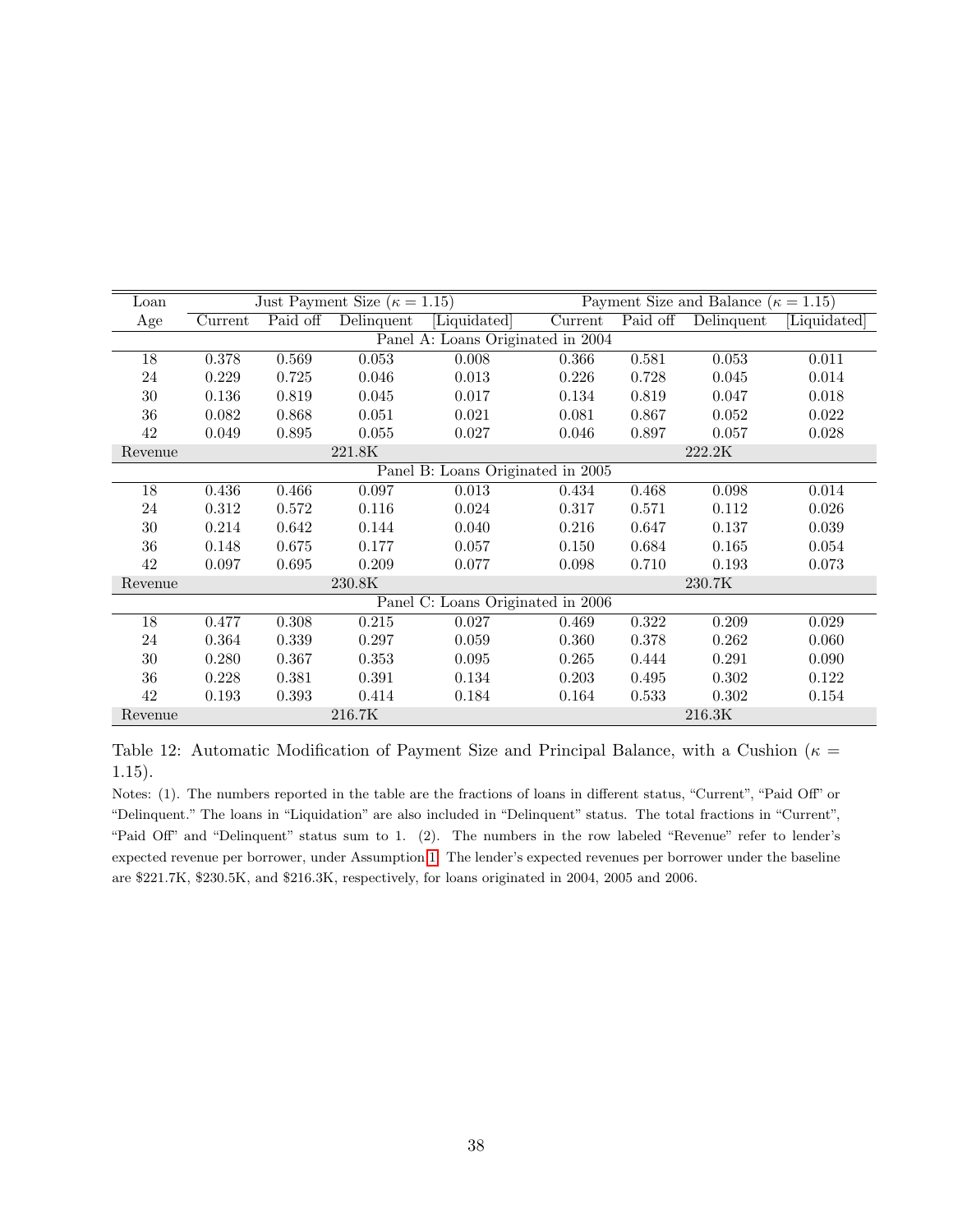[6\)](#page-29-0) for loans originated in all years, though the lender's revenue also increase slightly relative to the baseline. However, the right panel shows that automatic modification mortgages that reduce the mortgage balance when the housing price declines by about 13 percent (=  $1 - 1/1.15$ ) are able to achieve moderate reductions in delinquency and liquidation rates for loans originated in 2005, and more sizable reductions for loans originated in 2006. Specifically, we find that under the automatic modification mortgages that reduce balance with  $\kappa = 1.15$ , for loans originated in 2005, the delinquency rate at 42 months of loan age decreases from 21.7% in the baseline to 19.3%, and the liquidation rate is reduced from 8.2% in the baseline to 7.3%; for loans originated in 2006, the delinquency rate at 43 months of loan age decreases from 47.4% in the baseline to 30.2% and the liquidation rate is reduced from 21.6% in the baseline to 15.4%. At the same time, the lender's per borrower revenue is at least as high as that in the baseline for all years. Even though the reductions in delinquency and liquidation rates under auto-modification mortgages with a cushion parameter  $\kappa = 1.15$  is not as large as those without a cushion, it should be noted that the lenders would not have to increase their interest rate under the cushioned auto-modification mortgages. It is also worth noting that borrowers are benefiting from the automatic modification mortgages regardless of whether they are eventually delinquent or liquidated, since one important feature of the automatic modification mortgages is that modifications are triggered by the housing price declines, not at all by the delinquency status of the borrowers, which are subject to potential strategic behavior by borrowers.

#### 7.3 What if the Lender Can Commit Not to Modify Any Loans?

In this subsection, we consider a different counterfactual: what if the lender can commit not to modify any loans? This counterfactual can shed light on whether borrowers' strategic defaults, in order to receive loan modification, played any role in the observed delinquency and liquidation. As we will argue below, it will also shed light on why the fraction of loans that received modification (only 0.26%) during the housing crisis was so low.

To implement this counterfactual, we consider two scenarios depending on whether the lender would replace each loan modification observed in the data by either the alternative of "waiting and do nothing" or the alternative of "liquidation." The results are presented in Table [13.](#page-41-0)

In the left panel, we assume that the lenders replace all modifications in the data by liquidation instead. We find that, with the additional threat of foreclosure, borrowers are much less likely to default on their mortgages than the baseline and this effect is particularly strong for loans originated in 2005 and 2006; and much higher fraction of loans are paid off. Because of the now higher probability of liquidation, although liquidation rates come down for all loans the magnitude of the reductions of liquidation rates is much smaller. Surprisingly, the lender's per borrower revenues under this counterfactual policy are respectively \$224.6K, \$240.4K, and \$233.2K for loans originated in 2004, 2005 and 2006, which are respectively 1.3%, 4.3% and 7.8% higher than their counterparts under the baseline. The increases in lender revenue are mainly due to more borrowers paying off their loans (despite prepayment penalty for most of the loans), and less delinquency.

In the right panel, we assume that the lenders replace all modifications in the data by "waiting."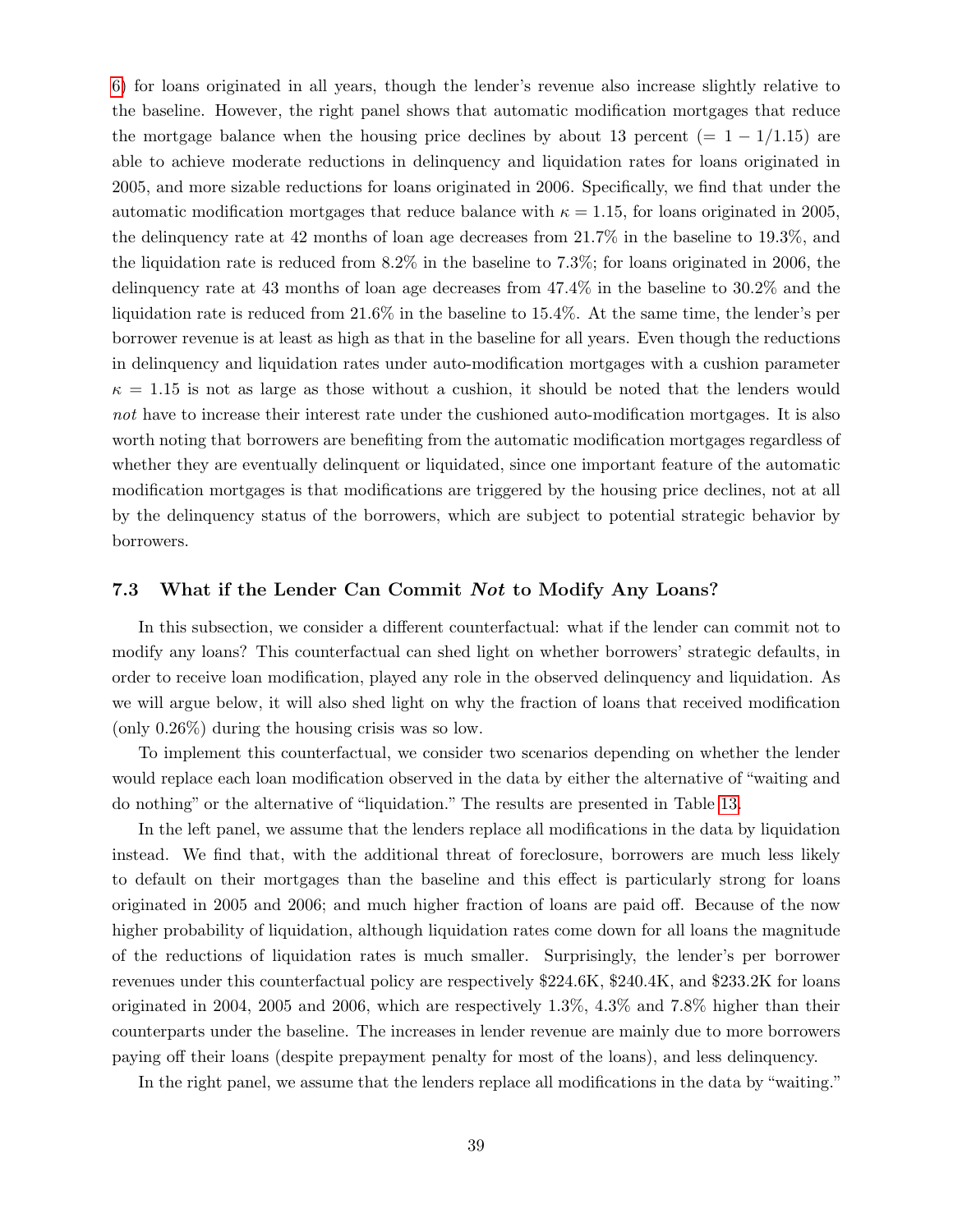<span id="page-41-0"></span>

| Loan    |                                   |          | No Modification, More Liquidation |                                   |         |          | No Modification, More Waiting |              |
|---------|-----------------------------------|----------|-----------------------------------|-----------------------------------|---------|----------|-------------------------------|--------------|
| Age     | Current                           | Paid off | Delinquent                        | [Liquidated]                      | Current | Paid off | Delinquent                    | [Liquidated] |
|         | Panel A: Loans Originated in 2004 |          |                                   |                                   |         |          |                               |              |
| 18      | 0.336                             | 0.630    | 0.034                             | 0.008                             | 0.340   | 0.625    | 0.035                         | 0.009        |
| 24      | 0.199                             | 0.774    | 0.027                             | 0.012                             | 0.206   | 0.767    | 0.027                         | 0.011        |
| 30      | 0.111                             | 0.860    | 0.029                             | 0.015                             | 0.119   | 0.853    | 0.028                         | 0.014        |
| 36      | 0.064                             | 0.905    | 0.031                             | 0.019                             | 0.068   | 0.898    | 0.033                         | 0.018        |
| 42      | 0.035                             | 0.930    | 0.036                             | 0.024                             | 0.039   | 0.924    | 0.037                         | 0.025        |
| Revenue |                                   |          | 224.6K                            |                                   |         |          | 224.3K                        |              |
|         |                                   |          |                                   | Panel B: Loans Originated in 2005 |         |          |                               |              |
| 18      | 0.390                             | 0.562    | 0.048                             | 0.012                             | 0.408   | 0.540    | 0.051                         | 0.012        |
| 24      | 0.270                             | 0.675    | 0.055                             | 0.019                             | 0.291   | 0.652    | 0.057                         | 0.020        |
| $30\,$  | 0.183                             | 0.750    | 0.066                             | 0.031                             | 0.202   | 0.725    | 0.073                         | 0.030        |
| 36      | 0.127                             | 0.784    | 0.089                             | 0.044                             | 0.139   | 0.760    | 0.102                         | 0.047        |
| 42      | 0.079                             | 0.801    | 0.120                             | 0.062                             | 0.084   | 0.776    | 0.140                         | 0.065        |
| Revenue |                                   |          | 240.4K                            |                                   |         |          | 238.8K                        |              |
|         |                                   |          |                                   | Panel C: Loans Originated in 2006 |         |          |                               |              |
| 18      | 0.433                             | 0.439    | 0.128                             | 0.031                             | 0.455   | 0.416    | 0.129                         | 0.034        |
| 24      | 0.323                             | 0.496    | 0.182                             | 0.063                             | 0.335   | 0.462    | 0.203                         | 0.064        |
| $30\,$  | 0.235                             | 0.529    | 0.235                             | 0.101                             | 0.221   | 0.497    | 0.283                         | 0.107        |
| 36      | 0.167                             | 0.548    | 0.285                             | 0.140                             | 0.147   | 0.518    | 0.336                         | 0.159        |
| 42      | 0.120                             | 0.560    | 0.320                             | 0.189                             | 0.106   | 0.530    | 0.364                         | 0.217        |
| Revenue |                                   |          | $233.2\mathrm{K}$                 |                                   |         |          | $230.0\mathrm{K}$             |              |

Table 13: Automatic Modification of Payment Size and Principal Balance, without a Cushion  $(\kappa = 1).$ 

Notes: (1). The numbers reported in the table are the fractions of loans in different status, "Current", "Paid Off" or "Delinquent." The loans in "Liquidation" are also included in "Delinquent" status. The total fractions in "Current", "Paid Off" and "Delinquent" status sum to 1. (2). The numbers in the row labeled "Revenue" refer to lender's expected revenue per borrower, under Assumption [1.](#page-35-2) The lender's expected revenues per borrower under the baseline are \$221.7K, \$230.5K, and \$216.3K, respectively, for loans originated in 2004, 2005 and 2006.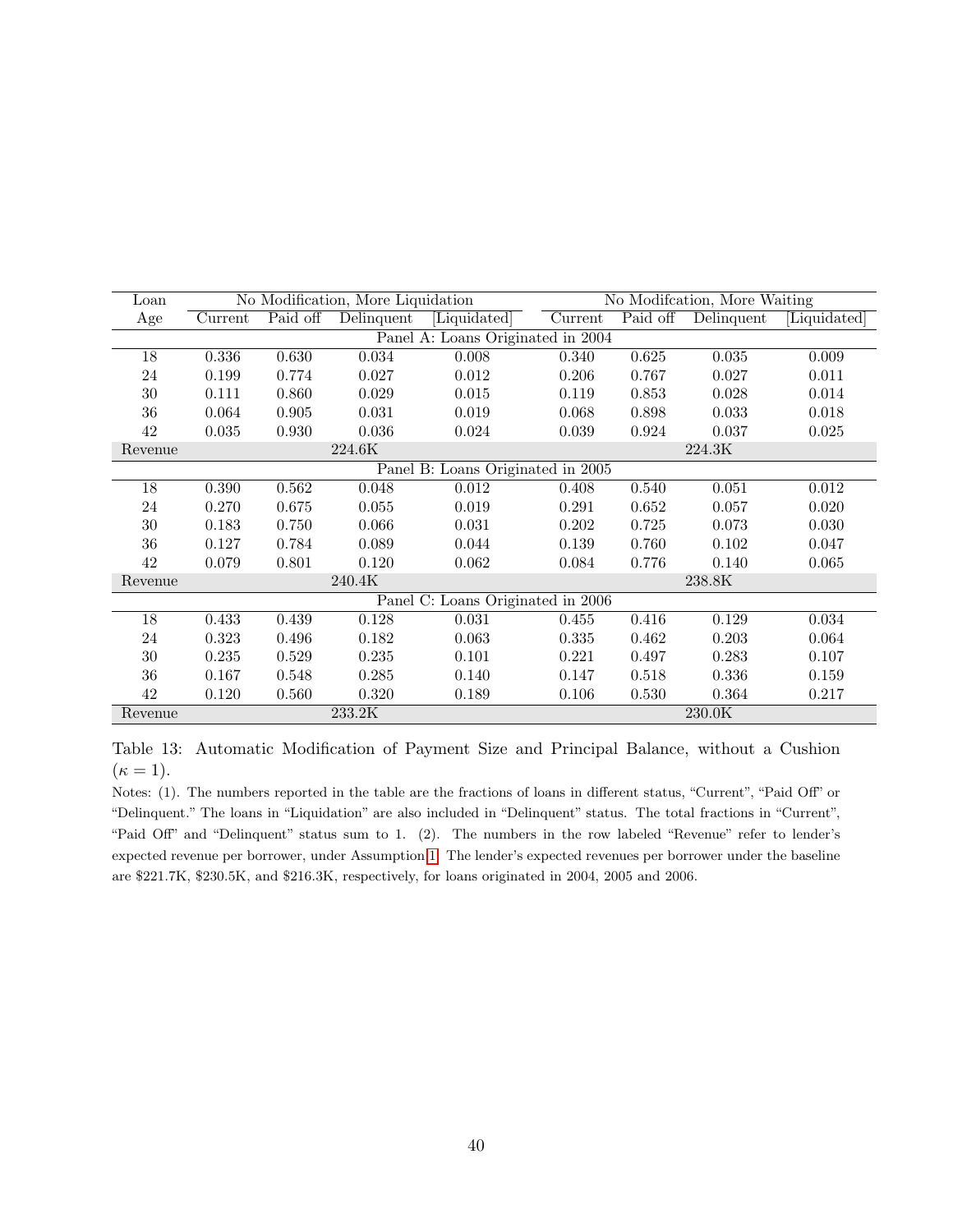We find that mortgage delinquency rates are also lower than the baseline, though the reduction is less pronounced than in the previous case where lenders replace modification by liquidation. As in the previous case, borrowers pay off more often than in the baseline when there is no prospect of loan modification. Note that the liquidation rate under this counterfactual policy is actually higher than that in the baseline for loans originated in 2006; after all, waiting and doing nothing by the lender in place of modification will still raise borrowers' months in delinquency, eventually increasing the probability of foreclosure. It may seem somewhat surprising that borrowers will be less likely to default when the lender commits not to modify any loans. The reason is actually quite simple. The ex ante value of being delinquent is a lot lower without any possibilities to get their loans modified; and as the months in delinquency rise, the house will eventually be foreclosed. So the value of being delinquent decreases substantially without modification. In other words, the presence of modification possibility led some borrowers to delinquency in the hopes of getting their interest rates reduced.

Again, it is interesting to note that the lenders' expected per borrower revenues under this counterfactual policy are \$224.4K, \$238.8K and \$230.0K respectively for loans originated in 2004, 2005, and 2006, which are respectively 1.2%, 3.6% and 6.3% higher than their counterparts under the baseline.

Discussion. The counterfactual results reported in Table [13](#page-41-0) suggest that the lenders would have been able to raise their expected revenue if they *were able to commit* not to offer any modification at all. Similarly, results reported in Table [12](#page-39-0) show that the lenders could also have raised their expected revenue if they *could commit* to automatically modify the loan balances whenever the housing prices decline by more than 13%. In reality, however, as we mentioned in the discussions following Table [1,](#page-7-0) only 5.24% of the loans were modified. The key puzzle is what explains this small presence of the loan modification? Table [13](#page-41-0) suggests that the lenders' revenue would have been higher if they did not offer any loan modification; yet Table [12](#page-39-0) and many commentators suggest that they should have offered more modification and more automatic modification.

We would like to point out that the results in Tables [13](#page-41-0) and [12](#page-39-0) are both predicated on the lenders having the ability to commit: in the case of Table [13](#page-41-0) the lenders need to commit never to offer modification to any borrower regardless of his circumstances; and in the case of Table [12](#page-39-0) the lender needs to be able to commit to automatically reduce the loan balance whenever the housing prices decline by more than 13% regardless of whether the borrower has shown any difficulty in making the payments. In reality the lenders do not have the commitment power. We believe that the lack of commitment power is an important contributor to understand the lender behavior and will further investigate this issue in future research.

# 7.4 Quantitative Assessment of the Impact on Borrowers' Ex Ante Expected Welfare

In Table [14](#page-43-1) we summarize the borrowers' average expected welfare evaluated at the loan age of month 1 under the baseline and different counterfactual scenarios. It shows that borrowers are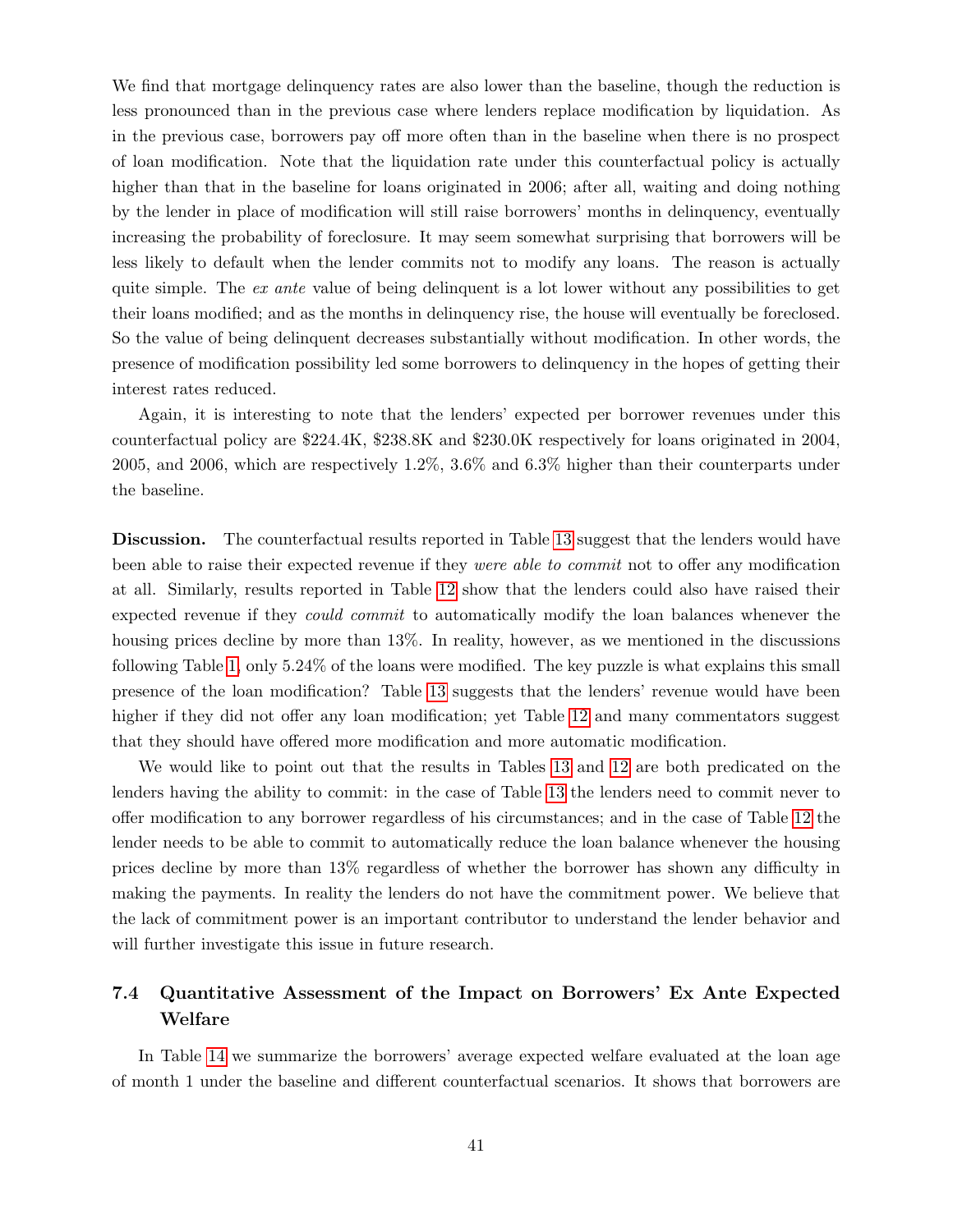<span id="page-43-1"></span>

| Loan Year of Origination                                             | 2004   | 2005   | 2006   |
|----------------------------------------------------------------------|--------|--------|--------|
| <b>Baseline</b>                                                      | 34.859 | 34.819 | 33.293 |
| Automatic Modification, Just Payment ( $\kappa = 1$ )                | 35.007 | 35.796 | 35.768 |
| Automatic Modification, Both Payment and Balance ( $\kappa = 1$ )    | 35.014 | 35.836 | 37.703 |
| Automatic Modification, Just Payment ( $\kappa = 1.15$ )             | 34.887 | 35.111 | 33.881 |
| Automatic Modification, Both Payment and Balance ( $\kappa = 1.15$ ) | 34.898 | 35.363 | 35.513 |
| No Modification, More Liquidation                                    | 32.576 | 32.076 | 30.304 |
| No Modification, More Waiting                                        | 32.867 | 32.472 | 30.556 |

Table 14: Borrower's Ex Ante Expected Welfare Under the Baseline and Different Counterfactual Scenarios.

Notes: (1) Units are in \$1, 000. (2) The borrowers' expected welfare evaluated at loan age 1. The expected utility of the borrower under different scenarios is converted into dollar units via dividing the utility by the estimated coefficient for monthly payment in the utility function.

always better off under the automatic modification mortgages of both forms [\(19\)](#page-35-0) and [\(20\)](#page-35-1), and with or without cushion. As expected, borrowers are better off under automatic modification mortgages that adjust both payment and balance than under automatic modification mortgages that adjust only the payment, and also the borrowers are better off when the automatic adjustment is triggered without a cushion (when  $\kappa = 1$ ) than with a cushion (when  $\kappa = 1.15$ ). We also find that borrowers are significantly worse off if the lenders commit not to offer any loan modifications.

# <span id="page-43-0"></span>8 Conclusion

One important characteristic of the recent mortgage crisis is the prevalence of subprime mortgages with adjustable interest rates and their high default rates. In this paper, we present a dynamic structural model of subprime adjustable-rate mortgage (ARM) borrowers making payment decisions taking into account possible consequences of different degrees of delinquency from their lenders. We empirically implement the model using unique data sets that contain information on borrowers' mortgage payment history, their broad balance sheets, and lender responses.

Our investigation of the factors that drive borrowers' decisions reveals that subprime ARMs are not all alike. For loans originated in 2004 and 2005, which preceded the peak of the housing prices, the interest rate resets associated with ARMs, as well as the housing and labor market conditions were not as important in borrowers' delinquency decisions as in their decisions to pay off their loans. For loans originated in 2006, interest rate resets, housing price declines, and worsening labor market conditions all contributed importantly to their high delinquency rates. Counterfactual policy simulations further suggest that even if the Libor rate could be lowered to zero by aggressive monetary policies, it would have a limited effect on reducing the delinquency rates. We also examine the effectiveness of automatic modification mortgages under which the monthly payment or the principal balance of the loans are automatically reduced when housing prices decline. We show that such alternative mortgage designs can be effective in reducing both delinquency and foreclosure; and importantly, we find that automatic modification mortgages with a cushion, which will trigger the monthly payment or principal balance reductions *only when* housing price declines exceed a certain percentage may result in a Pareto improvement in that borrowers and lenders are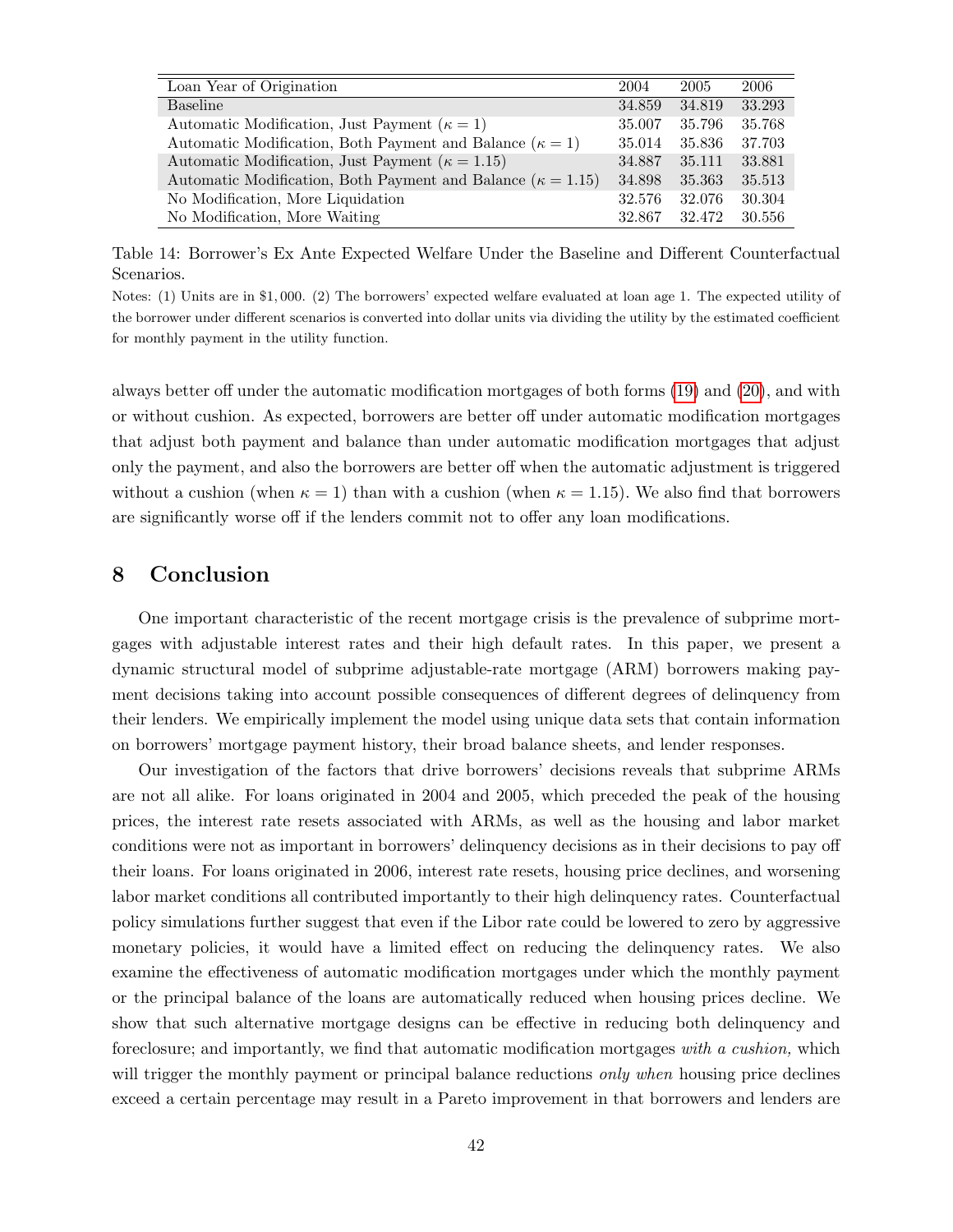both made better off than under the baseline, with a much lower delinquency and foreclosure rates.

Our counterfactual analysis also suggests that limited commitment on the part of lenders to loan modification policies may be an important reason for the relatively small rate of modifications observed during the housing crisis. In future research, we plan to model lender behavior explicitly, so that we can have a better understanding of what is the nature of the lender's lack of commitment issue, and how policies may be designed to alleviate the lender's lack of commitment power problem. It is also important to consider the general equilibrium effects of alternative mortgages on the housing market, both on the mortgage interest rates the lenders may charge and on the housing market prices, particularly taking into account the spillover effects on property prices due to foreclosed properties.

# References

- [1] Adelino, Manuel, Kristopher S. Gerardi and Paul S. Willen (2013). "Why Don't Lenders Renegotiate More Home Mortgages? Redefaults, Self-Cures and Securitization." Journal of Monetary Economics, 60(7): 835–853.
- [2] Agarwal, Sumit, Gene Amromin, Itzhak Ben-David, Souphala Chomsisengphet, and Douglas Evanoff (2011). "Market-Based Loss Mitigation Practices for Troubled Mortgages Following the Financial Crisis," Federal Reserve Bank of Chicago Working Paper 2011-03.
- [3] Agarwal, Sumit, Gene Amromin, Itzhak Ben-David, Souphala Chomsisengphet, Tomasz Piskorski, and Amit Seru (2015). "Policy Intervention in Debt Renegotiation: Evidence from the Home Affordable Modification Program,'; forthcoming, Journal of Political Economy.
- [4] Bajari, Patrick, Sean Chu, Denis Nekipelov, and Minjung Park (2013). "A Dynamic Model of Subprime Mortgage Default: Estimation and Policy Implications," NBER Working Paper 18850.
- [5] Bhutta, Neil, Jane Dokko, and Hui Shan (2010). "The Depth of Negative Equity and Mortgage Default Decisions." Finance and Economics Discussion Series 2010-35, Board of Governors of the Federal Reserve System.
- [6] Campbell, John Y., and Joao F. Cocco (2015). "A Model of Mortgage Default," Journal of Finance, Volume 70, Issue 4, 1495-1554.
- [7] Campbell, John, Stefano Giglio, and Parag Pathak (2011). "Forced Sales and House Prices," American Economic Review, 101(5) (2011), 2108-2131.
- [8] Caplin, Andrew, Sewin Chan, Charles Freeman and Joseph Tracy. Housing Partnerships: A New Approach to a Market at a Crossroads. Cambridge, MA: MIT Press.
- [9] Chatterjee, Satyajit, and Burcu Eyigungor (2015). "A Quantitative Analysis of the U.S. Housing and Mortgage Markets and the Foreclosure Crisis," Federal Reserve Bank of Philadelphia Working Paper 15-13, Philadelphia, PA.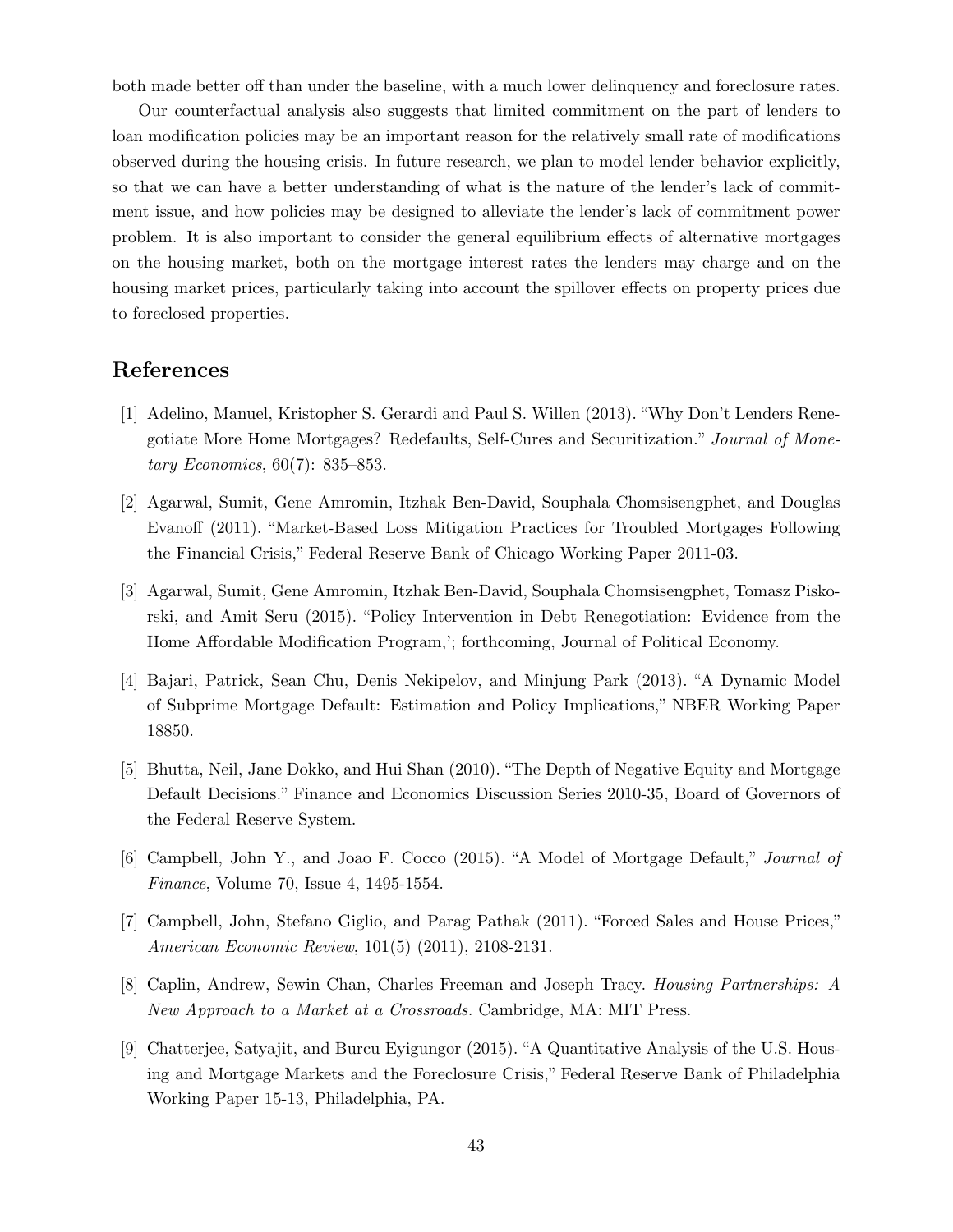- [10] Corbae, Dean, and Erwan Quintin (2015). "Leverage and the Foreclosure Crisis," Journal of Political Economy, Volume 123, No. 1, 1-65.
- [11] Demyanyk, Yuliya, and Otto van Hemert (2011). "Understanding the Subprime Mortgage Crisis," Review of Financial Studies, 24(6), 1848-1880.
- [12] Deng, Youngheng, John M. Quigley, and Robert van Order (2000). "Mortgage Terminations, Heterogeneity and the Exercise of Mortgage Options," Econometrica, Volume 68, No. 2, 275- 307.
- [13] Elul, Ronel, Nicholas S. Souleles, Souphala Chomsisengphet, Dennis Glennon, and Robert Hunt (2010). "What 'Triggers' Mortgage Default?" American Economic Review, 100(2), 490- 494.
- [14] Foote, Christopher, Kristopher Gerardi, and Paul Willen (2008). "Negative Equity and Foreclosure: Theory and Evidence," Journal of Urban Economics, 64(2), 234-245.
- [15] Foote, Christopher L., Kristopher S. Gerardi, and Paul S. Willen (2012). "Why Did So Many People Make So Many Ex Post Bad Decisions? The Causes of the Foreclosure Crisis," Public Policy Discussion Paper 12-2, Federal Reserve Bank of Boston.
- [16] Foster, Chester, and Robert van Order (1984). "An Option-Based Model of Mortgage Default," Housing Finance Review, 3(4), 351-372.
- [17] Frame, Scott, Andreas Lehnert, and Ned Prescott (2008). "A Snapshot of Mortgage Conditions: Emphasis on Subprime Mortgage Performance," manuscript, Federal Reserve Bank of Atlanta.
- [18] Fuster, Andrea and Paul S. Willen (2015). "Payment Size, Negative Equity, and Mortgage Default," Federal Reserve Bank of New York Staff Reports, No. 582.
- [19] Garriga, Carlos, and Don Schlagenhauf (2009). "Home Equity, Foreclosures, and Bailouts," manuscript, Federal Reserve Bank of St. Louis.
- [20] Gerardi, Kristopher, Andreas Lehnert, Shane Sherlund, and Paul Willen (2008). "Making Sense of the Subprime Crisis," Brookings Papers on Economic Activity, 69-145.
- [21] Gerardi, Kristopher, and Wenli Li (2010). "Mortgage Foreclosure Prevention Efforts," Federal Reserve Bank of Atlanta Economic Review, 2, 1-13.
- [22] Gerardi, Kristopher, Kyle F. Herkenhoff, Lee E. Ohanian, and Paul S. Willen (2013). "Unemployment, Negative Equity, and Strategic Default," Working Paper 2013-4. Federal Reserve Bank of Atlanta.
- [23] Hatchondo, Juan Carlos, Leonardo Martinez, and Juan M. Sanchez (2011). "Mortgage Defaults," Federal Reserve Bank of Saint-Louis Fed Working Paper no. 2011-019A.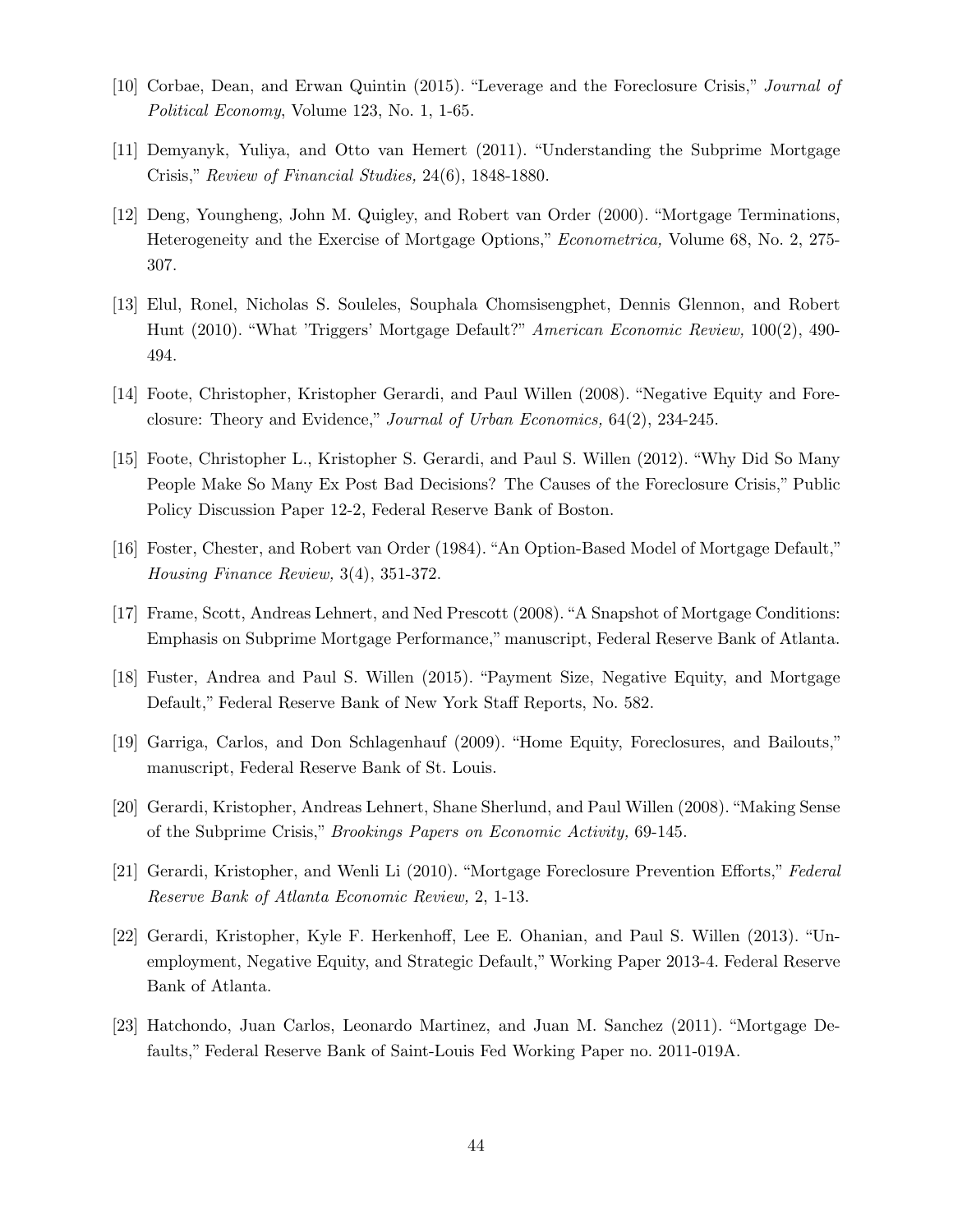- [24] Haughwout, Andrew, Ebiere Okah, and Joseph Tracy (2010). "Second Chances: Subprime Mortgage Modification and Re-Default," Federal Reserve Bank of New York Staff Report No. 417.
- [25] Keane, Michael, and Kenneth Wolpin (1997). "Career Choices of Young Men," Journal of Political Economy, 105 (3), 473-522.
- [26] Keys, Benjamin, Tanmoy Mukherjee, Amit Seru, and Vikrant Vig (2010). "Did Securitization Lead to Lax Screening? Evidence From Subprime Loans," Quarterly Journal of Economics, 125(1), 307-362.
- [27] Kung, Edward (2015). "Mortgage Market Institutions and Housing Market Outcomes." Working Paper, UCLA.
- [28] Li, Wenli (2009). "Residential Housing and Personal Bankruptcy," Philadelphia Reserve Bank of Philadelphia Business Review, 1-11.
- [29] Mayer, Christopher, Karen Pence, and Shane M. Sherlund (2009). "The Rise in Mortgage Defaults," Journal of Economic Perspectives, 23(1), 27-50.
- [30] Mian, Atif and Amir Sufi (2014). House of Debt. University of Chicago Press.
- [31] Mitman, Kurt (2012). "Macroeconomic Effects of Bankruptcy and Foreclosure Policies," manuscript, Department of Economics, University of Pennsylvania.
- [32] Piskorski, Thomaz, Amit Seru, and Vikrant Vig (2010). "Securitization and Distressed Loan Renegotiation: Evidence from the Subprime Mortgage Crisis." Journal of Financial Economics, 97(3), 369-397.
- [33] Piskorski, Tomaz and Alexei Tchistyi (2010). "Optimal mortgage design." Review of Financial Studies, 23 (8), 3098-3140.
- [34] Piskorski, Tomasz, and Alexei Tchistyi (2011). "Stochastic House Appreciation and Optimal Mortgage Lending." Review of Financial Studies, 24 (5), 1407-1446.
- [35] Posner, Eric A. and Luigi Zingales (2009). "A Loan Modification Approach to the Housing Crisis," American Law and Economics Review, Vol. 11, No. 2, 575–607.
- [36] Rust, John (1987). "Optimal Replacement of GMC Bus Engines. An Empirical Model of Harold Zurcher," Econometrica, 55(5), 999-1033.
- [37] Rust, John (1994a). "Estimation of Dynamic Structural Models, Problems and Prospects: Discrete Decision Processes," in Christopher Sims and J.J. Laffont, eds., Proceedings of the 6th World Congress of the Econometric Society. Cambridge University Press.
- [38] Rust, John (1994b). "Structural Estimation of Markov Decision Processes," in Robert Engle and Daniel McFadden eds., Handbook of Econometrics, Vol. IV. Amsterdam: North-Holland.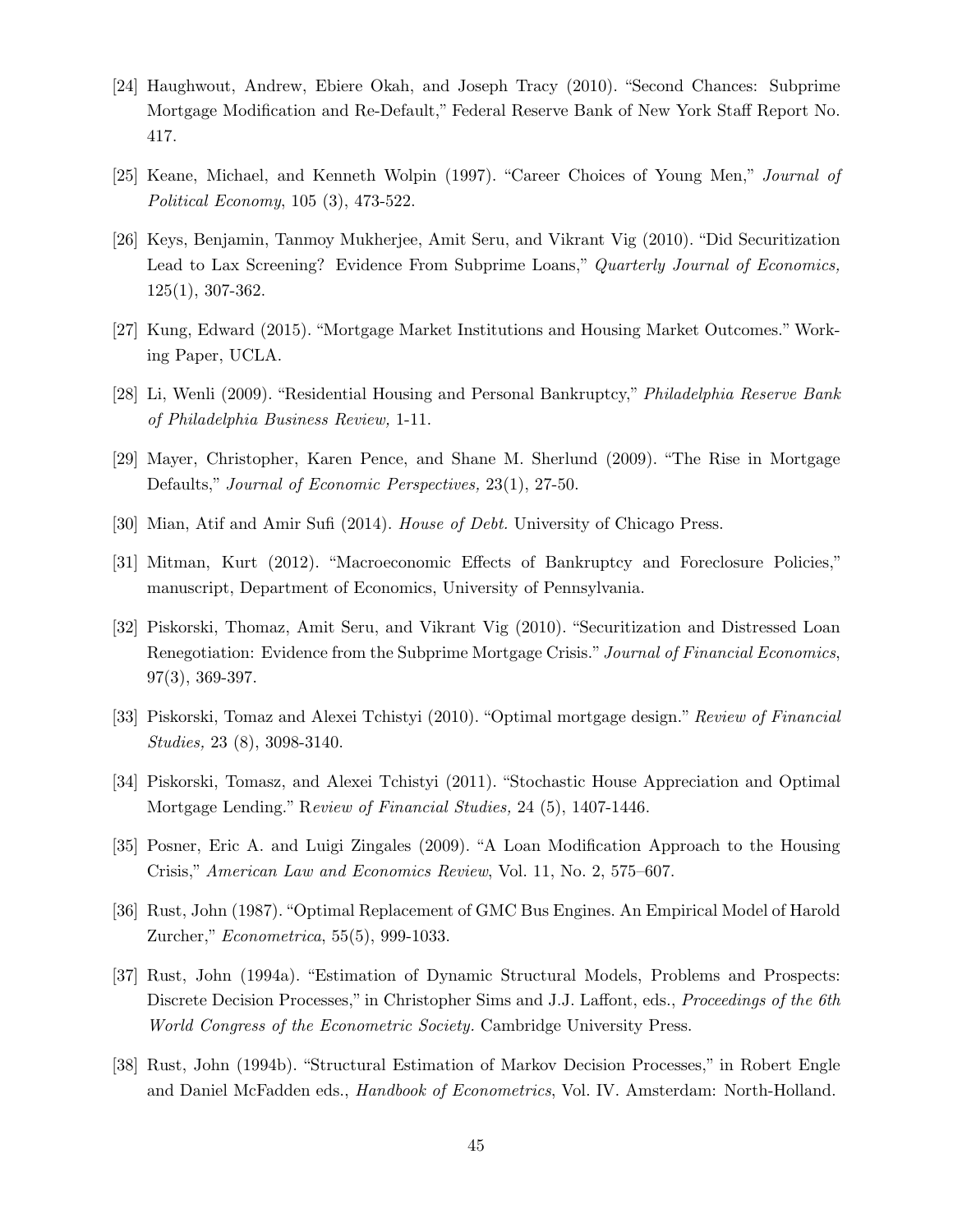[39] Tracy, Joseph, and Joshua Wright (2015). "Payment Changes and Default Risk: The Impact of Refinancing on Expected Credit Losses," manuscript, Federal Reserve Bank of New York.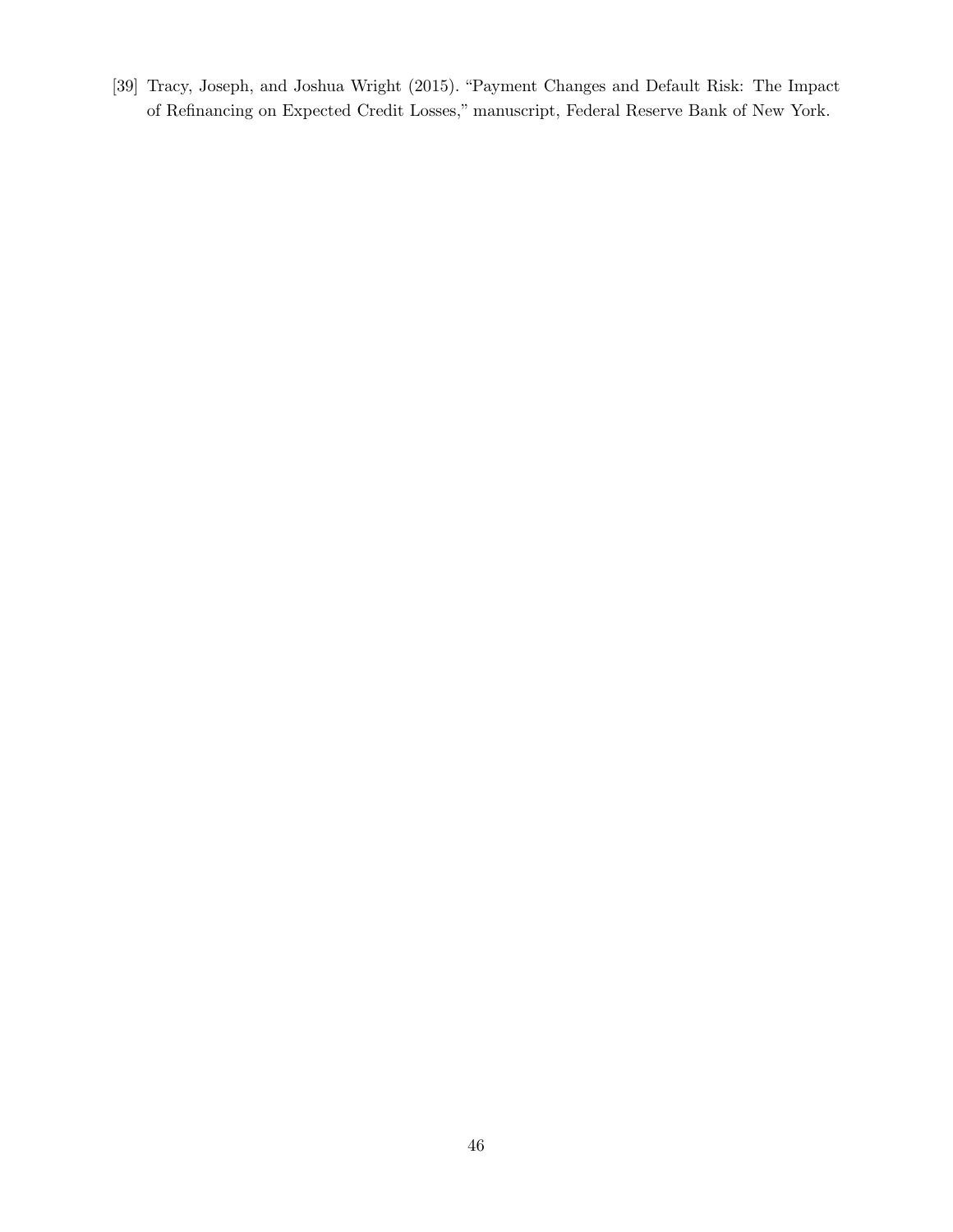<span id="page-48-0"></span>

|                                           | At Origination   |                  |                  | Dynamic Sample  |                 |           |
|-------------------------------------------|------------------|------------------|------------------|-----------------|-----------------|-----------|
| Variable                                  | Mean             | Median           | Std. Dev.        | Mean            | Median          | Std. Dev. |
| Age of the loan (months)                  | $\overline{0}$   | $\boldsymbol{0}$ | $\boldsymbol{0}$ | $\overline{15}$ | $\overline{12}$ | 11        |
| Share of 2-year fixed period $(\%)$       | 76               | 1                | $43\,$           | 71              | 1               | $45\,$    |
| Prepayment penalty $(\%)$                 | 0.99             | $\mathbf 1$      | 0.09             | 0.88            | 1               | 0.32      |
| Interest-only mortgages $(\%)$            | 30               | $\theta$         | 46               | 34              | $\theta$        | 47        |
| Full document at origination $(\%)$       | 53               | 1                | 50               | 53              | 1               | 50        |
| Purchase loan $(\%)$                      | 42               | $\Omega$         | 49               | 46              | $\theta$        | $50\,$    |
| Risk score                                | 446              | 445              | 159              | 448             | 457             | 173       |
| Inverse-LTV ratio at origination $(\%)$   | $79\,$           | 80               | 11               | $69\,$          | 70              | 14        |
| Annual income (\$1000)                    | 70               | 66               | $26\,$           |                 |                 |           |
| Principal balance (\$1000)                | 239              | 213              | 127              | 239             | 212             | 131       |
| Current interest rate $(\%)$              | 6.78             | 6.70             | 1.09             | 6.95            | 6.75            | 1.40      |
| Remaining mortgage terms (months)         | 360              | 360              | $\boldsymbol{0}$ | 346             | 349             | 11        |
| Monthly payment (\$1000)                  | 1.442            | 1.293            | 0.720            | 1.417           | 1.267           | 0.719     |
| Maximum lifetime interest rate $(\%)$     | 13.19            | 13.15            | 1.27             | 13.06           | 13.00           | 1.28      |
| Minimum lifetime interest rate $(\%)$     | 6.40             | 6.63             | 1.76             | 6.23            | 6.50            | 1.83      |
| Periodic interest rate cap $(\%)$         | $1.23\,$         | $1.00\,$         | 0.36             | 1.22            | 1.00            | $0.37\,$  |
| Periodic interest rate floor $(\%)$       | $0.00\,$         | $0.00\,$         | 0.00             | $0.00\,$        | 0.00            | $0.00\,$  |
| First rate cap $(\%)$                     | 2.50             | 3.00             | 0.94             | $2.54\,$        | 3               | $1.02\,$  |
| Margin for adjustable rate loans $(\%)$   | 5.63             | $5.80\,$         | 1.26             | $5.54\,$        | 5.75            | 1.34      |
| 30 days delinquent $(\%)$                 | $\boldsymbol{0}$ | $\boldsymbol{0}$ | $\boldsymbol{0}$ | 5.46            | $0.0\,$         | 22.72     |
| 60 days delinquent $(\%)$                 | $\theta$         | $\theta$         | $\theta$         | 1.83            | 0.0             | 13.42     |
| 90 days delinquent $(\%)$                 | $\theta$         | $\theta$         | $\theta$         | 0.73            | 0.0             | 8.50      |
| 120 days delinquent $(\%)$                | $\theta$         | $\theta$         | $\theta$         | 0.57            | 0.0             | 7.51      |
| 150 days delinquent $(\%)$                | $\boldsymbol{0}$ | $\theta$         | $\theta$         | $0.48\,$        | 0.0             | 6.88      |
| 180 days delinquent $(\%)$                | $\theta$         | $\theta$         | $\Omega$         | 0.40            | 0.0             | 10.63     |
| 180 days more delinquent $(\%)$           | $\theta$         | $\overline{0}$   | $\theta$         | 1.51            | 0.0             | 12.18     |
| House liquidation $(\%)$                  | $\overline{0}$   | $\theta$         | $\theta$         | $0.24\,$        | 0.0             | 4.94      |
| Loan modification $(\%)$                  | $\overline{0}$   | $\theta$         | $\theta$         | $0.54\,$        | $0.0\,$         | $7.30\,$  |
| Deviation local unemployment rates $(\%)$ |                  |                  |                  | $-1.68$         | $-1.80$         | $1.03\,$  |
| Local house price growth rates $(\%)$     |                  |                  |                  | $0.01\,$        | 0.01            | 1.80      |
| Number of observations                    |                  | 6,013            |                  |                 | 108,178         |           |

Table A1: Summary Statistics for Loans Originated in 2004.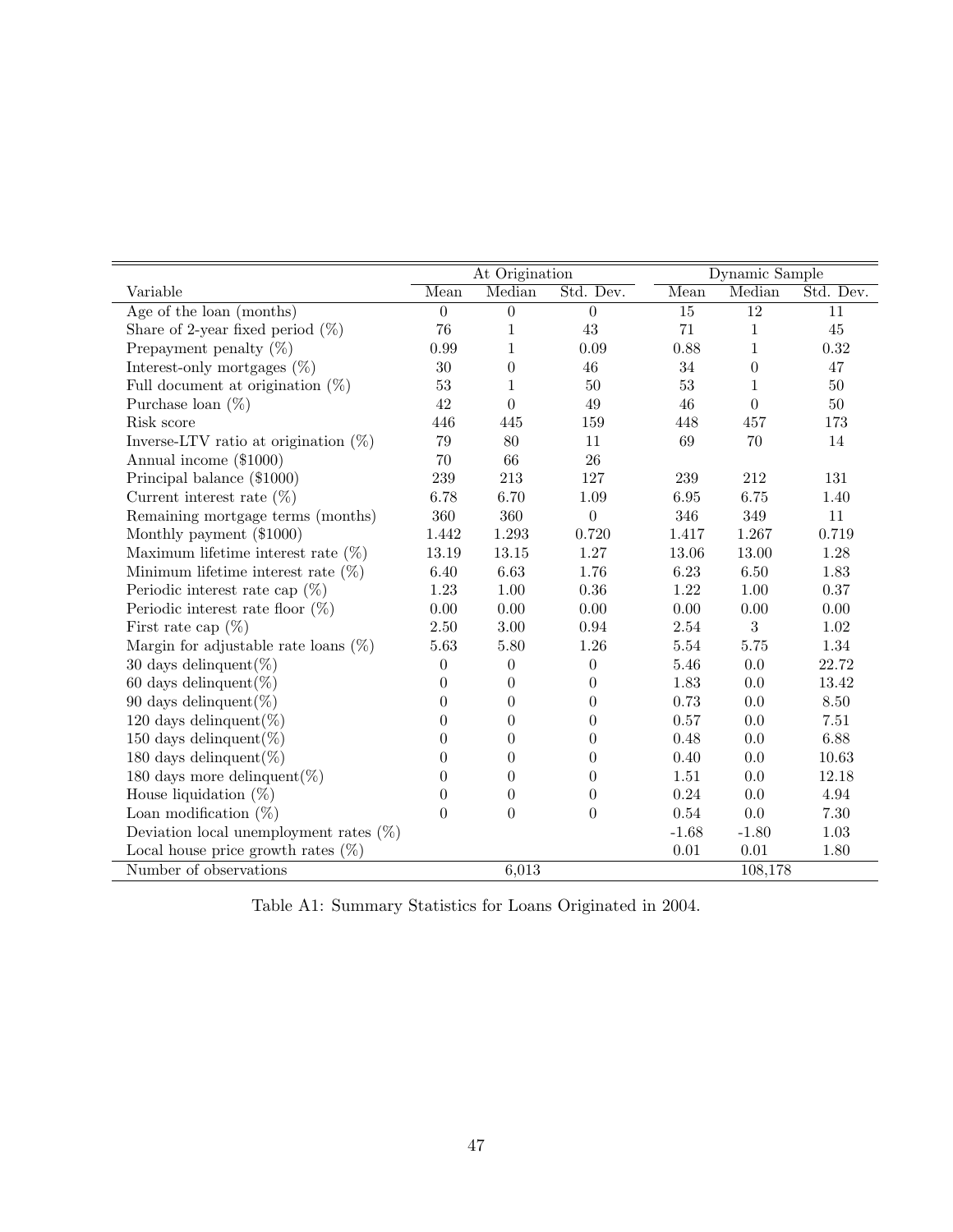|                                           | At Origination   |                  |                  | Dynamic Sample  |                 |           |
|-------------------------------------------|------------------|------------------|------------------|-----------------|-----------------|-----------|
| Variable                                  | Mean             | Median           | Std. Dev.        | Mean            | Median          | Std. Dev. |
| Age of the loan (months)                  | $\boldsymbol{0}$ | $\boldsymbol{0}$ | $\boldsymbol{0}$ | $\overline{17}$ | $\overline{12}$ | 11        |
| Share of 2-year fixed period $(\%)$       | 83               | 1                | 38               | 80              | 1               | 40        |
| Prepayment penalty $(\%)$                 | 99               | 1                | 3                | 80              | 1               | 40        |
| Interest-only mortgages $(\%)$            | 45               | $\boldsymbol{0}$ | 50               | 49              | $\theta$        | 50        |
| Full document at origination $(\%)$       | $52\,$           | 1                | 50               | $51\,$          | 1               | $50\,$    |
| Purchase loan $(\%)$                      | 44               | $\overline{0}$   | $50\,$           | 49              | $\theta$        | $50\,$    |
| Risk score                                | 450              | 450              | 154              | 426             | 450             | 180       |
| Inverse-LTV ratio at origination $(\%)$   | 78               | 80               | 11               | 82              | 79              | $20\,$    |
| Annual income (\$1000)                    | $72\,$           | 67               | 26               |                 |                 |           |
| Principal balance (\$1000)                | 265              | 236              | 142              | 268             | 239             | 141       |
| Current interest rate $(\%)$              | 7.04             | 6.90             | 1.02             | 7.31            | 7.00            | 1.35      |
| Remaining mortgage terms (months)         | 360              | 360              | $\overline{0}$   | 344             | 346             | 11        |
| Monthly payment (\$1000)                  | 1.624            | 1.444            | 0.831            | 1.614           | 1.445           | 0.803     |
| Maximum lifetime interest rate $(\%)$     | 13.38            | 13.30            | 1.15             | 13.28           | 13.20           | 1.18      |
| Minimum lifetime interest rate $(\%)$     | 6.59             | $6.80\,$         | 1.83             | 6.45            | 6.75            | $1.85\,$  |
| Periodic interest rate cap $(\%)$         | 1.19             | 1.00             | $0.30\,$         | 1.19            | 1.00            | 0.30      |
| Periodic interest rate floor $(\%)$       | 0.03             | 0.00             | 0.18             | 0.03            | 0.00            | 0.19      |
| First rate cap $(\%)$                     | 2.48             | 3.00             | 0.86             | $2.51\,$        | 3               | 0.90      |
| Margin for adjustable rate loans $(\%)$   | 5.71             | $5.95\,$         | $1.13\,$         | 5.64            | 5.84            | 1.16      |
| 30 days delinquent $(\%)$                 | $\boldsymbol{0}$ | $\overline{0}$   | $\theta$         | 8.96            | 0.0             | 28.57     |
| 60 days delinquent $(\%)$                 | 0                | $\theta$         | 0                | 4.85            | 0.0             | 21.49     |
| 90 days delinquent $(\%)$                 | $\boldsymbol{0}$ | $\theta$         | 0                | 2.85            | 0.0             | 16.64     |
| 120 days delinquent $(\%)$                | $\boldsymbol{0}$ | $\boldsymbol{0}$ | $\overline{0}$   | $2.29\,$        | 0.0             | 11.30     |
| 150 days delinquent $(\%)$                | 0                | $\boldsymbol{0}$ | $\overline{0}$   | $1.20\,$        | 0.0             | 10.89     |
| 180 days delinquent $(\%)$                | 0                | $\theta$         | 0                | $1.06\,$        | 0.0             | 10.23     |
| 180 days more delinquent $(\%)$           | 0                | $\theta$         | 0                | 4.28            | 0.0             | 20.25     |
| House liquidation $(\%)$                  | $\boldsymbol{0}$ | $\boldsymbol{0}$ | $\theta$         | 0.72            | 0.0             | 8.43      |
| Loan modification $(\%)$                  | $\overline{0}$   | $\overline{0}$   | $\overline{0}$   | 0.28            | $0.0\,$         | $5.24\,$  |
| Deviation local unemployment rates $(\%)$ |                  |                  |                  | $-1.65$         | $-1.93$         | $1.39\,$  |
| Local house price growth rates $(\%)$     |                  |                  |                  | $-0.005$        | $-0.004$        | 0.020     |
| Number of observations                    |                  | 7,105            |                  |                 | 157,544         |           |

Table A2: Summary Statistics for Loans Originated in 2005.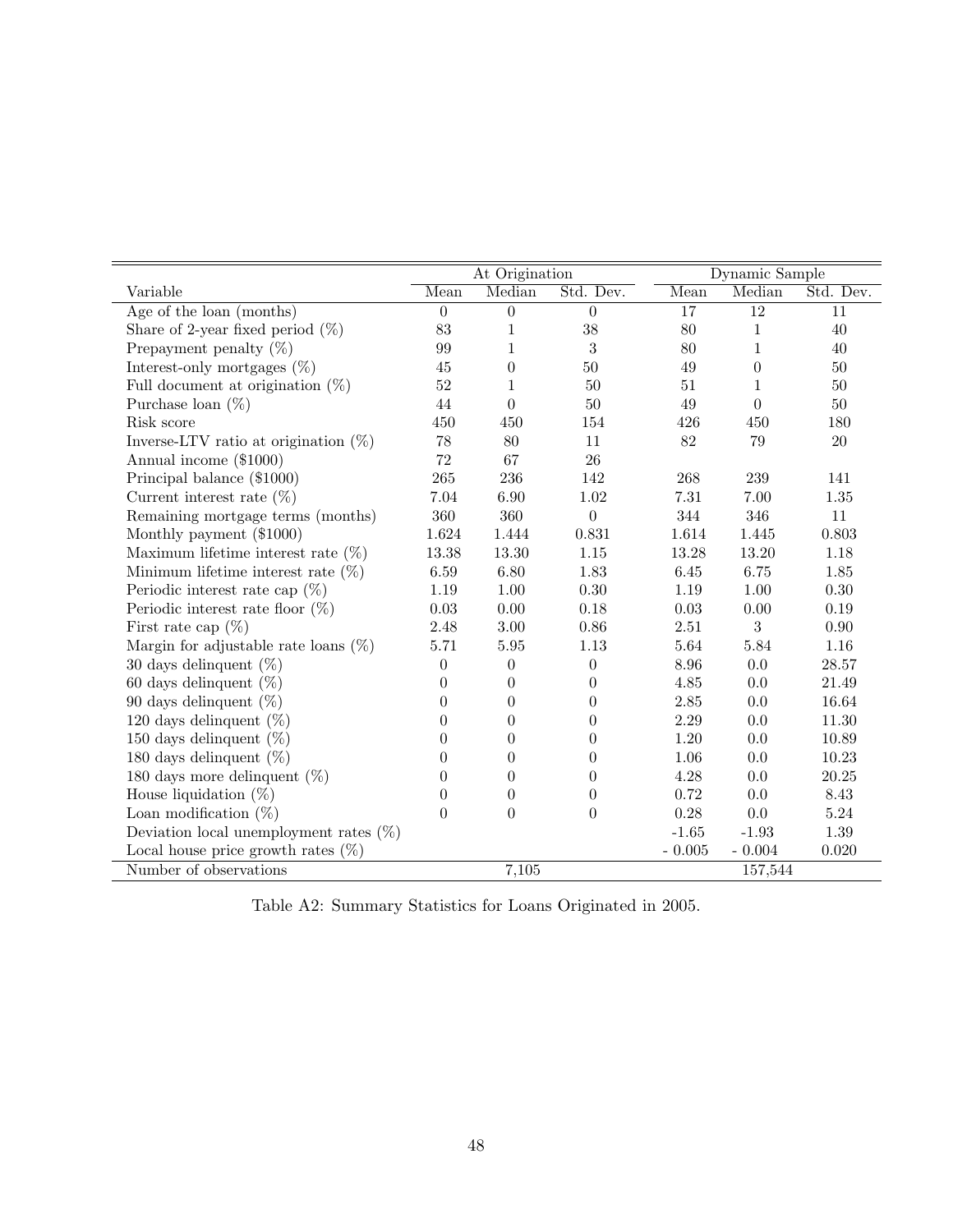<span id="page-50-0"></span>

|                                           | At Origination   |                  |                  | Dynamic Sample  |                 |           |
|-------------------------------------------|------------------|------------------|------------------|-----------------|-----------------|-----------|
| Variable                                  | Mean             | Median           | Std. Dev.        | Mean            | Median          | Std. Dev. |
| Age of the loan (months)                  | $\overline{0}$   | $\theta$         | $\overline{0}$   | $\overline{15}$ | $\overline{15}$ | 8.84      |
| Share of 2-yr fixed period $(\%)$         | 87               | 1                | 34               | 87              | 1               | 34        |
| Prepayment penalty $(\%)$                 | 99               | 1                | $\overline{2}$   | 83              | 1               | 77        |
| Interest-only mortgages $(\%)$            | 46               | $\theta$         | 50               | 47              | $\theta$        | 50        |
| Full document at orig. $(\%)$             | 49               | $\theta$         | 50               | 50              | 1               | $50\,$    |
| Purchase loan $(\%)$                      | 47               | $\theta$         | $50\,$           | $50\,$          | 1               | $50\,$    |
| Risk score                                | 436              | 435              | 148              | 386             | 383             | 176       |
| Inverse-LTV ratio at origination $(\%)$   | 78               | 80               | 12               | 94              | 90              | 24        |
| Annual income (\$1000)                    | 73               | 67               | 27               | 77              | 75              | 28        |
| Principal balance (\$1000)                | $\bf 281$        | 241              | 159              | 274             | 235             | 153       |
| Current interest rate $(\%)$              | 7.99             | 7.88             | 1.06             | $8.02\,$        | 7.94            | 1.14      |
| Remaining mortgage terms (months)         | 360              | 360              | $\overline{0}$   | $346\,$         | 346             | 8.84      |
| Monthly payment (\$1000)                  | 1.922            | 1.661            | 1.061            | 1.869           | 1.634           | 0.995     |
| Maximum lifetime interest rate $(\%)$     | 14.30            | 14.24            | 1.20             | 14.23           | 14.12           | 1.18      |
| Minimum lifetime interest rate $(\%)$     | 7.49             | 7.75             | 1.87             | 7.42            | 7.65            | 1.84      |
| Periodic interest rate cap $(\%)$         | 1.17             | $1.00\,$         | 0.29             | $1.17\,$        | 1.00            | $0.29\,$  |
| Periodic interest rate floor $(\%)$       | $0.01\,$         | 0.00             | 0.08             | $0.01\,$        | 0.00            | $0.08\,$  |
| First rate cap $(\%)$                     | 2.54             | $3.00\,$         | 0.75             | $2.55\,$        | 3               | 0.75      |
| Margin for adjustable rate loans $(\%)$   | 5.92             | 6.00             | 1.07             | 5.90            | 6.00            | 1.07      |
| 30 days delinquent $(\%)$                 | $\boldsymbol{0}$ | $\theta$         | $\boldsymbol{0}$ | 8.97            | 0.0             | $28.56\,$ |
| 60 days delinquent $(\%)$                 | $\theta$         | $\theta$         | $\Omega$         | $4.85\,$        | 0.0             | 21.49     |
| 90 days delinquent $(\%)$                 | $\theta$         | $\overline{0}$   | $\theta$         | $2.85\,$        | 0.0             | 16.64     |
| 120 days delinquent $(\%)$                | $\boldsymbol{0}$ | $\boldsymbol{0}$ | $\boldsymbol{0}$ | $2.55\,$        | 0.0             | 15.76     |
| 150 days delinquent $(\%)$                | $\overline{0}$   | $\boldsymbol{0}$ | $\boldsymbol{0}$ | $2.32\,$        | $0.0\,$         | 15.07     |
| 180 days delinquent $(\%)$                | $\theta$         | $\theta$         | $\theta$         | 2.11            | 0.0             | 14.37     |
| 180 days more delinquent $(\%)$           | $\theta$         | $\theta$         | $\theta$         | 6.85            | 0.0             | 25.28     |
| House liquidation $(\%)$                  | $\theta$         | $\theta$         | $\theta$         | 1.13            | 0.0             | $10.59\,$ |
| Loan modification $(\%)$                  | $\overline{0}$   | $\theta$         | $\Omega$         | $0.49\,$        | $0.0\,$         | 6.97      |
| Deviation local unemployment rates $(\%)$ |                  |                  |                  | $-1.02$         | $-1.52$         | 1.70      |
| Local house price growth rates $(\%)$     |                  |                  |                  | $-1.58$         | $-1.42$         | 1.68      |
| Number of observations                    |                  | 2,840            |                  |                 | 64,308          |           |

Table A3: Summary Statistics for Loans Originated in 2006.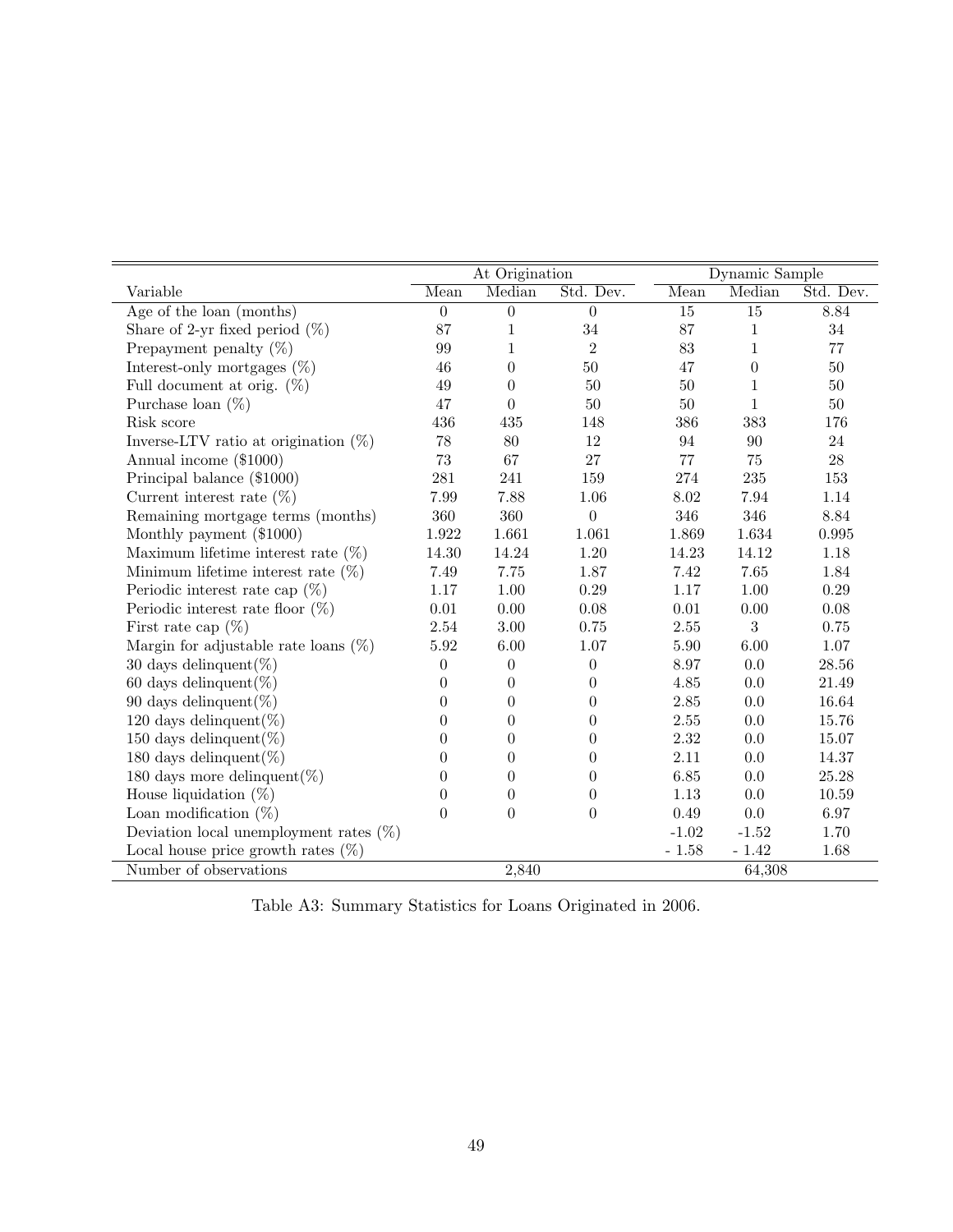<span id="page-51-0"></span>

|                            | Category 1 Loans |                      | Category 2 Loans |                      |                            |  |
|----------------------------|------------------|----------------------|------------------|----------------------|----------------------------|--|
| $(d_t = 0, a_t = 0)$       |                  | $(d_t = 1, a_t = 0)$ |                  | $(d_t = 2, a_t = 0)$ |                            |  |
| $\overline{\text{coeff.}}$ | s.d.             | coeff.               | s.d.             | coeff.               | s.d.                       |  |
|                            | 0.0017           |                      | 0.0002           | $-0.0004$            | 0.0003                     |  |
| $-0.0025$                  | 0.0017           | $-0.0061***$         | 0.0018           | $-0.0091***$         | 0.0019                     |  |
| 0.0004                     | 0.214            | 0.0004               | 0.0210           | $-0.3292$            | 0.3997                     |  |
| $-1.3357***$               | 0.3241           | $-0.4142*$           | 0.2230           | 0.3478               | 0.3514                     |  |
| $-0.5874***$               | 0.0979           | $-0.5164***$         | 0.1106           | $-0.3439***$         | 0.1268                     |  |
| $0.5790***$                | 0.0960           | $0.5884***$          | 0.195            | $0.5765***$          | 0.1254                     |  |
| $-0.9434***$               | 0.360            | $-0.4273***$         | 0.1175           | $-0.4320***$         | 0.1275                     |  |
| $1.0312***$                | 0.0580           | $0.6360***$          | 0.0490           | $0.3970***$          | 0.0419                     |  |
| $-0.0191***$               | 0.0012           | $-0.01130***$        | 0.0010           | $-0.0071***$         | 0.0009                     |  |
| $0.1878***$                | 0.0640           | $0.1600***$          | 0.0672           | $0.1752***$          | 0.0718                     |  |
| $-0.0443$                  | 0.0248           | $0.1797***$          | 0.0248           | $0.2060***$          | 0.0325                     |  |
| $-16.1495***$              | 0.7985           | $-11.738***$         | 0.6887           | $-8.8700***$         | 0.6275                     |  |
|                            | 78,568           |                      | 52,154           |                      | 41,221                     |  |
|                            |                  |                      |                  |                      |                            |  |
|                            | $0.0030***$      | 0.1955               | $0.0010***$      | 0.1389               | Category 3 Loans<br>0.0991 |  |

Table A4: Lenders' Decisions for Loans in Categories 1-3 (Florida, origination year: 2006).

Notes: (1). Results are from logit Regressions where the dependent variable is a dummy for loan modification. (2).\*\*\*, \*\* and \* denote statistical significance at 1%, 5% and 10% respectively.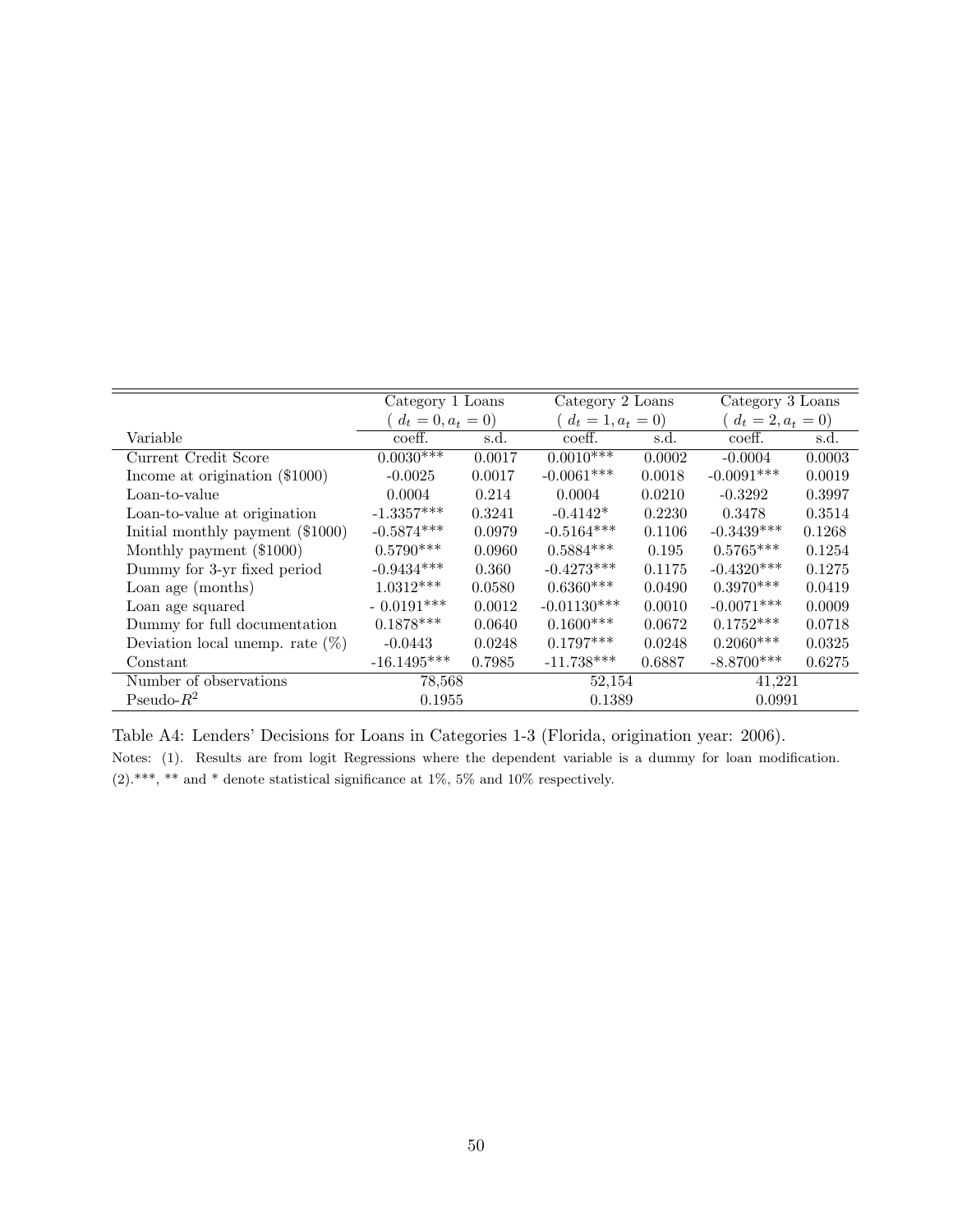<span id="page-52-0"></span>

|                                                              | Modification                 |        | Liquidation  |            |
|--------------------------------------------------------------|------------------------------|--------|--------------|------------|
| Variable                                                     | $\overline{\mathrm{coeff.}}$ | s.d.   | coeff.       | s.d.       |
| <b>Current Credit Score</b>                                  | 0.0000                       | 0.0003 | $0.0006***$  | 0.0001     |
| Income at origination (\$1000)                               | $-0.1178***$                 | 0.0009 | $0.0024***$  | 0.0005     |
| Loan-to-value                                                | $-1.8278***$                 | 0.5408 | $4.6127***$  | 0.5897     |
| Loan-to-value at origination                                 | $0.5969***$                  | 0.1636 | $-1.1419$    | 0.1248     |
| Deviation in local unemp. rates $(\%)$                       | 0.3224                       | 0.0528 | $-0.0987$    | 0.0757     |
| Current monthly payment (\$1000)                             | 0.0141                       | 0.0816 | $-0.1620***$ | 0.0512     |
| Initial monthly payment (\$1000)                             | 0.1288                       | 0.0830 | 0.0703       | 0.0514     |
| Loan age (months)                                            | $0.2019***$                  | 0.0174 | $-0.1291***$ | 0.0109     |
| Loan age squared                                             | $-0.0038***$                 | 0.0004 | $0.0026***$  | 0.0002     |
| Months of delinquency                                        | $-0.3988***$                 | 0.1261 | $0.6474***$  | 0.0921     |
| Months of delinquency squared                                | $0.0132**$                   | 0.0048 | $-0.0170***$ | 0.0320     |
| Loan to value ratio x Months of delinquency                  | $0.4045***$                  | 0.1061 | $-0.4214***$ | 0.0866     |
| Loan to value ratio x Months of delinquency squared          | $-0.0138**$                  | 0.0046 | $0.0101***$  | 0.0032     |
| Dummy for full documentation                                 | $0.2027***$                  | 0.0323 | $-0.0715***$ | 0.0216     |
| Change in unemp rates x number of late payments              | $-0.0138$                    | 0.0107 | $-0.0156$    | 0.0107     |
| Change in unemp rates x number of late payments <sup>2</sup> | $-0.0000$                    | 0.0005 | $-0.0008**$  | 0.0004     |
| Dummy for 4-month delinquency                                | 0.6252                       | 0.4113 | $-3.8769***$ | 0.2652     |
| Dummy for 5-month delinquency                                | $0.73538**$                  | 0.3514 | $-2.8718***$ | 0.2029     |
| Dummy for 6-month delinquency                                | 0.4998                       | 0.2973 | $-2.5894***$ | 0.1679     |
| Dummy for 7-month delinquency                                | $0.6295**$                   | 0.2472 | $-1.8006***$ | 0.1295     |
| Dummy for 8-month delinquency                                | $0.4306**$                   | 0.2039 | $-1.1820***$ | $0.1003\,$ |
| Dummy for 9-month delinquency                                | $0.3777**$                   | 0.1661 | $-0.5726***$ | 0.0765     |
| Dummy for 10-month delinquency                               | 0.2491                       | 0.1366 | $-0.2683***$ | 0.0597     |
| Dummy for 11-month delinquency                               | 0.1405                       | 0.1162 | $-0.0699$    | 0.0478     |
| Constant                                                     | $-5.6849***$                 | 0.8695 | $-6.0277***$ | 0.6546     |
| Number of observations                                       |                              |        | 304,984      |            |
| Pseudo- $R^2$                                                |                              |        | 0.0933       |            |

Table A5: Lenders' Decisions on Category 4 Loans (Florida, origination year: 2006).

Notes: (1). Results are from multinomial logit Regressions where the alternatives are modification, liquidation and waiting (omitted). (2). \*\*\*, \*\* and \* denote statistical significance at 1%, 5% and 10% respectively.